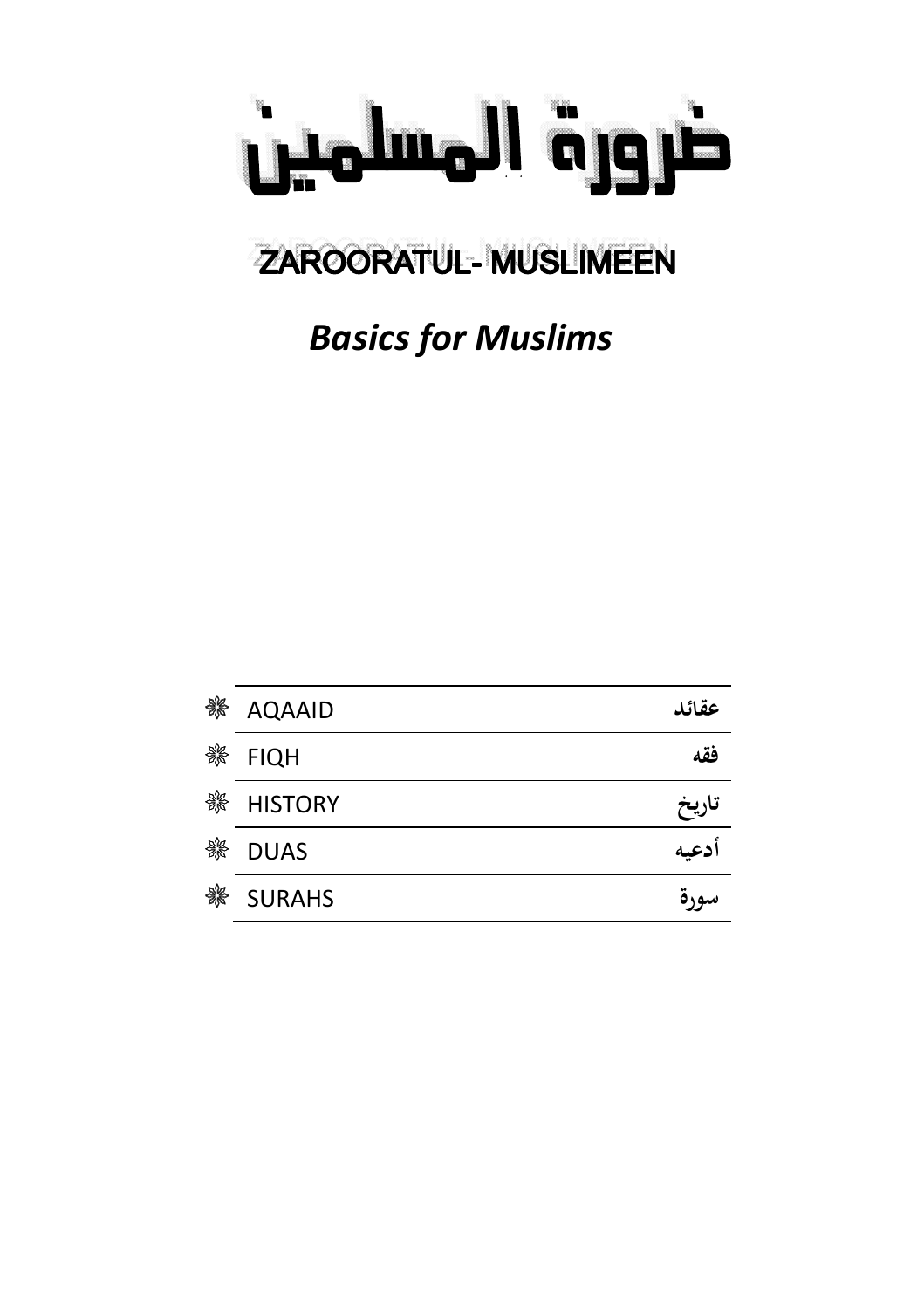*No Copyright (ɔ)* 

#### **Title:** Zarooratul Muslimeen

**Published by:** 

Jamiatul Ulama (KZN)

Ta'limi Board

4 Third Avenue

P.O. Box 26024

Isipingo Beach

4115

South Africa

| Tel:     | (+27) 31 912 2172 - Ext: 209 |
|----------|------------------------------|
| Fax:     | $(+27)$ 31 902 9268          |
| E-mail:  | info@talimiboardkzn.org      |
| Website: | www.talimiboardkzn.org       |

| First Edition:  | Safar 1429 / March 2008       |
|-----------------|-------------------------------|
| Second Edition: | Rajab 143 / June 2010         |
| Third Edition:  | Muharram 1436 / November 2014 |
| Fourth Edition: | Rajab 1439 / March 2018       |

Permission is granted for the reprinting this book without any alterations. A humble request is made to the readers to offer suggestions, corrections, etc. to improve the quality of this book. May Allah Ta'ala reward you. The author translators, editors, compilers, typesetters and their parents, families, asaatizah and mashaaikh request your special duas.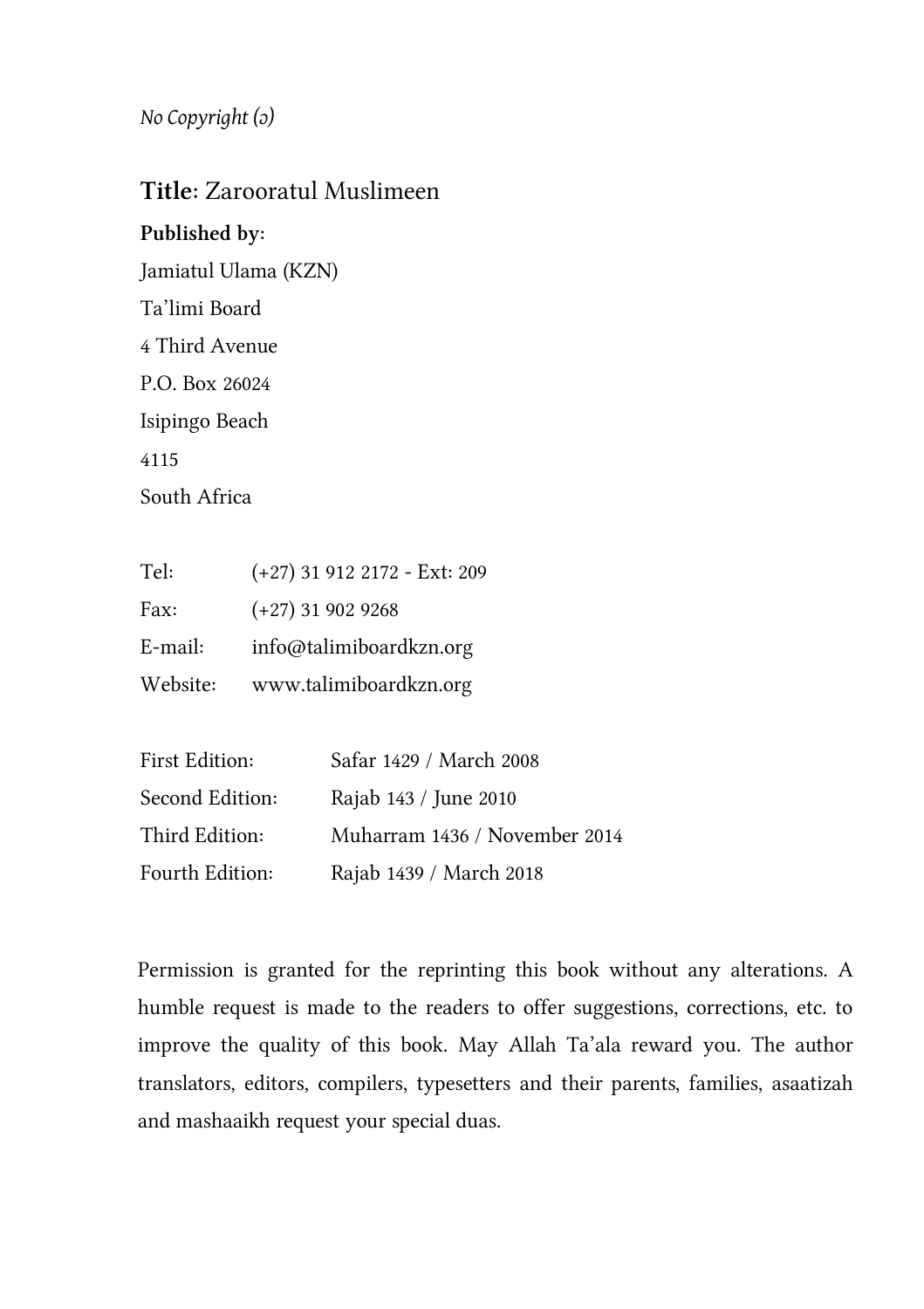# **Contents**

#### $\overline{a}$  $\cdots$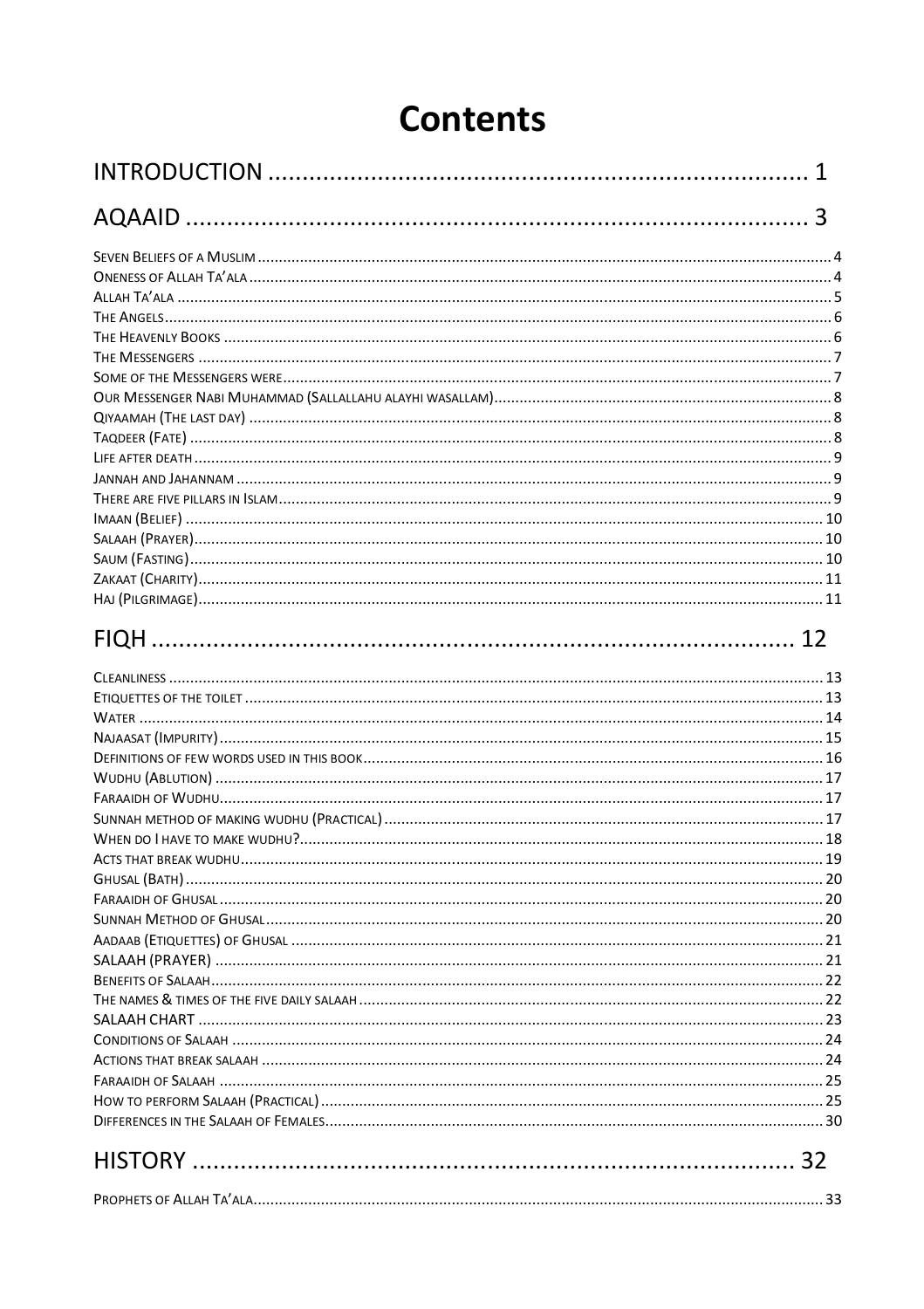#### 

|  |  |  |  |  |  |  |  |  | ~ |
|--|--|--|--|--|--|--|--|--|---|
|  |  |  |  |  |  |  |  |  |   |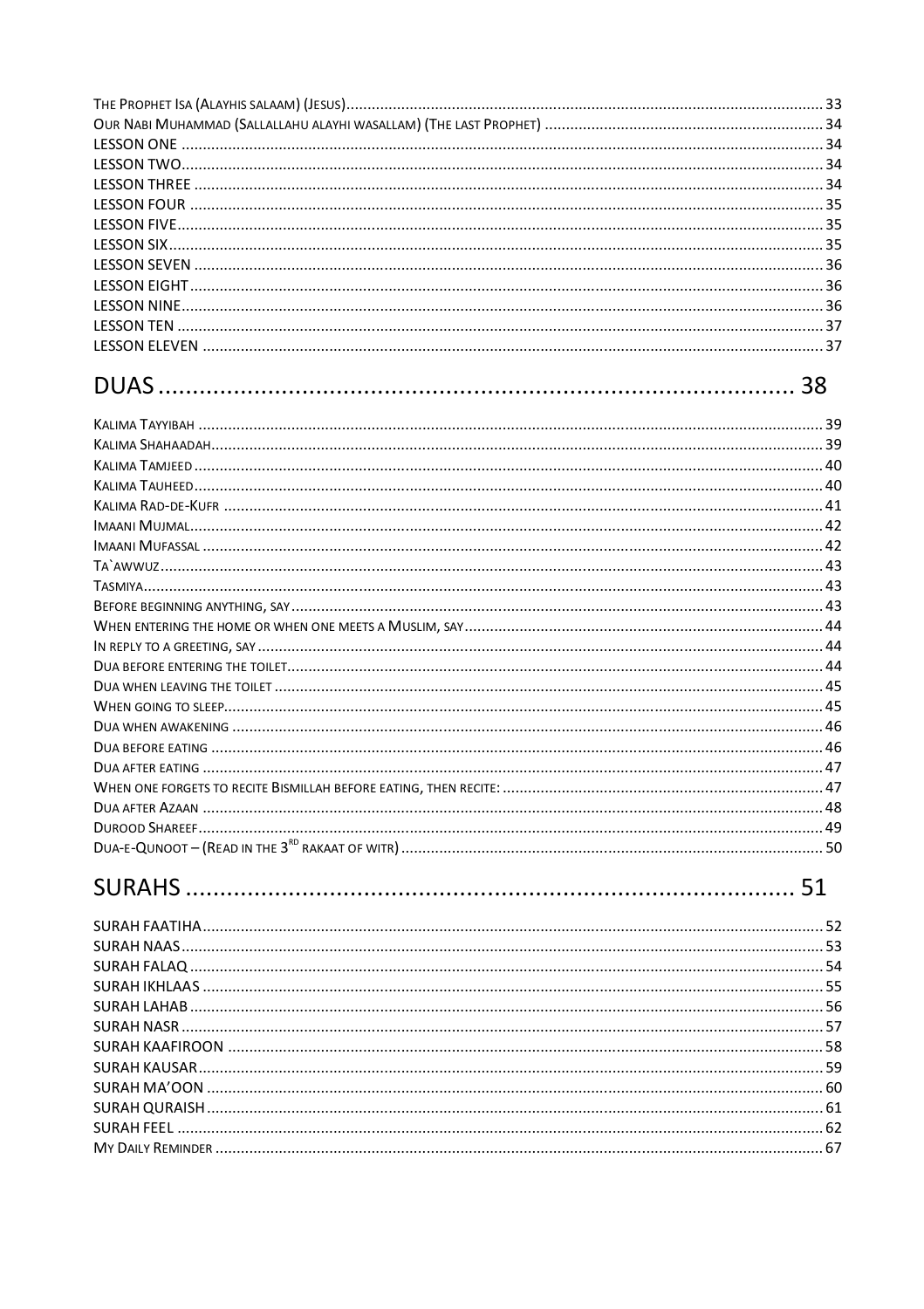# **INTRODUCTION**

All praise is due to Allah Ta'ala alone. **Durood** and **Salaam** upon our Master, Sayyidunah Rasulullah (Sallallahu alayhi wasallam).

*Al-hamdulillah* with the fadhal of Allah Ta'ala the booklet "**Zarooratul Muslimeen"** has been prepared as an intermediary syllabus for pupils who cannot manage the mainstream Ta'limi Board syllabus. It can also be used as a bridging syllabus for pupils who have come at a late stage of their lives to Madrasah. This syllabus will Insha Allah assist them to later join the mainstream Ta'limi Board syllabus. It can also be used for reverts who have just embraced Islam and need to learn the basics of Islam.

The content matter in this syllabus has been kept to the bare minimum to adequately equip a person with the Basics of Deen.

The syllabus can be easily completed within a few months, thereafter allowing the pupils to continue with the mainstream syllabus. It is hoped, that *Insha Allah* after studying this booklet, the pupil should be acquainted with the basic Aqaaid (beliefs) as well as the masaail relating to Tahaarah, Salaah and other basics regarding one's day to day life.

We make dua that Allah Ta'ala accepts this humble effort and makes it a means of attaining His everlasting pleasure. *Aameen*.

| Jamiatul Ulama (KwaZulu Natal) | Rajab 1439 |
|--------------------------------|------------|
| Ta'limi Board                  | March 2018 |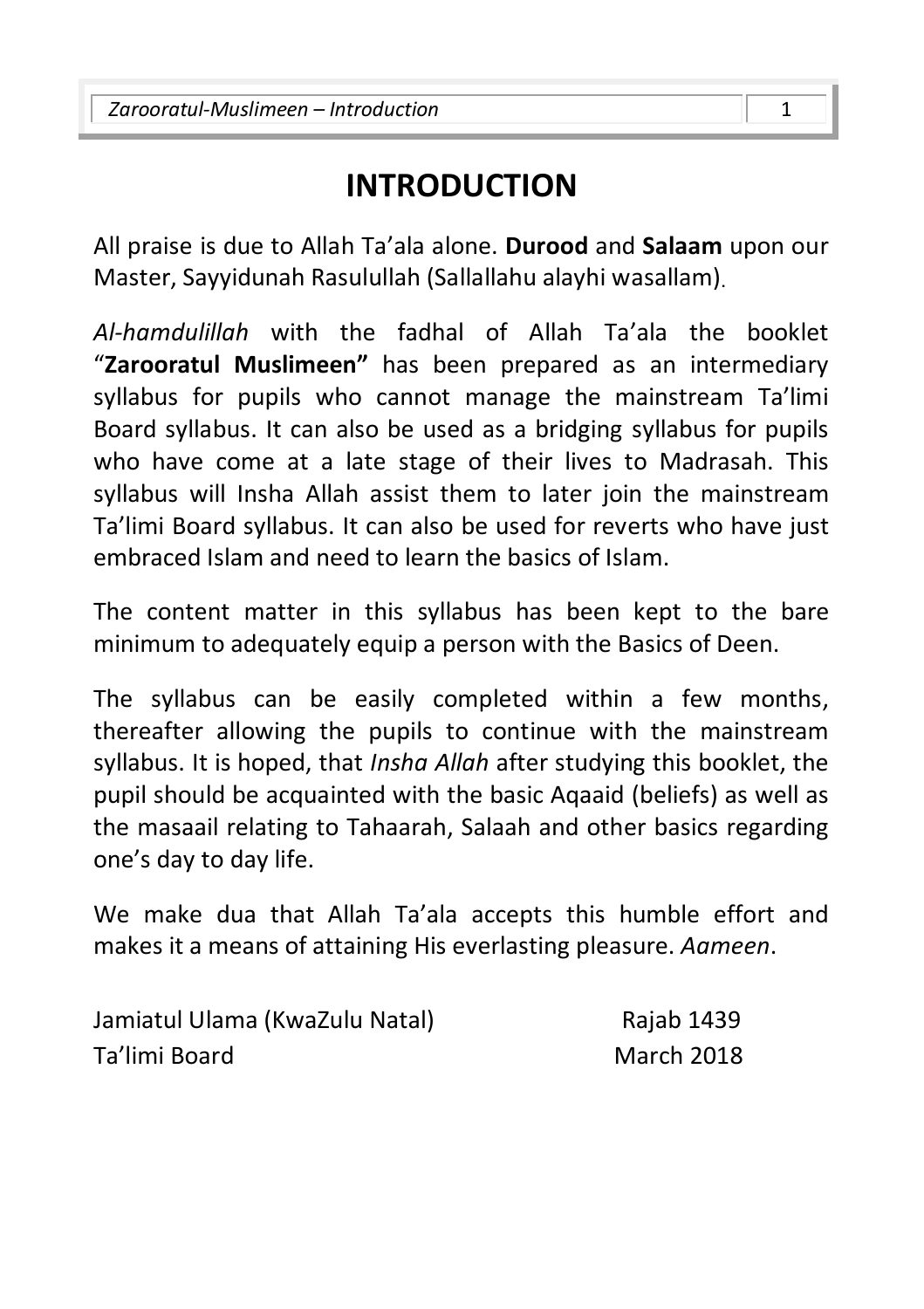|                                                                                                                                                                                                                                        | Time   | Table  |               |                 |
|----------------------------------------------------------------------------------------------------------------------------------------------------------------------------------------------------------------------------------------|--------|--------|---------------|-----------------|
| Time<br>The second contract of the second contract of the second contract of the second contract of the second contract of the second contract of the second contract of the second contract of the second contract of the second cont | 50 min |        | 20 min 20 min | 30 min          |
| <b>Monday</b>                                                                                                                                                                                                                          | Qaidah | Surahs | Duas          | Figh            |
| Tuesday                                                                                                                                                                                                                                | Qaidah | Surahs | Duas          | Aqaaid          |
| Wednesday                                                                                                                                                                                                                              | Qaidah | Surahs | Duas          | Figh            |
| Thursday                                                                                                                                                                                                                               | Qaidah | Surahs | Duas          | History         |
| Friday                                                                                                                                                                                                                                 | Qaidah | Surahs |               | Duas Practicals |

 $\overline{2}$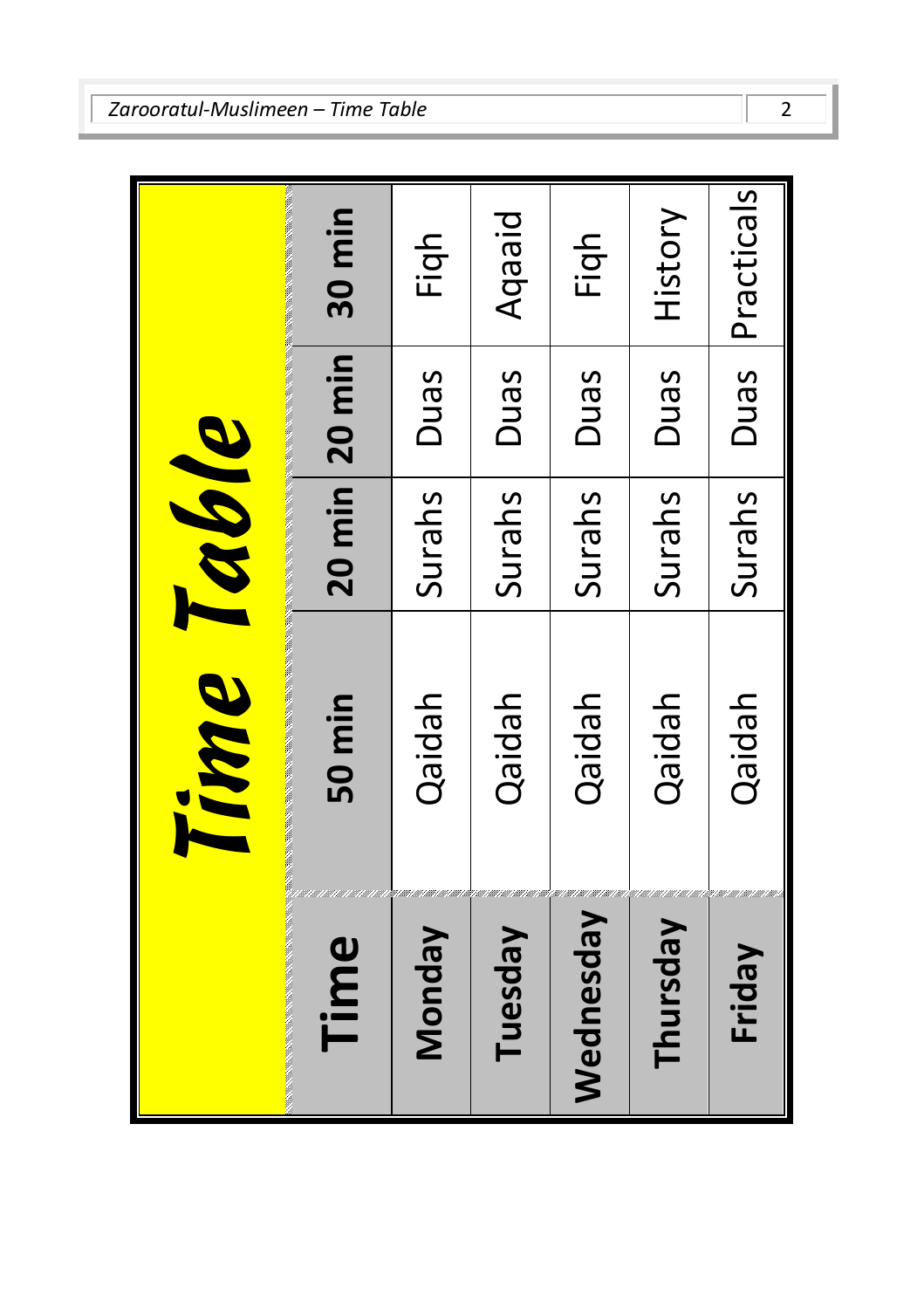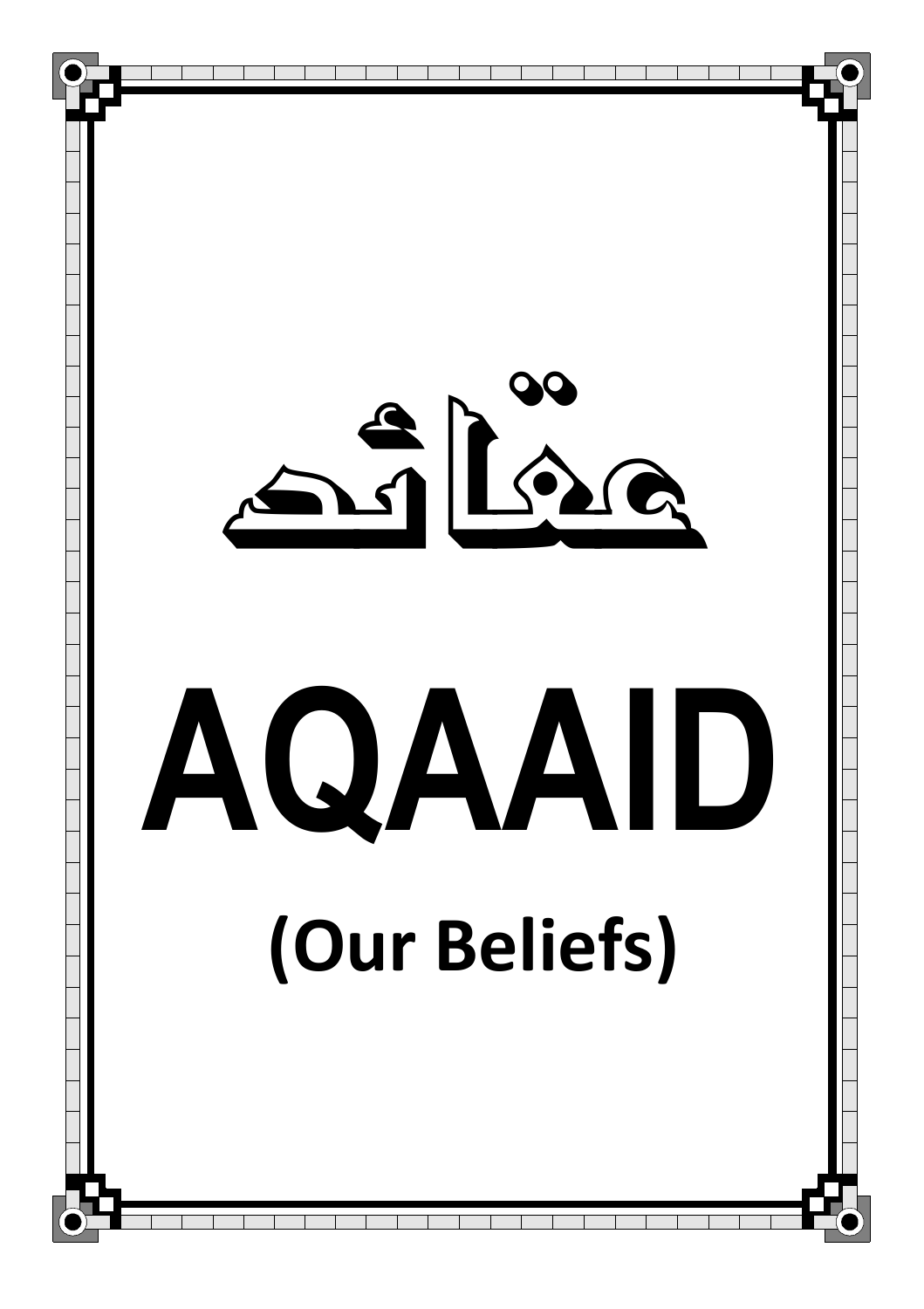# **Seven Beliefs of a Muslim**

There are seven things that a Muslim must believe in:

- 1. Allah Ta'ala.
- 2. His Angels.
- 3. His Books.
- 4. His Messengers (Prophets).
- 5. The Day of Qiyaamah (Judgment).
- 6. Taqdeer (Fate) i.e. good and bad is all from Allah Ta'ala.
- 7. Life after death.

# **Oneness of Allah Ta'ala**

- 1. There is only One Allah.
- 2. Allah has no parents.
- 3. Allah has no children.
- 4. Allah has no son.
- 5. Allah has no family.
- 6. Allah was forever.
- 7. Allah will remain forever.
- 8. Allah has no partner.
- 9. Allah controls the universe.
- 10. Allah does not need anything.
- 11. Every person and everything is in need of Allah.
- 12. Allah is present everywhere.
- 13. Allah knows what happens everywhere.
- 14. Allah does not eat or drink.
- 15. Allah does not sleep.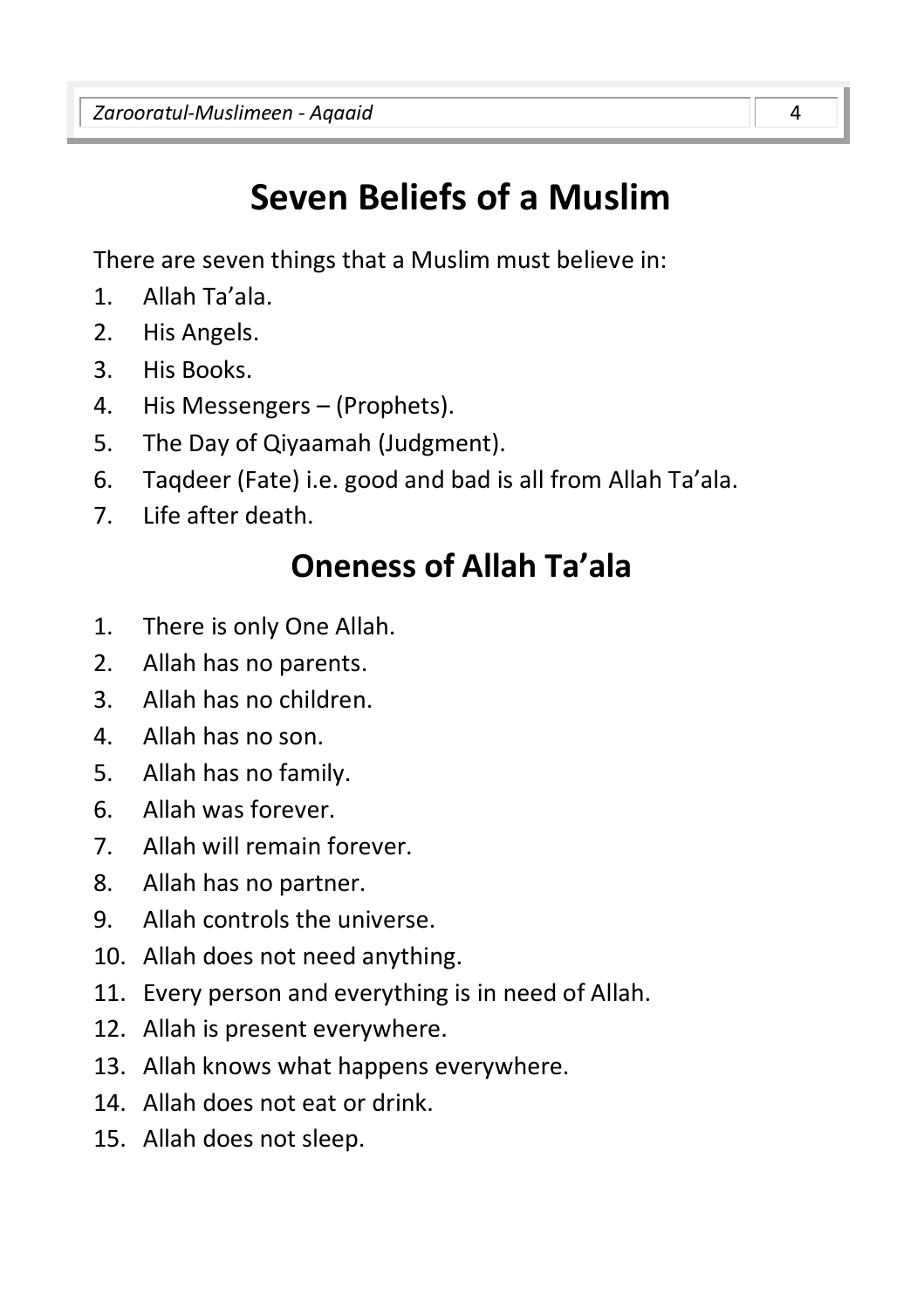# **Allah Ta'ala**

- 1. We all love Allah.
- 2. Allah also loves us.
- 3. Allah loves those who are obedient very much.
- 4. Allah is the creator of everything.
- 5. Allah created all of us.
- 6. Allah Alone sends down the rain.
- 7. Only Allah knows when a person will be born and when he will die.
- 8. Allah Alone cures the sick people.
- 9. Allah makes people rich or poor.
- 10. Allah Alone gives rizq (sustenance).
- 11. Allah is the King of all kings.
- 12. Allah is Most Merciful.
- 13. Allah is Most Forgiving.
- 14. Allah is the One who gives honour.
- 15. Allah is All Hearing and All Seeing.
- 16. Only Allah can harm or benefit anyone.
- 17. Allah gives guidance to whom He pleases.
- 18. Allah showers His favours on His entire creation.
- 19. We must all be happy with Allah's decisions.
- 20. We should not complain about what Allah does.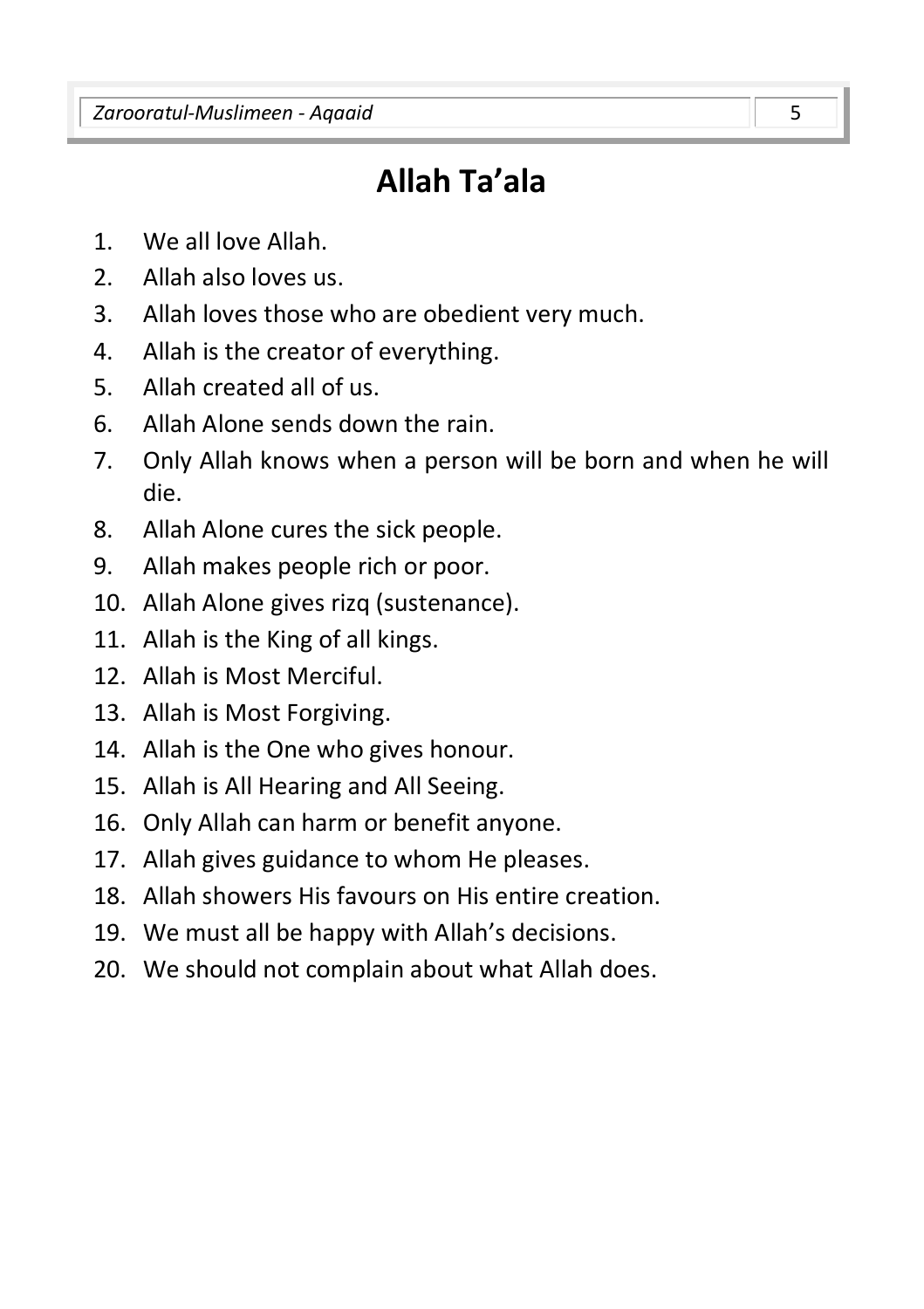# **The Angels**

- 1. Angels are a special creation of Allah.
- 2. Allah Ta'ala has created the angels out of light.
- 3. We cannot see the angels.
- 4. Only Allah Ta'ala knows the exact number of angels.
- 5. Angels do not commit any acts of sin.
- 6. One who does not believe in the angels cannot be a Muslim.
- 7. The four famous Angels are:
	- **Hadhrat Jibraeel (alayhis salaam):** He brought Allah Ta'ala's books, orders and messages to all the Ambiyaa (Messengers).
	- **Hadhrat Mikaaeel (alayhis salaam):** He is in charge of food and rain.
	- **Hadhrat Izraeel (alayhis salaam):** The angel of death. He takes away life with the order of Allah Ta'ala.
	- **Hadhrat Israafeel (alayhis salaam):** He will blow the **Soor** (trumpet) on the Day of Qiyaamah.

## **The Heavenly Books**

- 1. Muslims believe in all the books that were sent by Allah Ta'ala.
- 2. Allah Ta'ala revealed His books to the Prophets.
- 3. We must follow the final book of Allah Ta'ala, the Qur-aan.
- 4. The names of the four famous books that were revealed are:
	- **Tauraah (Old Testament)** revealed to Hadhrat Moosa (alayhis salaam).
	- **Zaboor (Psalms)** revealed to Hadhrat Dawood (alayhis salaam).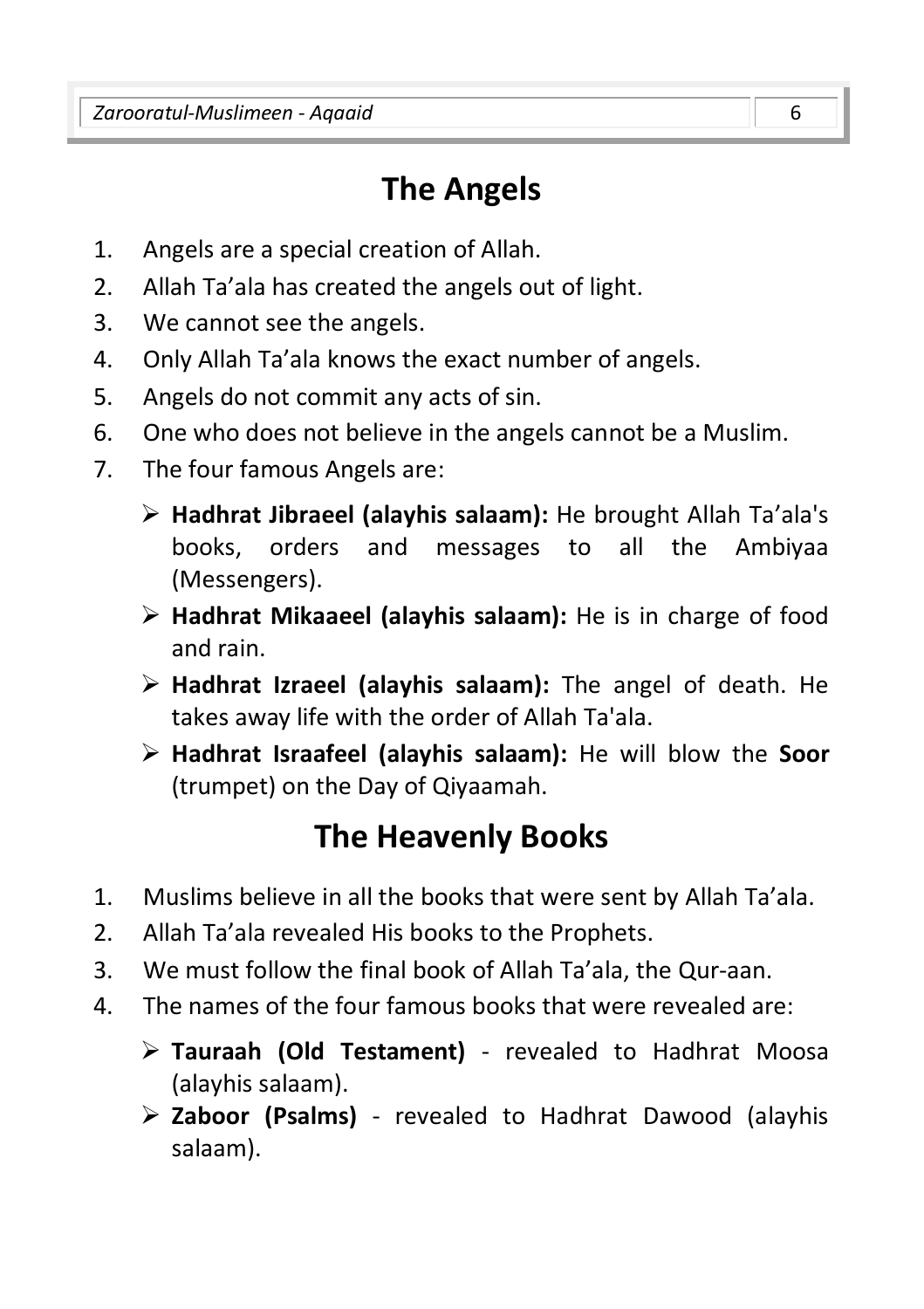- **Injeel (Bible)** revealed to Hadhrat Isa (alayhis salaam).
- **Qur-aan** revealed to Hadhrat Muhammad (sallallahu alayhi wasallam).
- 5. Besides these books, there were many small books revealed to other Prophets.
- 6. The previous books have been changed by man and they are no longer in their true form.
- 7. The only book which has not been changed is the Qur-aan because Allah Ta'ala has protected it.

## **The Messengers**

- 1. We believe in all the Messengers of Allah Ta'ala.
- 2. All the Messengers were human beings.
- 3. No Messenger of Allah Ta'ala committed any sin.
- 4. All of them were pious servants of Allah Ta'ala.
- 5. Hadhrat Aadam (alayhis salaam) was the first Messenger and Hadhrat Muhammad (sallallahu alayhi wasallam) is the last and final Messenger of Allah Ta'ala.
- 6. No new Messenger will come after Hadhrat Muhammad (sallallahu alayhi wasallam).

# **Some of the Messengers were**

- Hadhrat Aadam (alayhis salaam) (Adam). FIRST MESSENGER
- $\triangleright$  Hadhrat Nooh (alayhis salaam) (Noah)
- $\triangleright$  Hadhrat Ibrahim (alayhis salaam) (Abraham)
- Hadhrat Moosa (alayhis salaam) (Moses)
- $\triangleright$  Hadhrat Isa (alayhis salaam) (Jesus)
- Hadhrat Muhammad . THE LAST MESSENGER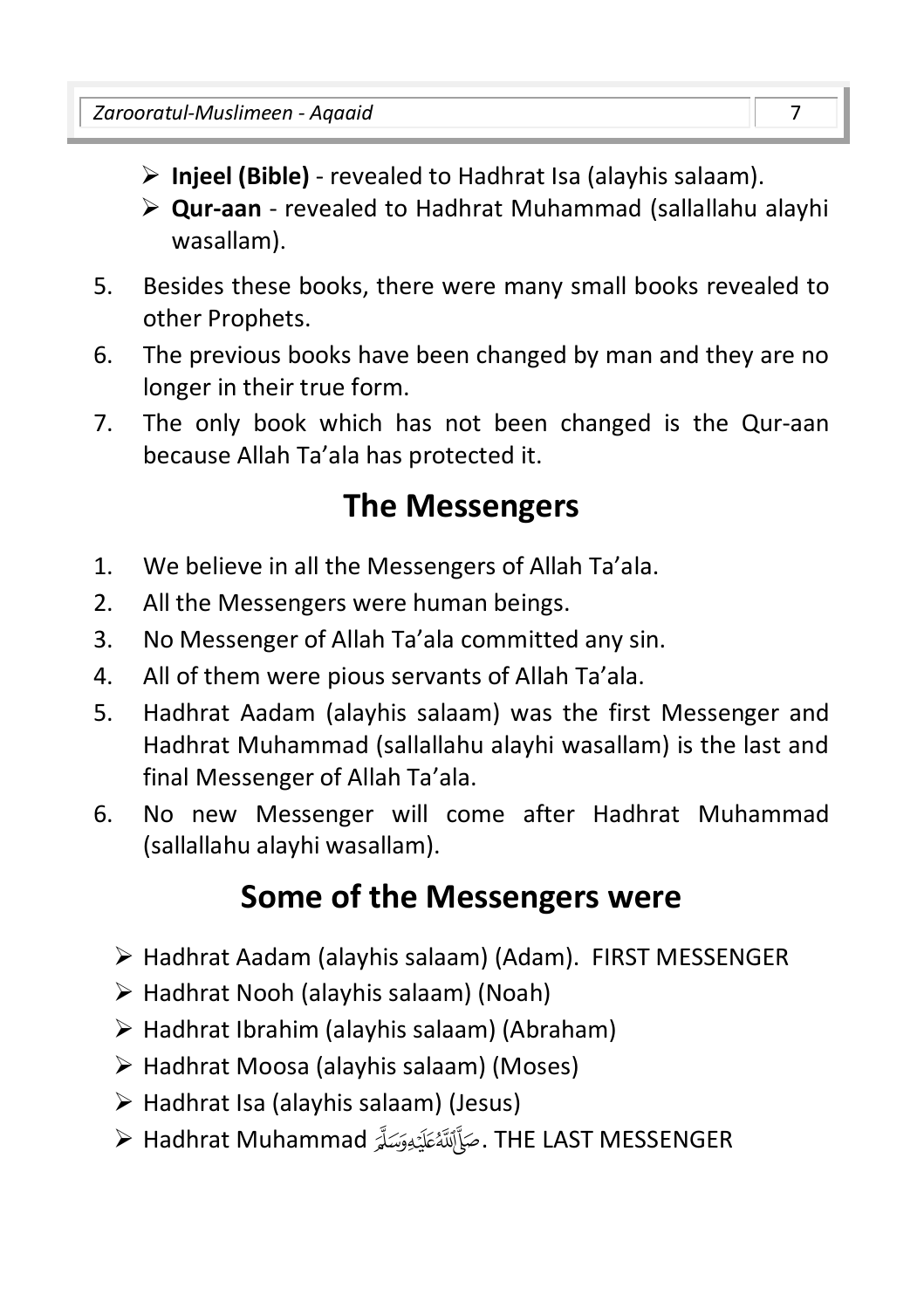# **Our Messenger Nabi Muhammad (sallallahu alayhi wasallam)**

- 1. Our Messenger, Nabi Muhammad (sallallahu alayhi wasallam) is the last messenger and the true servant of Allah Ta'ala.
- 2. All Muslims believe that Nabi Muhammad (sallallahu alayhi wasallam) is the last Messenger of Allah Ta'ala.
- 3. After him no new Prophet will come.
- 4. Our Nabi Muhammad (sallallahu alayhi wasallam) never committed any sins.
- 5. Our Nabi Muhammad (sallallahu alayhi wasallam) is the greatest of all the messengers.
- 6. Our Nabi Muhammad (sallallahu alayhi wasallam) came as a messenger for all the people of the world up to the day of Qiyaamah (Last day).

# **Qiyaamah (The last day)**

- 1. One day, all life will come to an end.
- 2. Only Allah Ta'ala knows when the last day will come.
- 3. On that day, Allah Ta'ala will ask everyone about their good and bad deeds.
- 4. All those that did good will be rewarded by Allah Ta'ala, and those who did evil will be punished by Allah Ta'ala.

# **Taqdeer (Fate)**

- 1. We must accept that whatever condition, whether it is good or bad, comes upon us is from Allah Ta'ala. This is called Taqdeer.
- 2. One who does not believe in Taqdeer, is not a Muslim.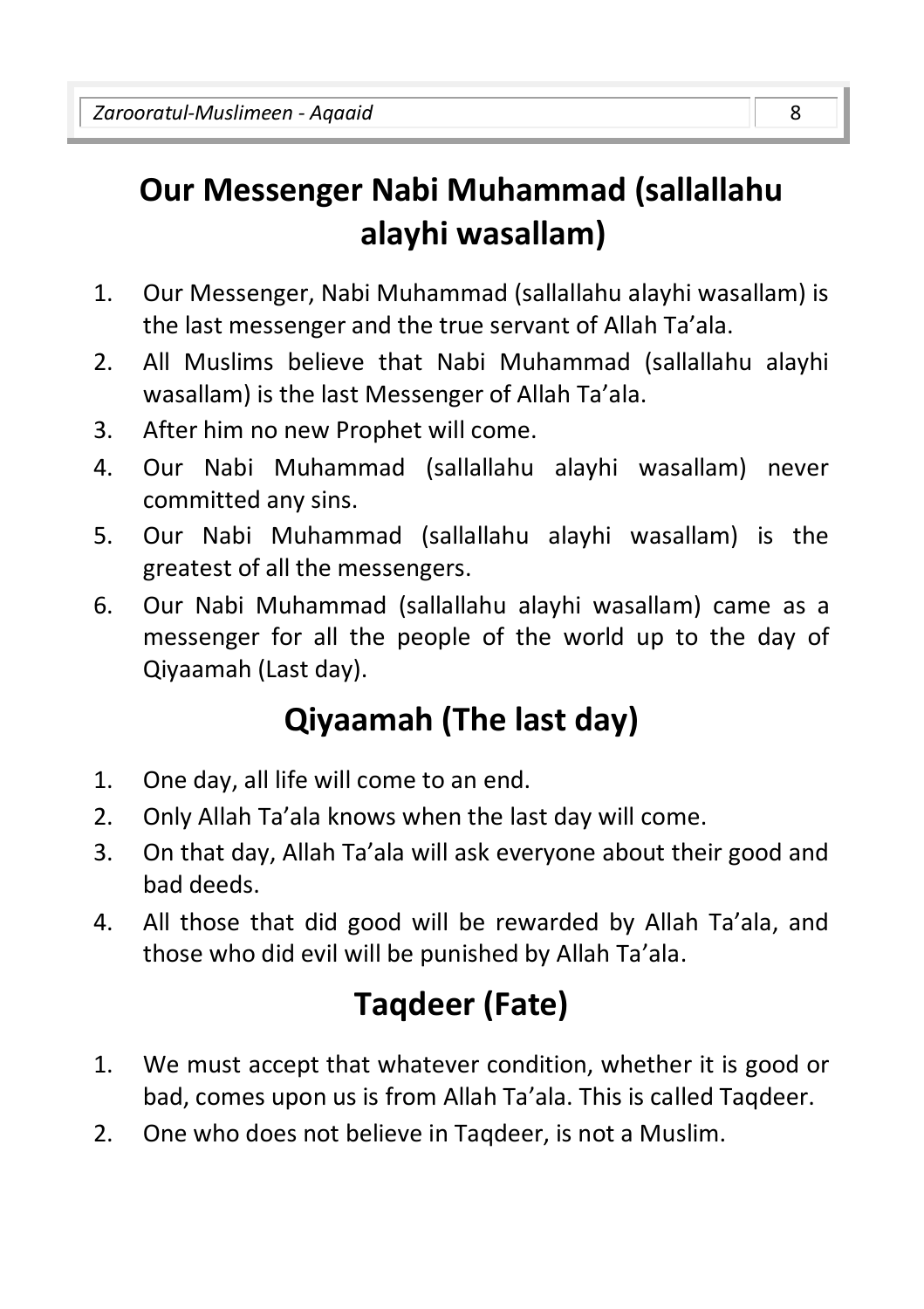3. We believe that whatever happens, happens with the wish and command of Allah Ta'ala.

# **Life after death**

- 1. We believe that after we die, we will be brought back to life.
- 2. Allah Ta'ala will command the Angel Hadhrat Israafeel (alayhis salaam) to blow the trumpet for the second time and everything will come back to life.
- 3. Thereafter, everyone will stand before Allah Ta'ala for questioning about how they spent their lives.

# **Jannah and Jahannam**

- 1. We believe that Allah Ta'ala has created Jannah (Paradise) and Jahannam (Hell).
- 2. Jannah is a place of enjoyment and happiness.
- 3. Jahannam is a place of punishment.
- 4. No one will ever die in Jannah or Jahannam.
- 5. Good Muslims will go to Jannah.
- 6. Non-Muslims and bad people will go to Jahannam.

# **There are five pillars in Islam**

- 1. Imaan (Beliefs)
- 2. Salaah (Prayers)
- 3. Saum (Fasting) in the month of Ramadhaan.
- 4. Zakaat (Charity)
- 5. Haj (Pilgrimage)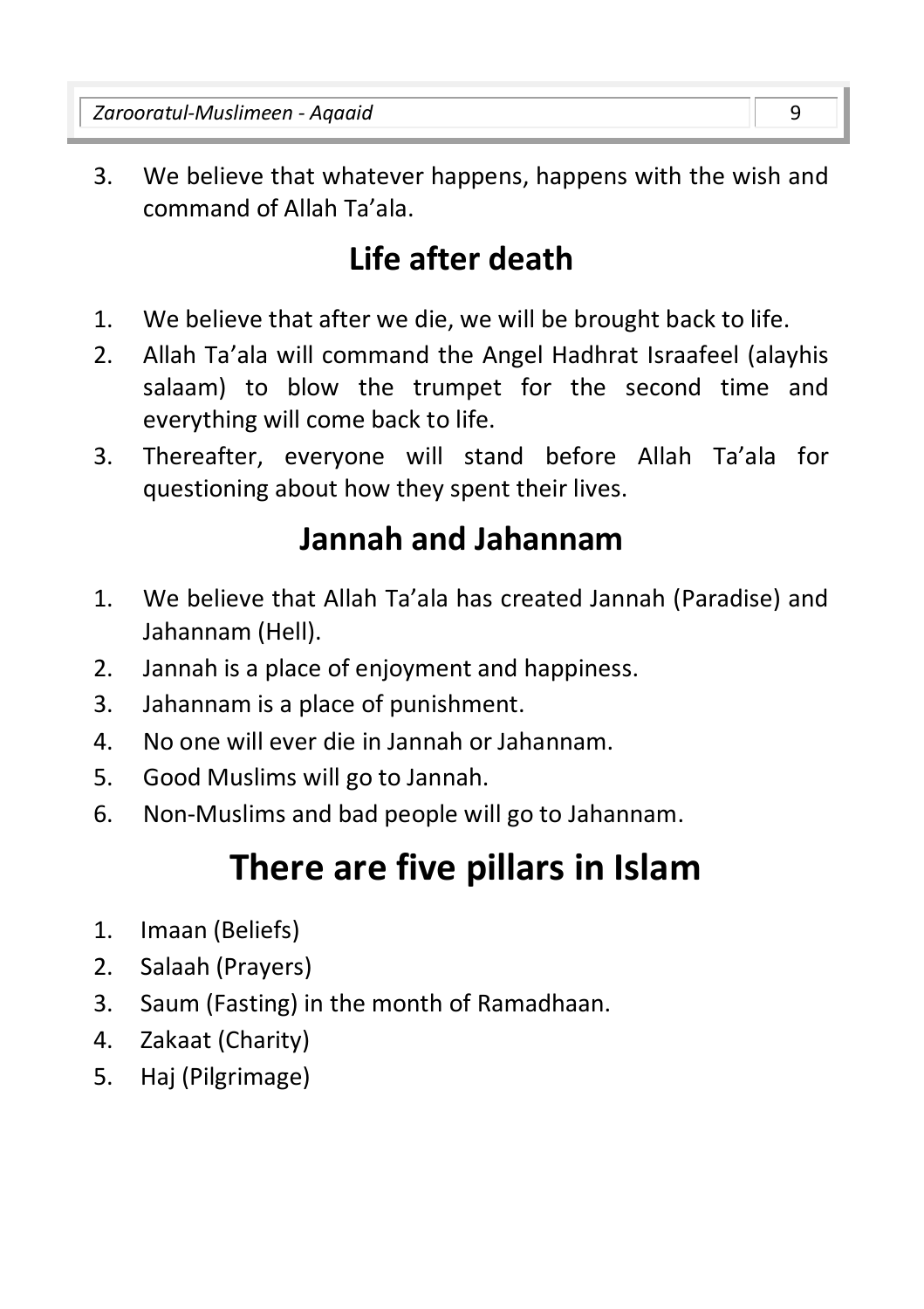# **Imaan (Belief)**

Imaan is the first pillar of Islam. Imaan means that we believe in Allah Ta'ala as our God and we believe that Nabi Muhammad (Sallallahu alayhi wasallam) is the last and true messenger of Allah.

# **Salaah (Prayer)**

Performing Salaah is our way of praying to Allah Ta'ala. We have been commanded by Allah Ta'ala to perform salaah five times a day.

- 1. Salaah is the second pillar of Islam.
- 2. It is compulsory that Muslims perform salaah five times a day.
- 3. Salaah is a time when we speak to Allah Ta'ala.
- 4. When the time for salaah comes, we should stop all our work and play and get ready for salaah.
- 5. We must face the qiblah when performing salaah.
- 6. If we miss our salaah, Allah Ta'ala will punish us.

# **Saum (Fasting)**

- 1. Fasting is the third pillar of Islam.
- 2. Fasting means to stay away from eating, drinking and having relations from before Fajar time up to the time of Maghrib.
- 3. Fasting in the month of Ramadhaan is the third pillar of Islam.
- 4. It is fardh (compulsory) for Muslims to fast in the month of Ramadhaan.
- 5. Allah Ta'ala has promised great rewards for those who fast in the month of Ramadhaan.
- 6. We fast in the month of Ramadhaan so that we can also experience the hunger felt by the poor and needy.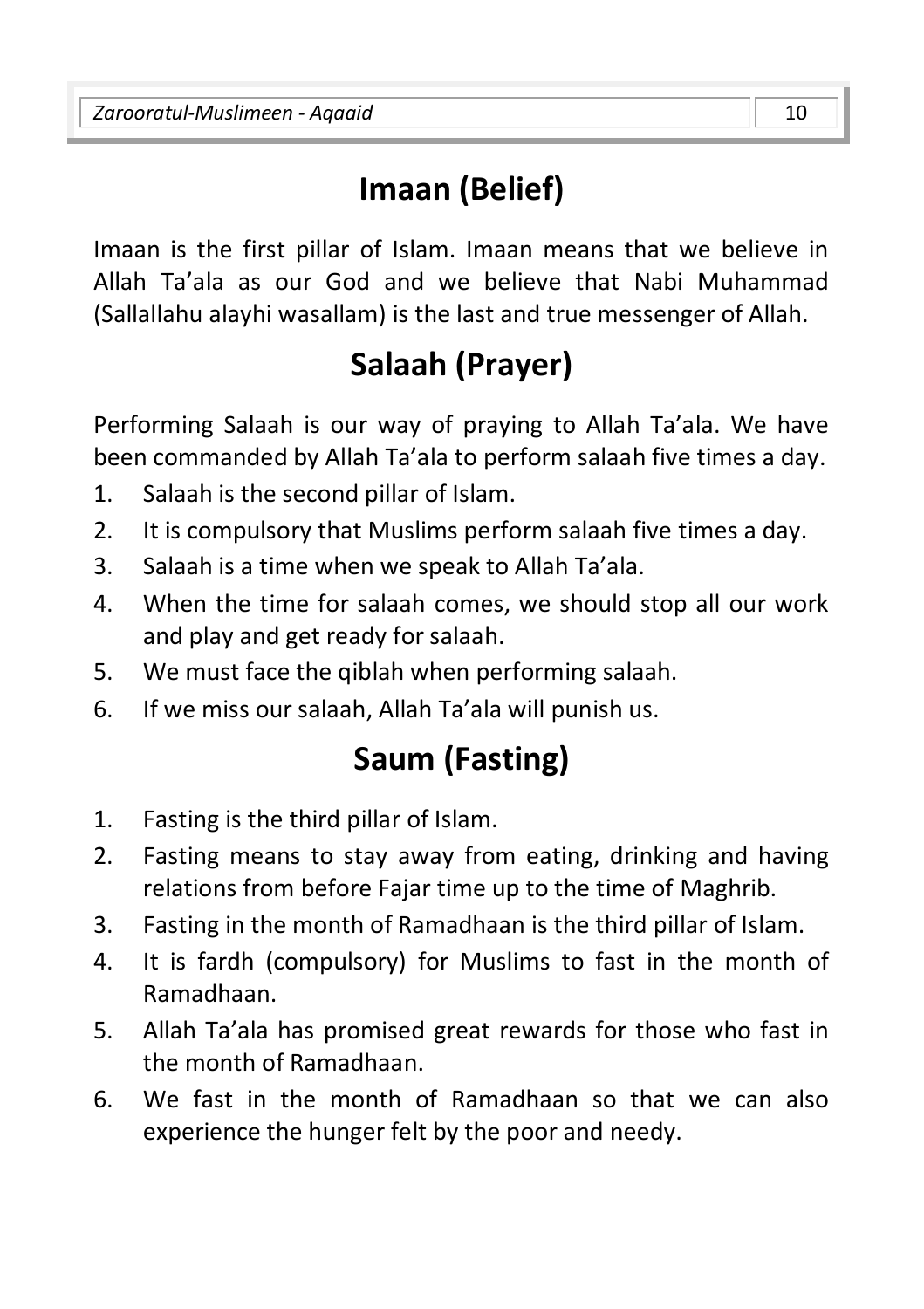# **Zakaat (Charity)**

- 1. Zakaat is the fourth pillar of Islam.
- 2. The rich should give two and half percent of their total wealth to the poor.
- 3. Zakaat is given once a year.
- 4. By giving zakaat, we show that we are grateful to Allah Ta'ala for His favours and bounties upon us.
- 5. Everything we have, comes from Allah Ta'ala.
- 6. By giving zakaat, Allah Ta'ala increases and purifies one's wealth.

# **Haj (Pilgrimage)**

- 1. Haj is the fifth pillar of Islam.
- 2. Haj is a pilgrimage made to Makkah in the month of Zul Hijjah.
- 3. The Haajees (people who go for Haj) visit the Ka'bah, Mina, Arafaat and Muzdalifa during Haj.
- 4. Whilst on Haj, a Muslim goes to visit the holy grave of our Nabi Muhammad (Sallallahu alayhi wasallam) in the city of Madinah.
- 5. Haj is fardh only on those Muslims who can afford to go.

# **Note: For detail rules regarding Salaah, Fasting, Zakaat and Haj, ask a qualified, experienced Aalim.**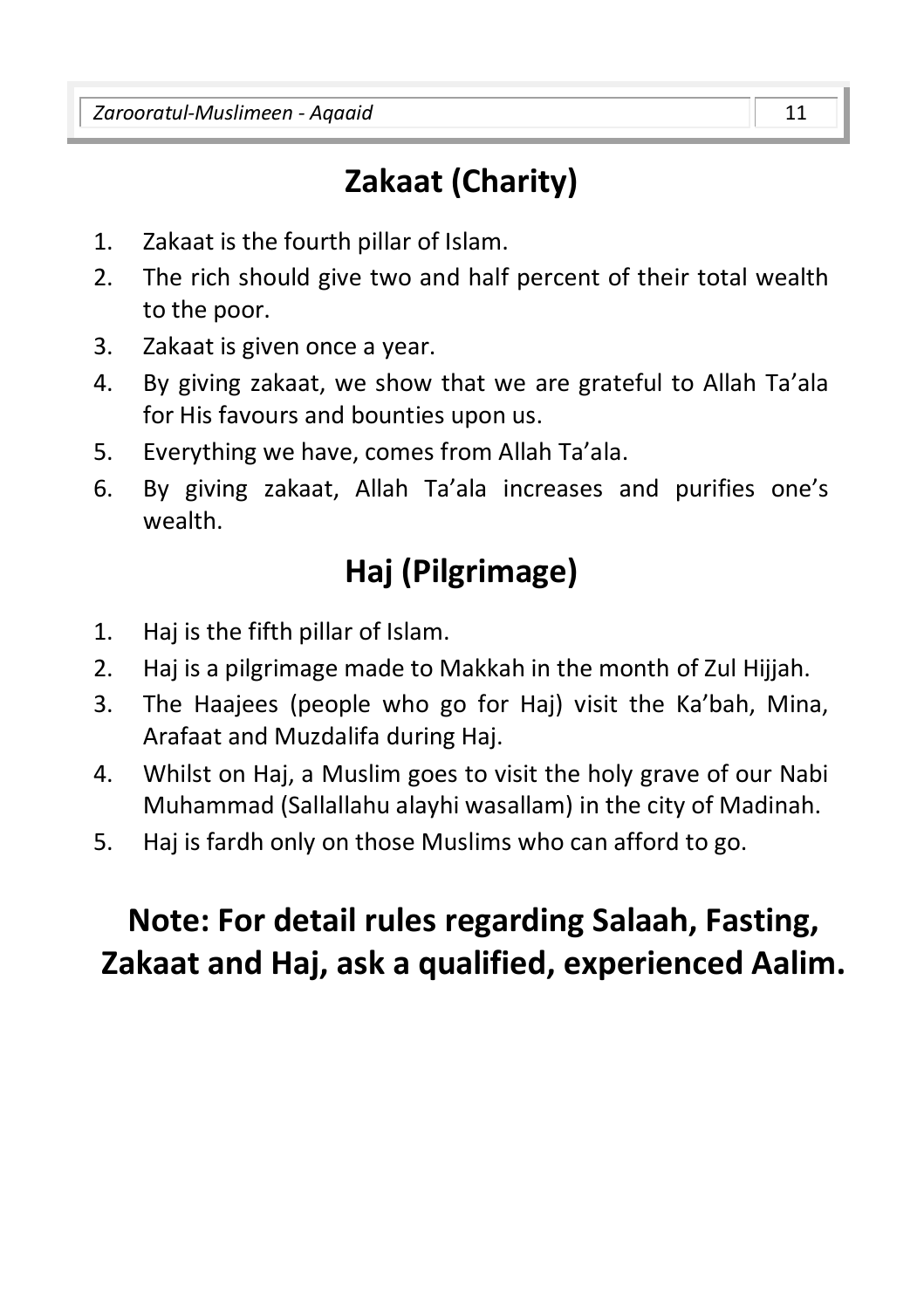



# **FIQH**

(Laws pertaining to different aspects of Islam)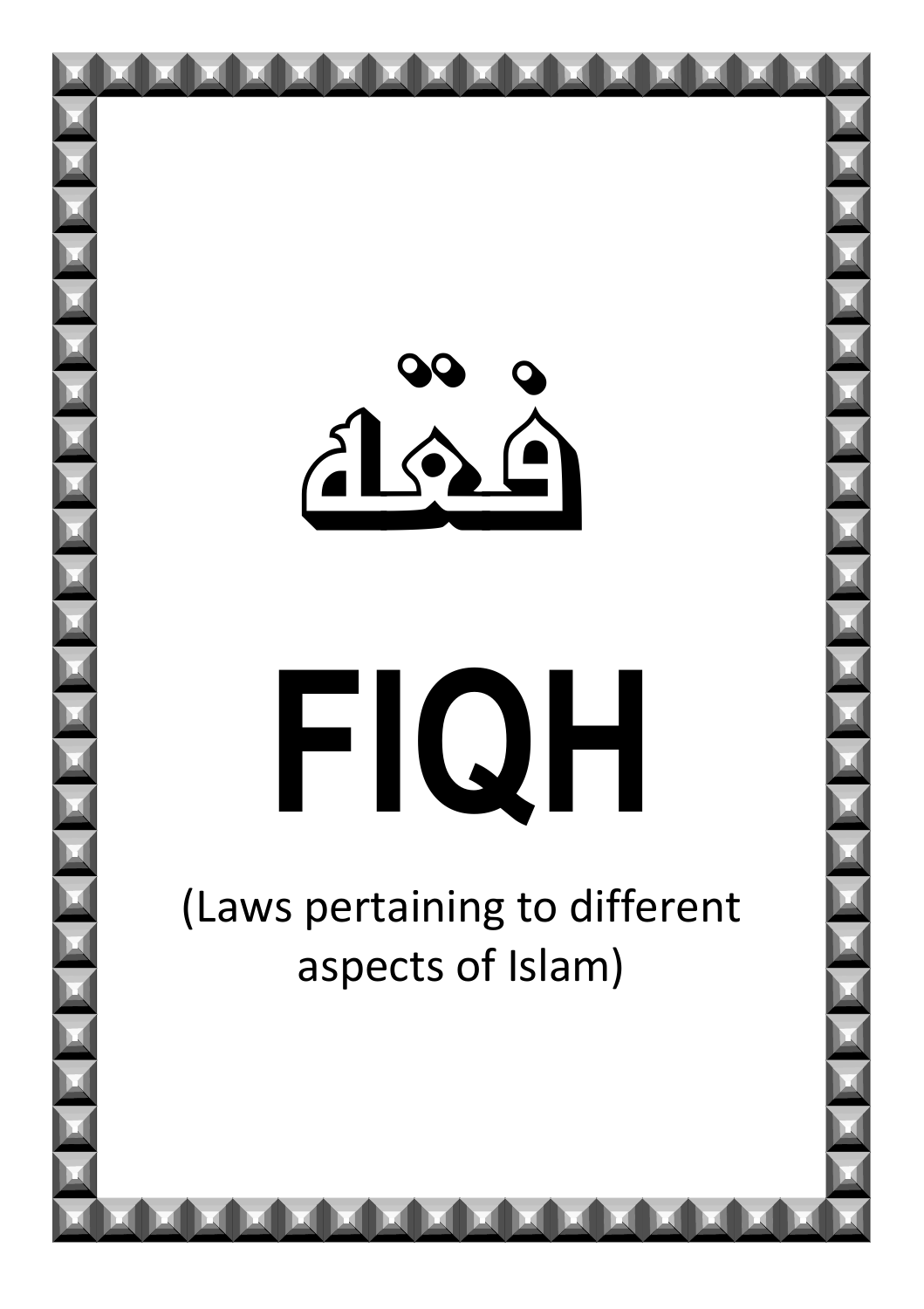# **Cleanliness**

- 1. As Muslims we should always remain clean.
- 2. Cleanliness is half of Imaan.
- 3. Allah Ta'ala is pure and loves purity.
- 4. We should keep our body, classroom, home and clothes clean at all times.

# **Etiquettes of the toilet**

- 5. Do not enter the toilet bareheaded.
- 6. Do not enter the toilet barefoot.
- 7. Remove anything that has the Name of Allah Ta'ala on it before entering the toilet.
- 8. Before entering, recite **ِ ا ّ مِ سْ ِب** and then the following dua: **ٰ**

#### - لل اَللّٰهُمَّ اِنِّيْ اَعُوْذُ بِكَ مِنَ الْخُبُثِ وَالْخَبَ ا َعُوْذُ بِكَ مِنَ الْخُبُثِ وَالْخَ **ٔ** ُ و<br>و ْ و<br>ڊ <u>ٔ</u> و<br>م ة<br>فِيْ اَ هُمَّ اِنِّي اَعُوْذُ بِكَ مِنَ الْخُبُثِ وَالْخَبَابِثِ

#### **Allahumma / inni / a'oozu bika / minal / khubusi / wal / khabaa'is**

- 9. Enter with the left foot.
- 10. Do not stand and urinate.
- 11. Squat when relieving yourself.
- 12. Do not face your back or your front towards the qiblah.
- 13. Be careful that no urine splashes onto your clothing or body while relieving yourself.
- 14. After urinating, wait until all the drops of urine have come out completely before washing.
- 15. Clean and wash the private parts **with water** properly after relieving yourself. This is called **istinjaa**.
- 16. Use the left hand for making istinjaa.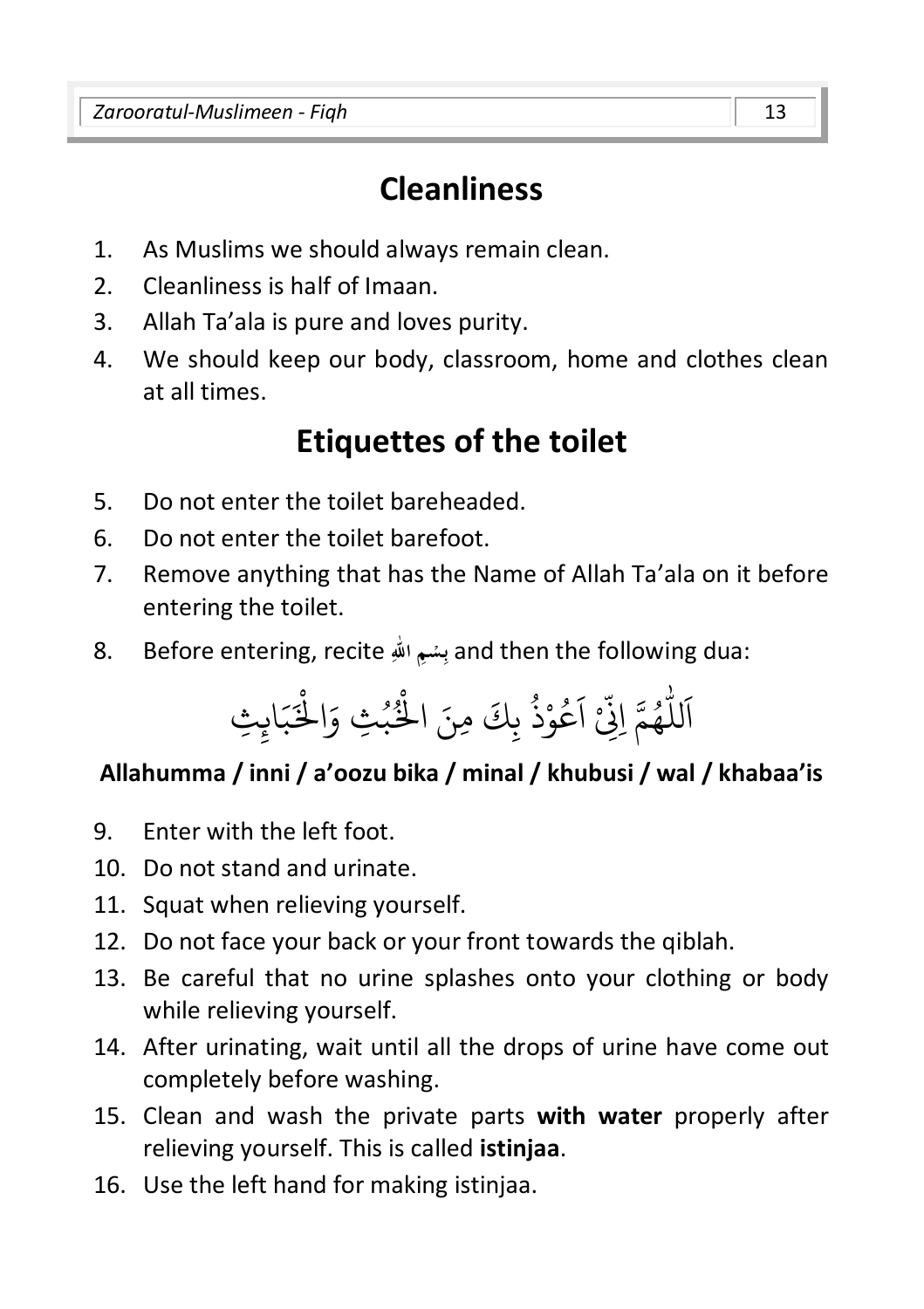- 17. Use clean water for istinjaa.
- 18. Do not eat, drink or talk in the toilet.
- 19. Do not read books, comics or newspapers in the toilet.
- 20. Do not read any dua, kalimah or aayat of the Qur-aan in the toilet.
- 21. Step out of the toilet with the right foot and recite the following dua:



#### **Ghufrawnaka / alhamdu / lillaahil lazee / azhaba / annil azaa / wa 'aafaanee**

- 22. Wash your hands after coming out of the toilet.
- 23. Relieve yourself in such a place where you cannot be seen, especially when on a journey.
- 24. Do not urinate or relieve yourself under trees, in swimming pools, on the roadside, pathways or public places.

#### **Water**

It is permissible for us to use the following water to clean ourselves.

- 1. Rain water
- 2. Well/borehole water
- 3. River water
- 4. Sea water
- 5. Water from a big tank or pool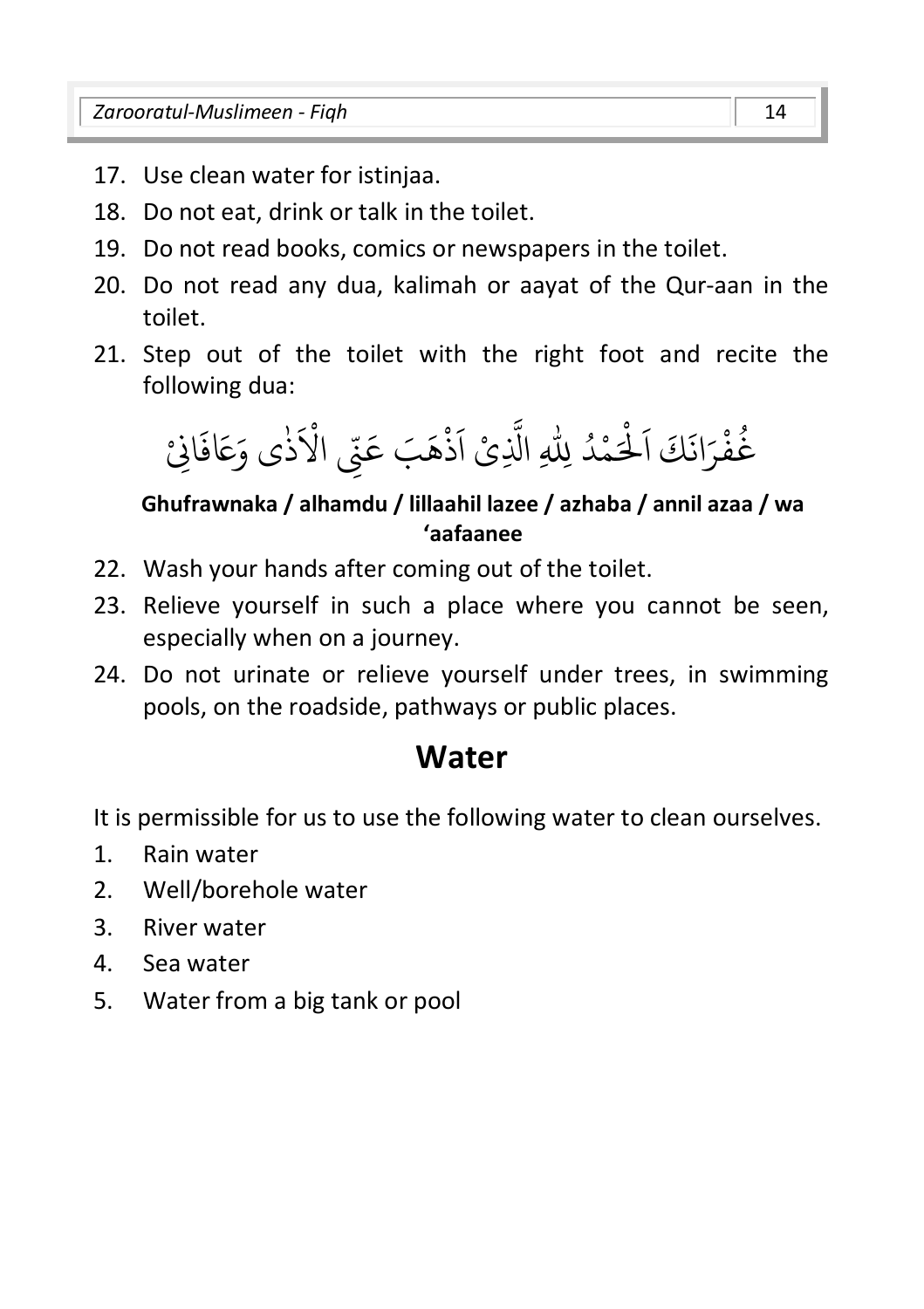# **Najaasat (Impurity)**

There are 5 types of najaasat (impurity)

- 1. Urine of people and animals
- 2. Stool of people and animals
- 3. Blood
- 4. Matter (Pus)
- 5. Alcohol
- 1. If any of the above 5 najaasat (impurity) falls on your clothes, it must be washed off three times with clean water, and squeezed after each wash.
- 2. If any of the above 5 najaasat (filth) falls on your body, it must be washed off three times with clean water.
- 3. One cannot perform salaah if there is najaasat (filth) on his body or clothes.
- 4. If any of the above 5 najaasat (impurity) falls on your clothes, beddings, carpets, etc., wash it three times in order to make it clean.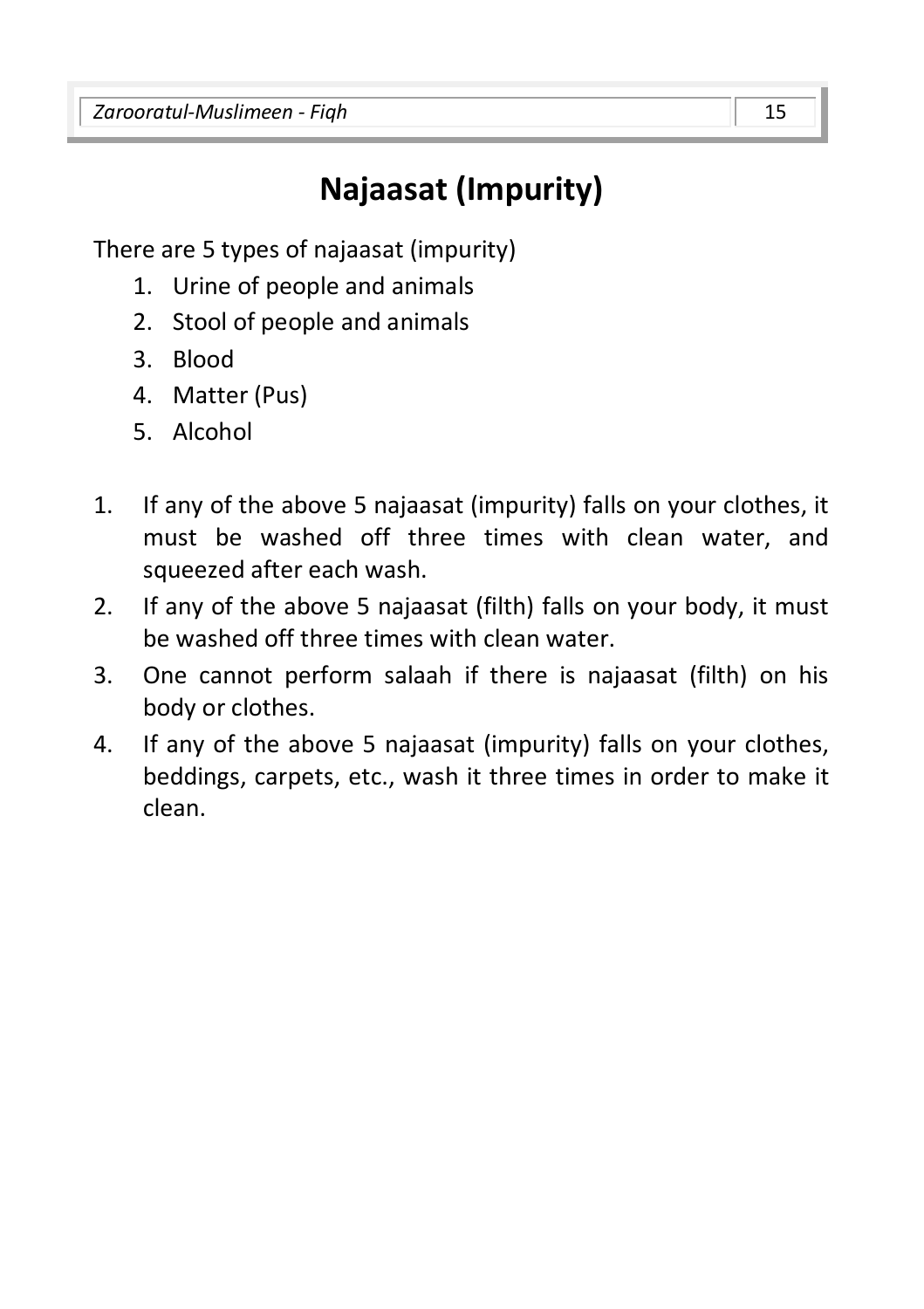# **Definitions of few words used in this book**

**Fardh:** An act that is commanded by Allah Ta'ala in the Qur-aan and is compulsory.

**Waajib:** An act which is also compulsory but close to fardh.

**Sunnah:** An act which Rasulullah (sallallahu alayhi wasallam) said, did or liked.

**Sunnat-e-Muakkadah:** That act which Rasulullah (sallallahu alayhi wasallam) never missed out.

**Sunnat-e-ghair Muakkadah:** That act which Rasulullah (sallallahu alayhi wasallam) did occasionally.

**Mustahab:** A preferred act.

**Nafal:** Acts which if performed will be rewarded, and if left out there will be no sin.

**Makrooh:** Acts that are disliked and should be avoided.

**Halaal:** Acts which are permissible to do and food that can be eaten.

**Haraam:** Acts which should never be done and food that cannot be eaten.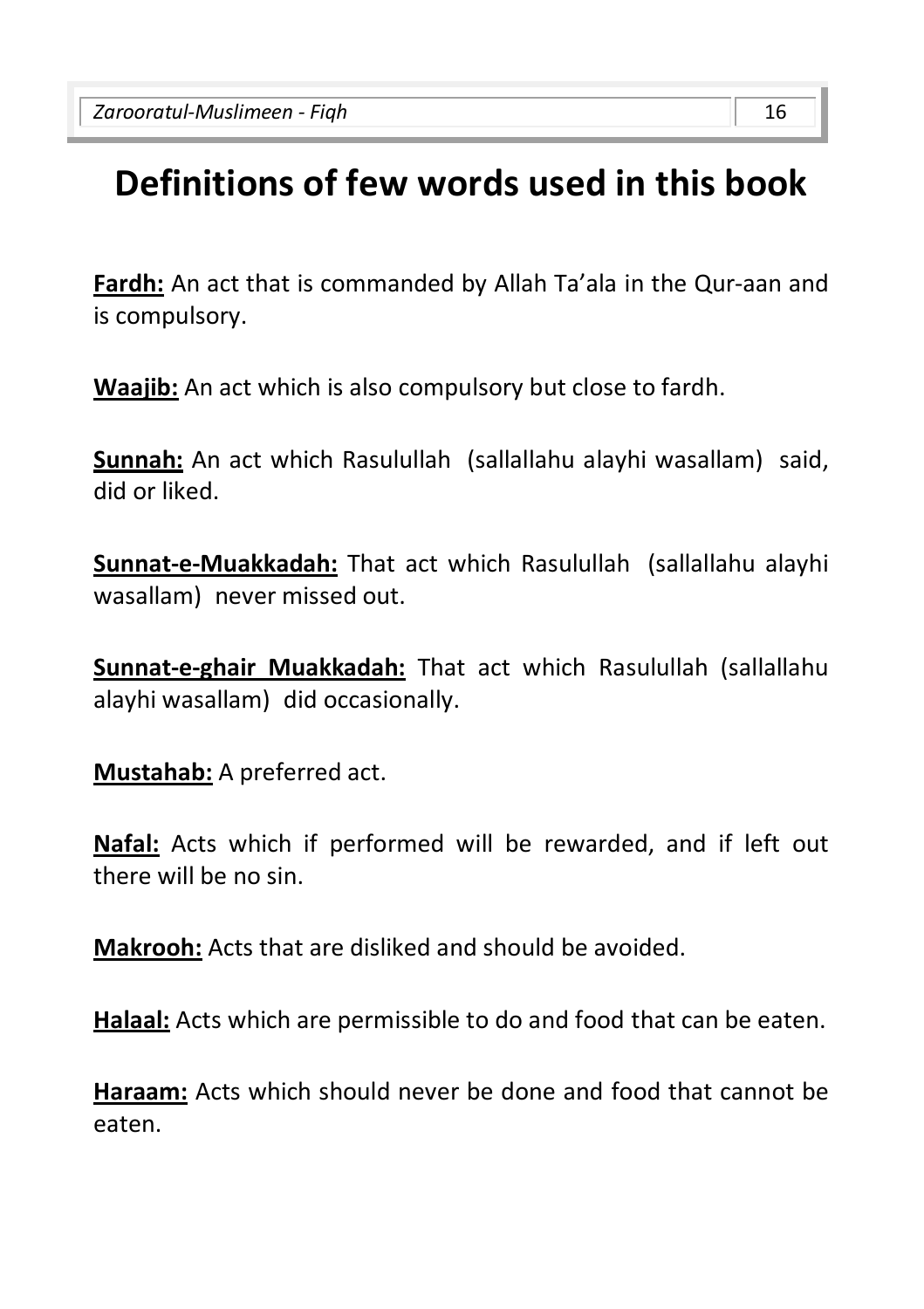# **Wudhu (Ablution)**

**Definition:** Wudhu means to wash ourselves in the way shown to us by Nabi Muhammad (sallallahu alayhi wasallam).

# **Faraaidh of Wudhu**

There are four Faraaidh (Compulsory acts) of wudhu. If any of these acts are left out, the wudhu will not be valid.

- 1. Wash the entire face once from the hair line to below the chin and from one earlobe to the other.
- 2. Wash both the arms once up to and including the elbows.
- 3. Make masah (pass wet hands) of quarter of the head once.
- 4. Wash both feet once up to and including the ankles.

# **Sunnah method of making wudhu (Practical)**

- 1. Face the Qiblah whilst making wudhu.
- 2. Make intention for wudhu.
- 3. Recite Bismillah.
- 4. Wash both hands up to the wrists thrice.
- 5. Brush the teeth with a miswaak.
- 6. Gargle the mouth thrice (use the right hand to put water into the mouth).
- 7. Put water into the nostrils with the right hand thrice. (The nose should be cleansed with the little finger of the left hand.)
- 8. Wash the entire face thrice. (The entire face from the forehead to the chin and from one earlobe to the other. Make sure that water reaches every portion without any part remaining dry).
- 9. Make khilaal of the beard. (Run the fingers of the right hand through the beard).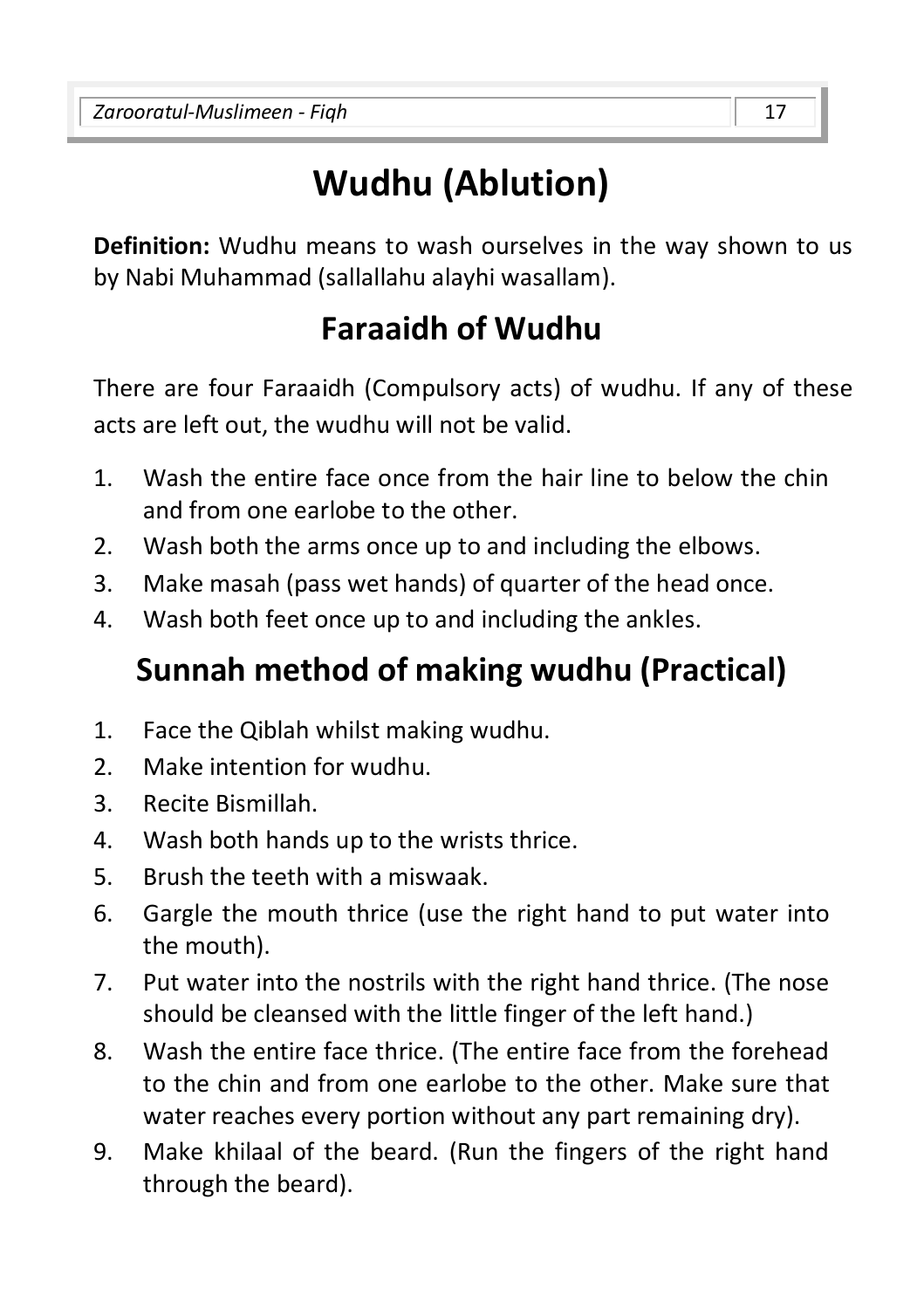*Zarooratul-Muslimeen - Fiqh* 18

- 10. Wash the right hand including the arm and elbow thrice, thereafter wash the left hand including the arm and elbow thrice.
- 11. Make khilaal of the fingers. (Khilaal of the fingers must be done by crossing the fingers of the left hand into the right hand and then the right into the left).
- 12. Make masah of the entire head, ears and nape once.
- 13. Thereafter wash the right foot, including the ankles thrice, and then wash the left foot in the same manner.
- 14. Make khilaal of the toes using the little finger of the left hand starting with the small toe on the right foot and finishing with the small toe on the left foot.
- 15. Recite the dua after wudhu.

# **When do I have to make wudhu?**

- 1. I must make wudhu before I read salaah.
- 2. I must make wudhu before I touch or carry the Holy Qur-aan or any Aayat (verse) of the Qur-aan.
- 3. I must make wudhu before I make tawaaf of the Ka'bah.
- 4. I must make wudhu before I make sajdah-e-tilaawat.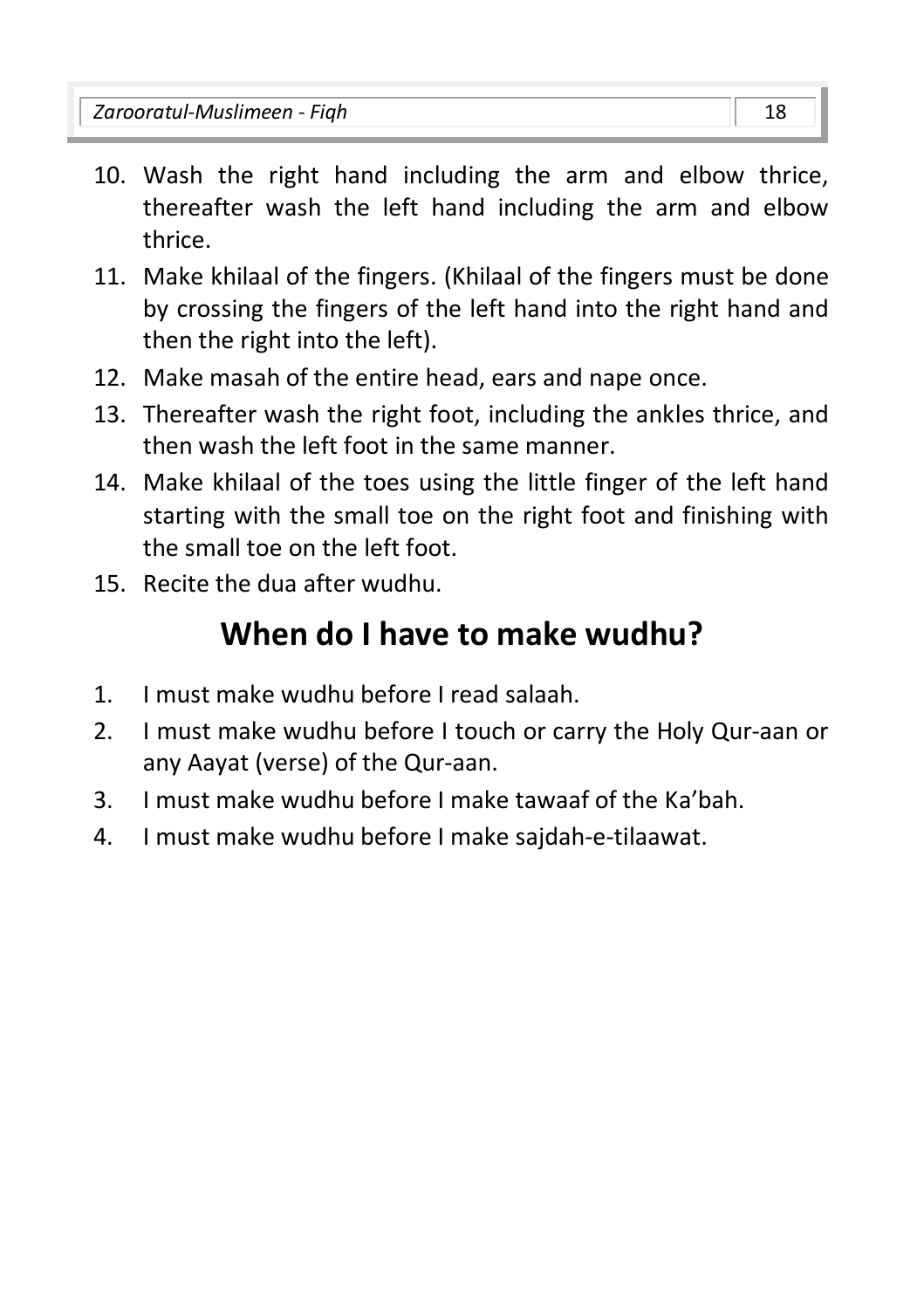## **Acts that break wudhu**

#### **There are nine acts that break wudhu**

- 1. Relieving oneself (passing urine or stool).
- 2. Breaking wind.
- 3. The flowing of matter or blood from any part of the body.
- 4. Vomiting a mouthful.
- 5. Falling asleep whilst leaning against something.
- 6. Falling unconscious (fainting).
- 7. Becoming insane (mad).
- 8. Becoming drunk.
- 9. Laughing loudly in Salaah.

It is mentioned in a Hadith that: "When a person makes wudhu and washes his face, all those sins which he committed with his eyes are washed off with the water or the last drop of water. When he washes his hands, all those sins which he had committed with his hands are washed off with the water or the last drop of water. When he washes his feet, all those sins which he committed with his feet are washed off, until he is completely purified from all sins."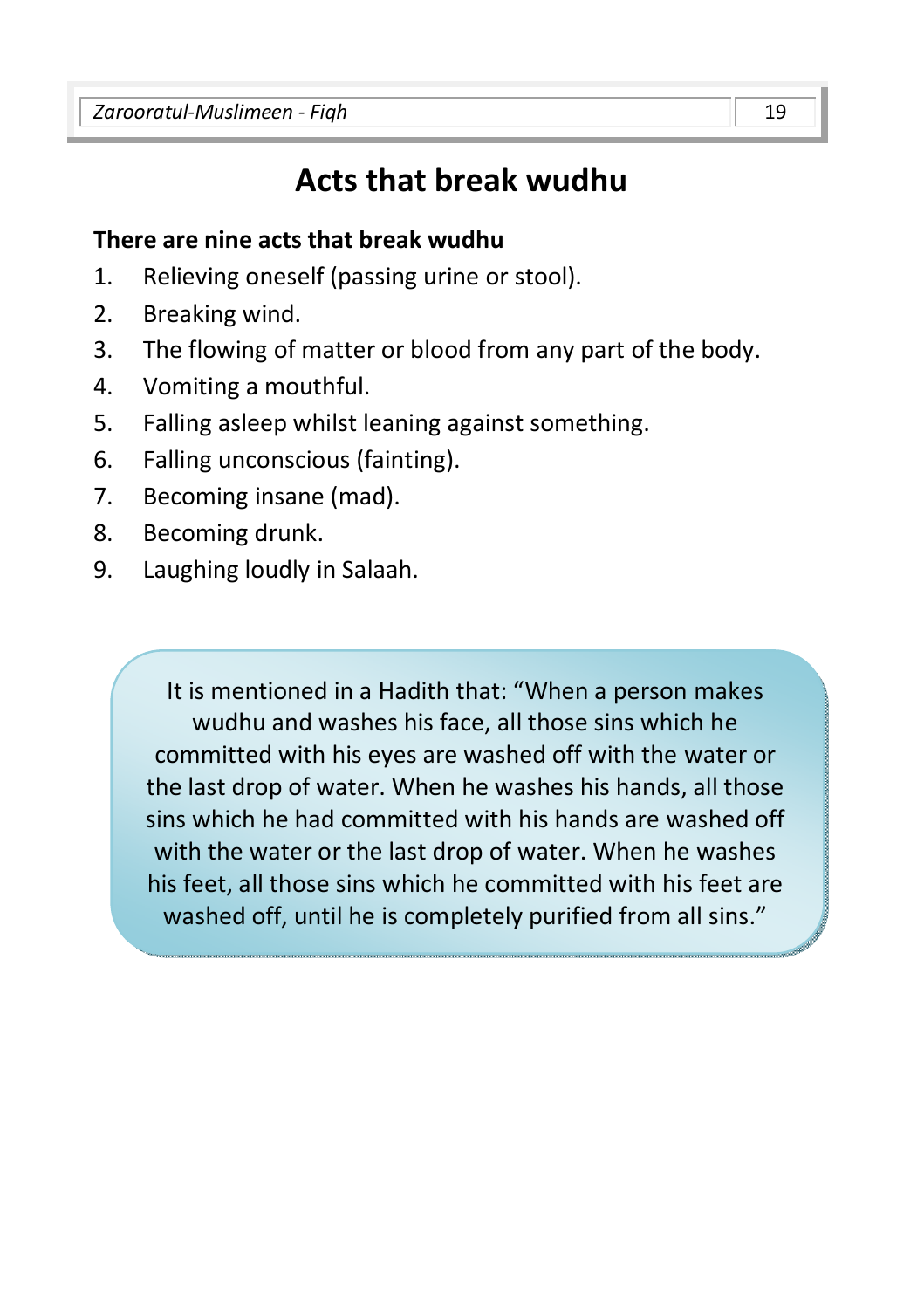# **Ghusal (Bath)**

**Definition:** Ghusal means to wash the whole body in the way shown to us by our Nabi Muhammad (sallallahu alayhi wasallam).

# **Faraaidh of Ghusal**

There are three faraaidh (compulsory acts) in ghusal:

- 1. Gargling of the entire mouth once.
- 2. Rinsing the nostrils till the soft bone once.
- 3. Washing the entire body without leaving any part dry.

# **Sunnah Method of Ghusal**

- 1. Make niyyah (intention).
- 2. Wash both hands up to the wrists thrice.
- 3. Wash off any najaasat (impurity) that may be on one's body.
- 4. Make istinjaa (i.e. wash both the private parts).
- 5. Perform wudhu in the sunnah manner.
- 6. Pour water over the entire head thrice. Thereafter the right shoulder thrice and then the left shoulder thrice.
- 7. Thereafter rub the body thoroughly.
- 8. Ensure that no portion of the body is left dry.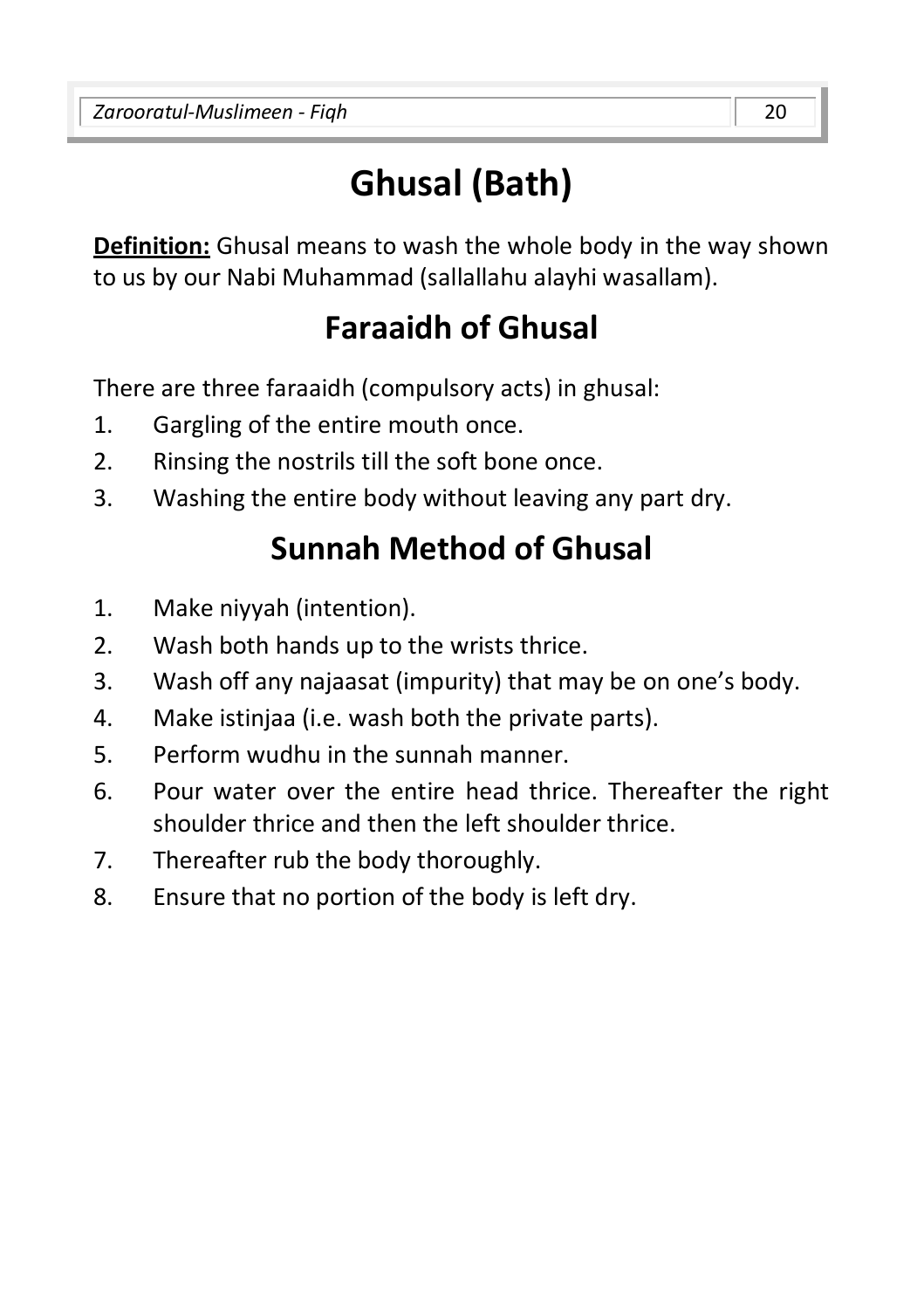# **Aadaab (Etiquettes) of Ghusal**

- 1. Bath in a clean place.
- 2. Bath in privacy i.e. in such a place where no one can see you.
- 3. Ensure that the aurah (parts of the body that need to be compulsorily covered at all times) is completely covered when taking ghusal in a public place or in the presence of others.
- 4. Relieve yourself before taking ghusal. One should not urinate in the place where one is taking ghusal.
- 5. Use soap or anything else that will clean the body thoroughly.

Hadhrat Anas (radhiyallahu anhu) narrates that Rasulullah (sallallahu alayhi wasallam) said: "O Anas! Wash thoroughly when you are making ghusl of janaabat (major impurity). If you do this, then without doubt you will come out from the place of bathing in such a state that no sin will remain on you." I asked: "O Rasulullah (sallallahu alayhi wasallam)! How does one wash thoroughly?" He replied, "It means that you wet the roots of the hair and clean the body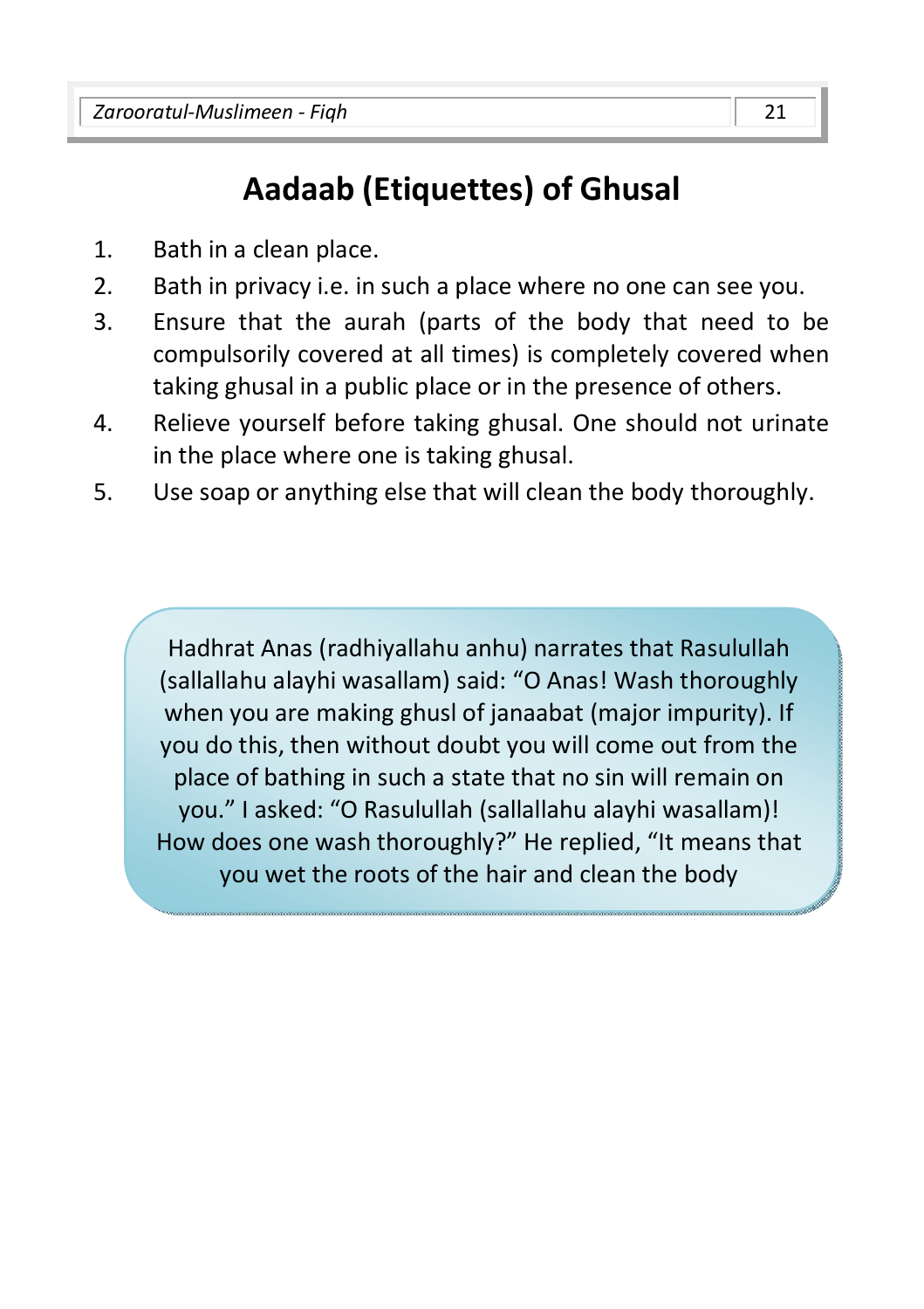# **SALAAH (PRAYER)**

# **Benefits of Salaah**

- 1. Salaah is the key to Jannah.
- 2. By reading Salaah, our daily rizq (sustenance) will be made easy for us.
- 3. Salaah is the difference between a Muslim and a Non-Muslim.
- 4. Allah Ta'ala will be happy with us if we read our five times daily Salaah.
- 5. Salaah will save us from the punishment of the grave.

# **The names & times of the five daily Salaah**

- 1. **Fajr -** The early morning Salaah. It is performed before sunrise, but not earlier than 1 hour 20 minutes.
- 2. **Zuhr -** The midday Salaah is performed when half the day has passed (after + 12:15pm) but not while the sun is in the middle of the sky (zenith/zawaal).
- 3. **Asr -** The late afternoon Salaah. It is performed + 1 hour 30 minutes before sunset. Note: The Asr Salaah should **not** be delayed until just before sunset.
- 4. **Maghrib -** The evening Salaah. It is performed immediately after the sun has set.
- 5. **Esha -** The night Salaah. It is performed when total darkness has set in (about 1 hour 30 minutes after sunset).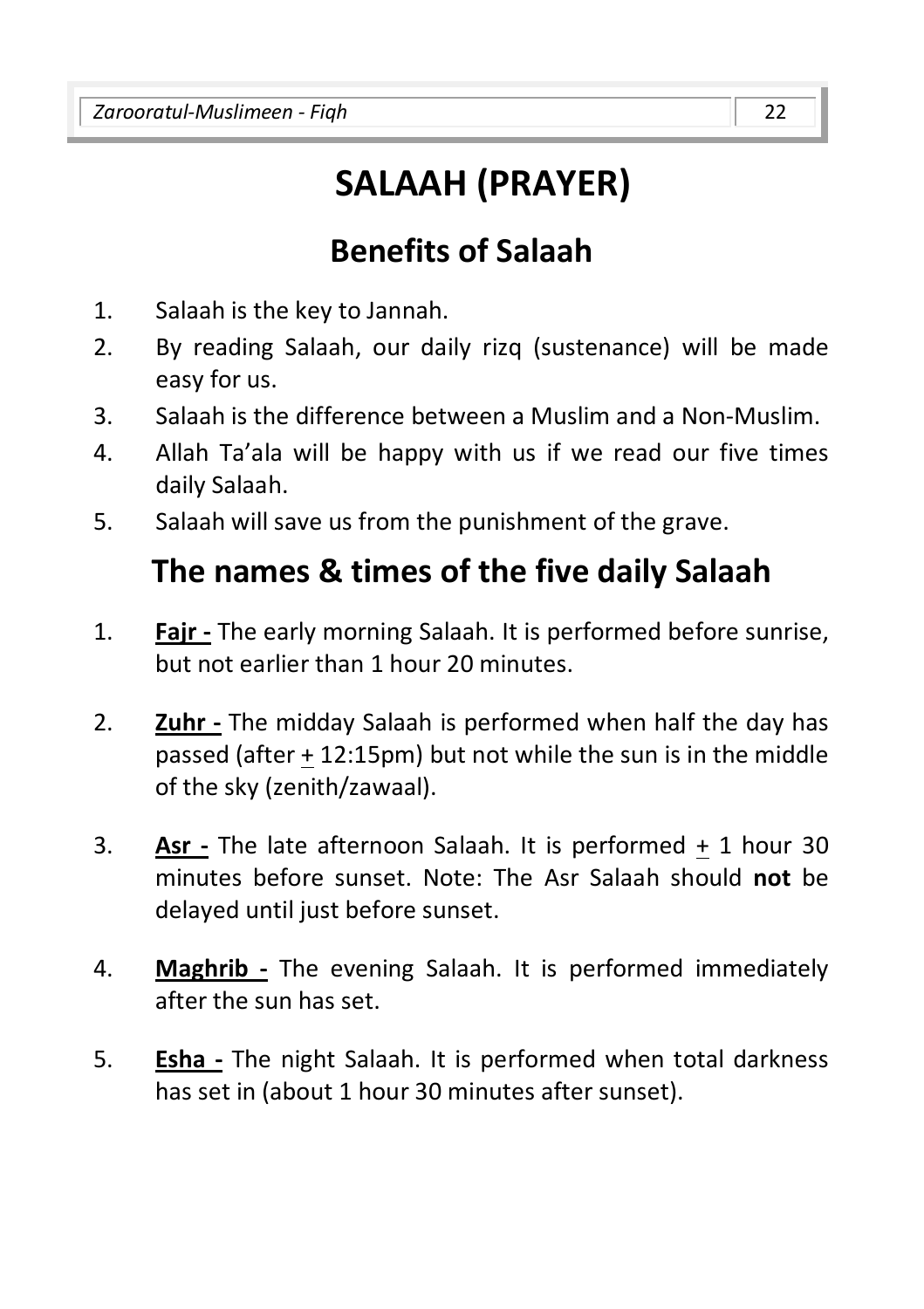# **SALAAH CHART**

| NAME OF<br>SALAAH |              | BEFORE FARDH              | <b>FARDH</b> |                |             | <b>AFTER FARDH</b>                              |              |                |
|-------------------|--------------|---------------------------|--------------|----------------|-------------|-------------------------------------------------|--------------|----------------|
|                   | <b>SGM</b>   | <b>SM</b>                 |              | <b>SM</b>      | <b>NAFL</b> | WAAJIB                                          | <b>NAFL</b>  | <b>TOTAL</b>   |
| <b>FAJR</b>       | ï            | $\sim$                    | $\sim$       | $\mathbf I$    | ı           | ı                                               | $\mathbf{I}$ | 4              |
| <b>ZUHR</b>       | f,           | 4                         | 4            | $\sim$         | $\sim$      | f,                                              | $\mathbf{I}$ | 2 <sub>2</sub> |
| <b>ASR</b>        | 4            | J.                        | 4            | ı              | J.          | J.                                              | ı            | $\infty$       |
| <b>MAGHRIB</b>    | $\mathbf{I}$ | $\mathbf{I}$              | m            | $\sim$         | $\sim$      | $\mathbf{I}$                                    | f,           | N              |
| ESHA              | 4            | $\blacksquare$            | 4            | $\sim$         | $\sim$      | S                                               | $\sim$       | 17             |
| <b>TARAAWEEH</b>  | ı            | f,                        | f,           | $\overline{c}$ | Ĭ.          | ı                                               | f,           | 20             |
| <b>HANNALL</b>    | $\mathbf{I}$ | 4                         | $\sim$       | $4+2$          | $\sim$      | $\mathbf{I}$                                    | $\mathbf I$  | $\mathbf{1}$   |
| EID               | $\mathbf{I}$ | I.                        | $\mathbf{I}$ | $\mathbf{I}$   | $\mathbf I$ | $\sim$                                          | $\mathbf{I}$ | $\sim$         |
| <b>JANAZAH</b>    |              |                           |              |                |             | 4 Takbeers only. No Azaan, Iqaamah or rak'aats. |              |                |
|                   |              | SM = Sunnat -e- Muakkadah |              |                |             | SGM = Sunnat -e- Ghair Muakkadah                |              |                |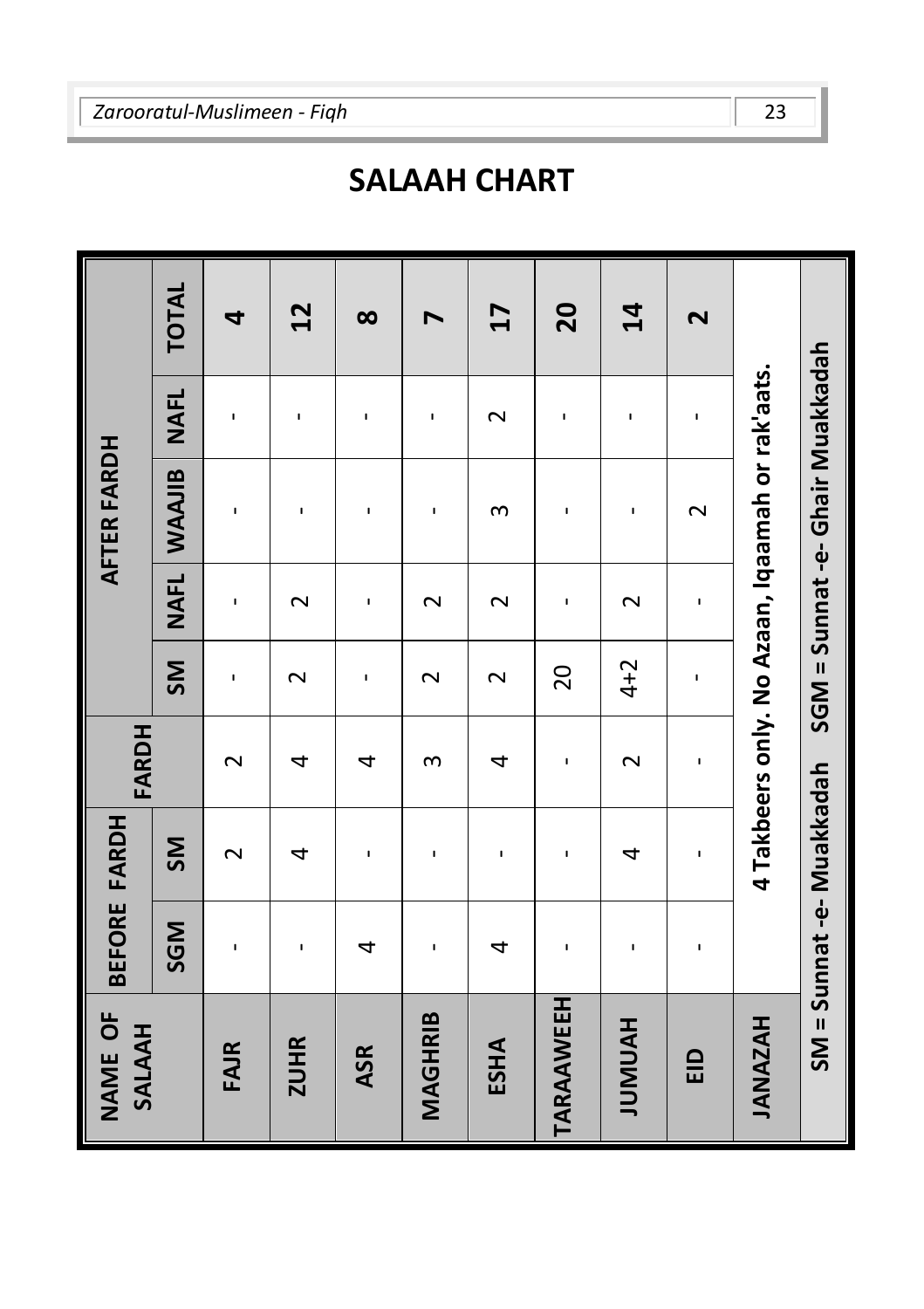# **Conditions of Salaah**

There are Eight conditions of salaah.

Before performing salaah, we must make sure that:

- 1. Our clothes are clean.
- 2. Our body is clean.
- 3. The place where we will perform salaah is clean.
- 4. We are facing the Qiblah.
- 5. Our Satr (private areas) is covered.
- 6. We have the correct intention.
- 7. We are in the state of wudhu.
- 8. We are reading Salaah in the correct time.

Note: The (satr) private area of a male is from the navel to the knee and the private area of a female is her entire body besides her face, palms and feet.

# **Very Important**

It is not permissible for males to have their trousers or kurtas below their ankles at all times and more especially in salaah.

## **Actions that break salaah**

The following actions will break our salaah:

- 1. When one's wudhu breaks.
- 2. To speak in salaah.
- 3. To turn one's chest away from the Qiblah.
- 4. To eat or drink in salaah.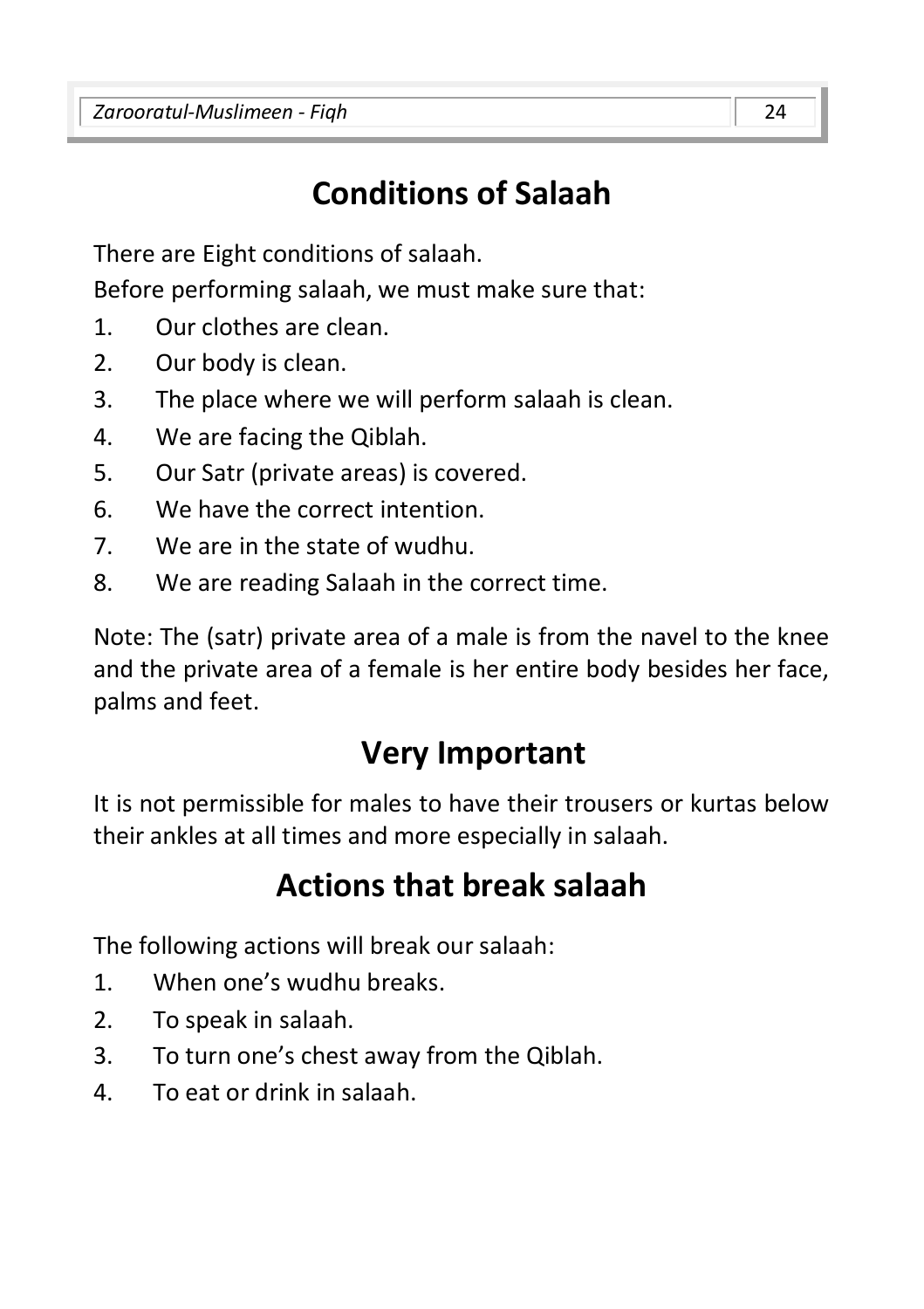# **Faraaidh of Salaah**

#### **There are six faraaidh (compulsory acts) in Salaah.**

- 1. Takbeer-e-Tahreemah (First takbeer)
- 2. Qiyaam (Standing posture)
- 3. Qiraat (Qur-aan Recitation)
- 4. Ruku (To Bow)
- 5. Both the Sajdahs (To Prostrate twice)
- 6. Qadah Akheerah (Last sitting)

# **How to perform Salaah (Practical)**

The method of performing a 2 rakaat Salaah is as follows:

One's clothes must be clean. One must be in the state of wudhu. Stand on a clean place facing the Qiblah. One must make niyyah (intention). Thereafter raise both his hands up to the ears and with the palms facing the Qiblah say: Allahu Akbar, while folding both hands below the navel.

One must not look around while standing in Salaah. Stand with respect, and keep your mind (concentration) towards Allah Ta'ala.

#### **Thereafter recite the sanaa:**

-كَ الل َ َان ح ْ ب ُ س َا0 ع َ ت َ و كَ ُ م ْ َ اس ك َ َار ب َ ت َ و َ ِدك ْ م َ ِح ب َ و م ُ ه َ ) َ و َ ك 6 د َ ج َ ٰ اِل َ ك ُْ ي َ غ

**Sub-haa-na-kal-law-hum-ma / wa bi-ham-di-ka / wa ta-baa-ra-kasmu-ka / wa ta'aa-laa jad-du-ka / wa laa-i-laa-ha ghai-ruk**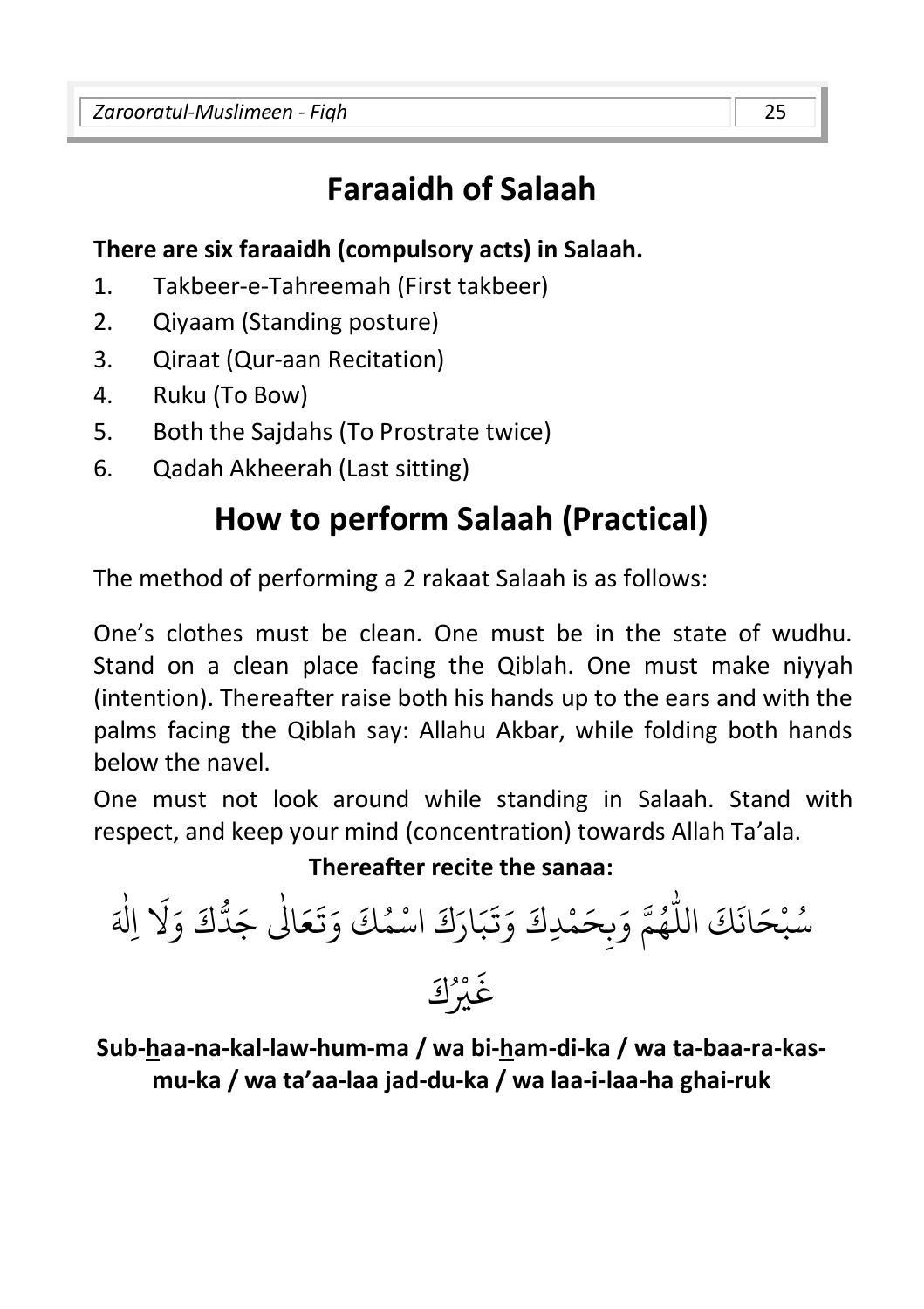**Read Ta'awwuz:** 

اللَّٰہِ عَوْذ بِال و<br>ڊ ْ و<br>م اَعُوْذُ بِاللّٰهِ مِنَ الشَّيْطَانِ الرَّجِيْمِ ا ْ ْ ر<br>مة الش

**A-'oo-zu / -billa-hi / -mi-nash / -shay-taw-nir /-rajeem.** 

**Then recite Tasmiya:** 



**Bis-mil-laa / -hir-rah-maa / -nir-ra-heem** 

Now recite surah Faatiha (Alhamdu). After completing Surah Faatiha, say Aameen softly. Thereafter recite any surah you know, and then while saying Allahu Akbar go into ruku. In ruku hold the knees with your hands and spread the fingers around the knees.

Recite the tasbeeh of ruku three times:

ِ<br>أ <u>بابا</u> ں<br>( ب َ ر سُبْحَانَ رَبِّيَ الْعَظِيْمِ ْ و ْ ِ<br>• ع ال ْ

#### **Sub-haa-na / rab-bi-yal / 'a-zeem.**

Stand up saying the tasmee':



**Sa-mi-'Al law-hu / li-man / ha-mi-dah.**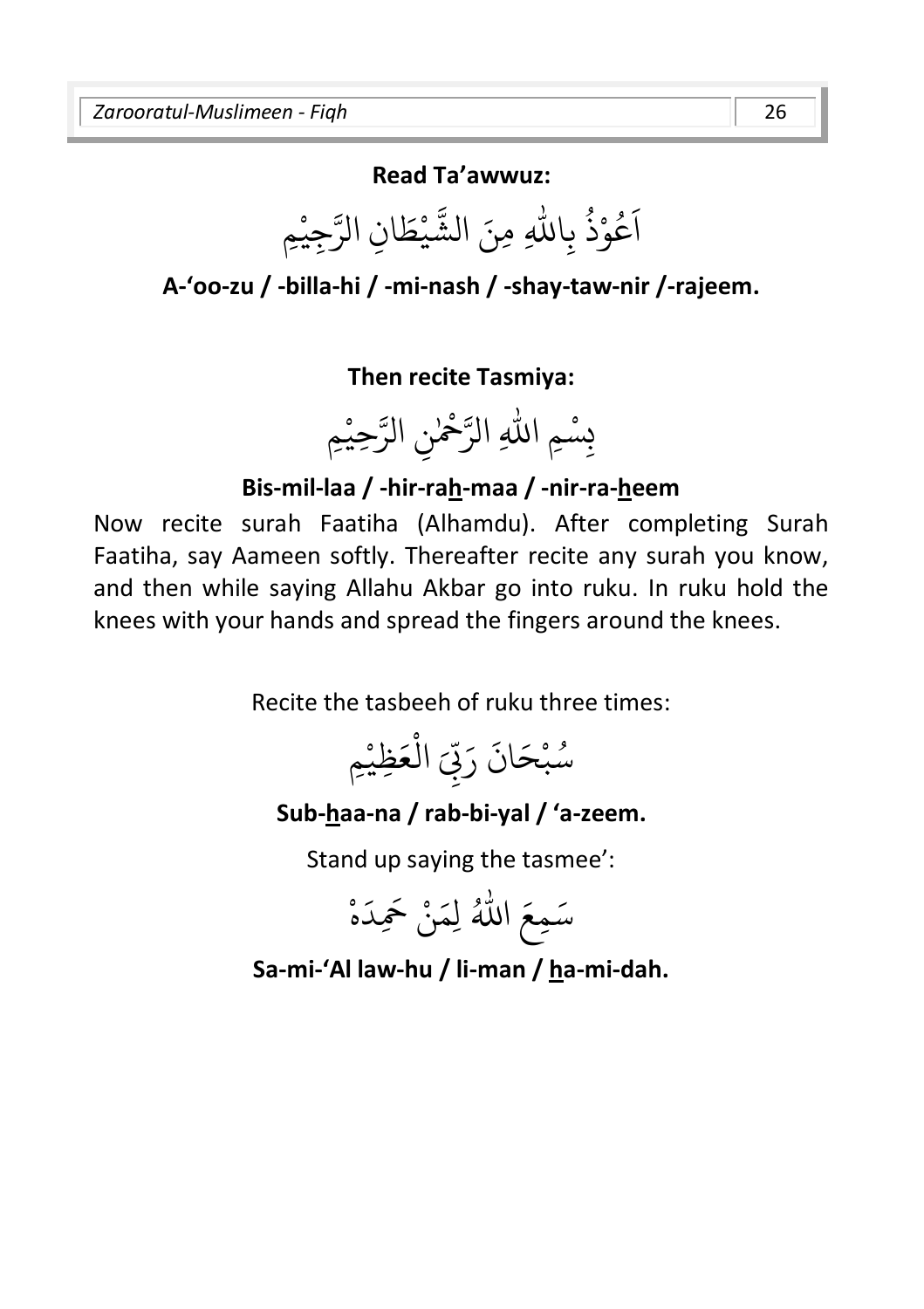While standing in Qaumah say Tahmeed:

#### ا  $\ddot{\cdot}$ ن بر<br>د رَبَّنَا لَكَ الْحَمْدُ و<br>ا ْ **ٔ**<br>: ل

#### **'Rab-ba-naa / la-kal hamd.**

While saying Takbeer, go into sajdah by first placing your knees, then both the hands, the nose and lastly the forehead between both hands on the ground.

In Sajdah recite the tasbeeh thrice:



#### **Sub-haa-na / rab-bi-yal / 'a'-laa.**

Thereafter, while saying the Takbeer, sit upright in jalsa. One must sit on the left foot with the right foot straight up and the toes facing the Qiblah.

Now repeat the Takbeer and go back into sajdah in the same manner as in the first sajdah. On finishing the second sajdah, one rakaat has been completed. After completing the second sajdah stand up while saying Allahu Akbar without putting the hands on the ground.

Now the second rakaat will begin as in the first.

Recite the tasmiya, Surah Faatiha and a Surah, perform the ruku, qauma and both sajdahs. After the second sajdah do not stand up but remain in a sitting position and recite tashah-hud, followed by Durood-e-Ibraheem and the duaa after Durood-e-Ibraheem.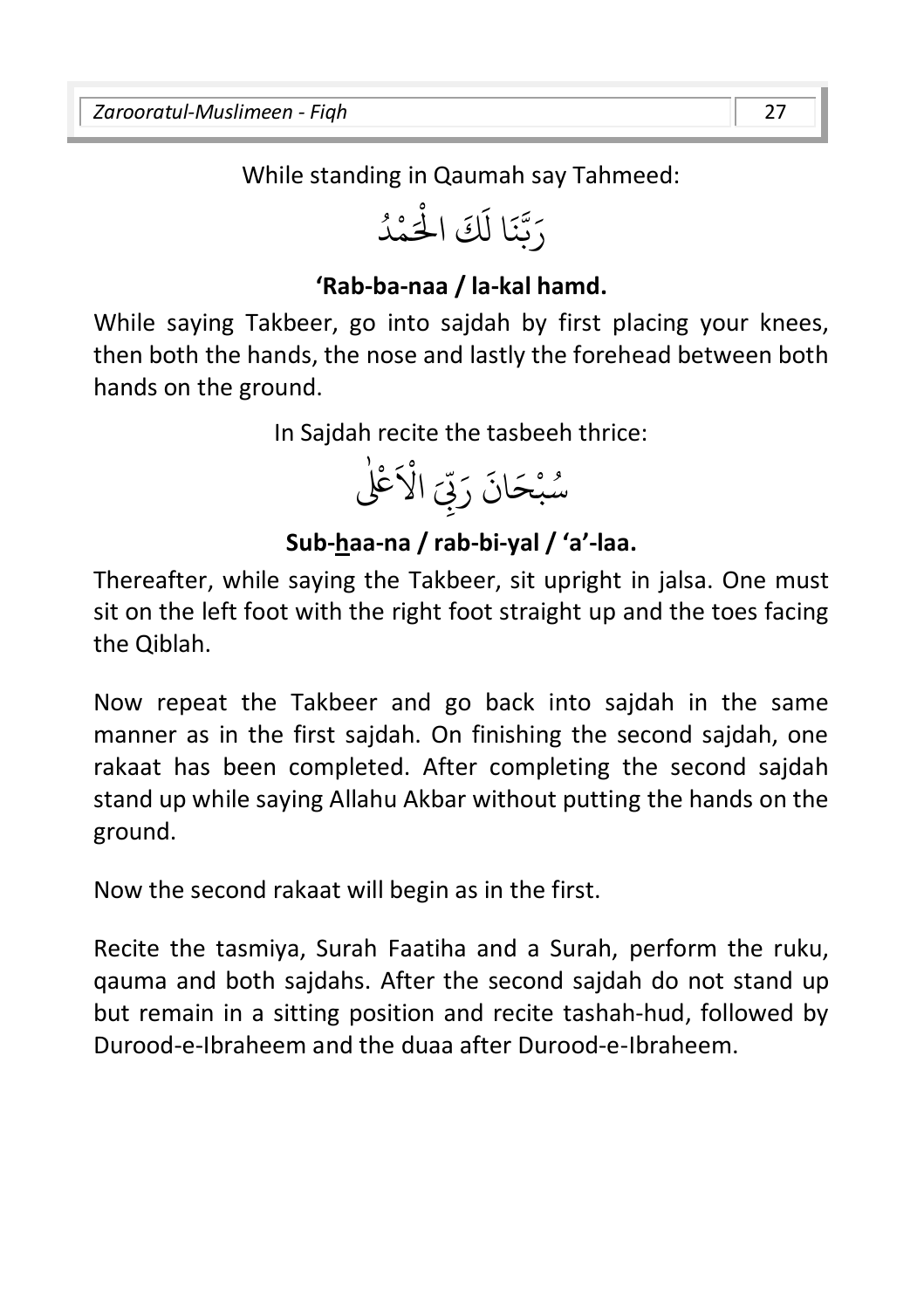#### **Tashah-hud:**

ٰ و ر<br>آ لتَّحِيَّاتُ لِلْهِ وَالصَّلَ -ِ<br>إِن ﷺ عَلَيْهِ إِنَّ إِن السَّيَالَ فِي إِنَّ السَّرَاثِ إِنَّ إِنَّ إِنَّ إِنَّ إِنَّ إِنَّ ا يِّبَاتُ اَلسَّلَا ِ<br>يد ِثُ وَالطَّيِّبَاتُ اَلسَّلَامُ عَلَيْكَ اَيُّهَا النَّبِيُّ و<br>د يَ<br>پ <sub>مْ</sub>لِّ<br>يْكَ اَ ْ َ  $\uparrow$ ِ<br>م ع م و<br>ھ و<br>ڏ ة ِ<br>چ وَرَحْمَ ر<br>آ تُهُ اَلسَّلَا وړ ر<br>م رْكَا ِرِ ر<br>لمل<sup>و</sup> وَبَ -اللهِ وَبَرَكَاتُهُ اَلسَّلَامُ عَلَيْنَا وَعَلٰى عِبَادِ اللهِ ا ْ َ ل ِ<br>م مُ عَلَيْنَا وَعَلٰى عِبَادِ اللّٰهِ الصَّالِحِيْنَ و<br>ھ ِ<br>نْ لَّا .<br>شهَدُ اَ **ٔ** َ اَشْهَدُ اَنْ لَّا اِلٰهَ ٰ بر<br>1 اِلَّا اللّٰهُ وَاَشْهَدُ اَنَّ مُحَمَّدًا عَبْدُهُ وَرَسُوْلُهُ و<br>لھ و<br>ا ْ و<br>. و<br>م و<br>ا ْ ر<br>ح ًمَّدًا عَ ِ<br>هر م بہ<br>• ن .<br>شهَدُ آ **ٔ** اللَّهُ وَاَ ا

 **At-ta-hiy-yaa-tu / lil-laa-hi / was sa-la-waa-tu / wat tay-yi-baa-tu / as-sa-laa-mu / 'a-lay-ka / ay-yu-han na-biy-yu / wa rah-ma-tul-lawhi / wa ba-ra-kaa-tu-hu / as-sa-laa-mu 'a-lay-naa / wa 'a-laa / 'ibaa-dil laa / -his saw-li-heen. / Ash-ha-du allaa ilaaha il-lal-law-hu / wa ash-ha-du an-na mu-ham-ma-dan / 'ab-du-hoo wa ra-soo-luh** 

**Durood-e-Ibraheem:** 

يْتَ عَلٰى اِبْرَاهِيْمَ ْ ْ ٰ ْ بر<br>آ ل َا صَ م ر<br>ح <sub>م</sub>َّدٍ كَ ِ<br>هر مَّدٍ وَّعَلٰى اٰلِ مُحَ ٰ ٰ ِ<br>حُمَ َللّٰهُمَّ صَلِّ عَلٰى مُحَ ٰ و<br>م -ر<br>آ ا و<br>د يْدٌ ْ وَعَلٰى اٰلِ اِبْرَاهِيْمَ اِنَّكَ حَمِيْدٌ مَّحِ ْ ْ ْ ٰ <sub>َ</sub>مَا بَارَكْتَ عَلٰى اِبْرَاهِيْمَ ْ ْ ٰ ْ ر<br>م <sub>مَّدٍ</sub> كَ ِ<br>هر <sub>مَّدٍ</sub> وَعَلٰى اٰلِ مُحَ ٰ ِ<br>هر للّٰهُمَّ بَارِكْ عَلٰى مُحَ ٰ و<br>م -ر<br>آ ا وَعَلٰی اٰلِ ֖֖֖֖֖֖֧֚֚֚֚֚֚֚֚֚֚֚֬֝֝֝֝<u>֚</u><br>֧֧֩֩ و<br>د ەر<br>چىد ْ اِبْرَاهِيْمَ اِنَّكَ حَمِيْدٌ مَّجِ ْ ْ ْ

**Al-law-hum-ma / sal-li 'a-laa / mu-ham-ma-diw / wa 'a-laa aa-li / mu-ham-ma-din / ka-maa sal-lay-ta / 'a-laa ib-raw-hee-ma wa 'alaa aa-li ib-raw-hee-ma / in-na-ka ha-mee-dum ma-jeed./ Al-law-hum-ma / baa-rik 'a-laa / mu-ham-ma-diw / wa 'a-laa aa-li / mu-ham-ma-din / ka-maa baa-rak-ta / 'a-laa ib-raw-hee-ma / wa 'a-laa aali ib-raw-hee-ma / in-na-ka ha-mee-dum ma-jeed.**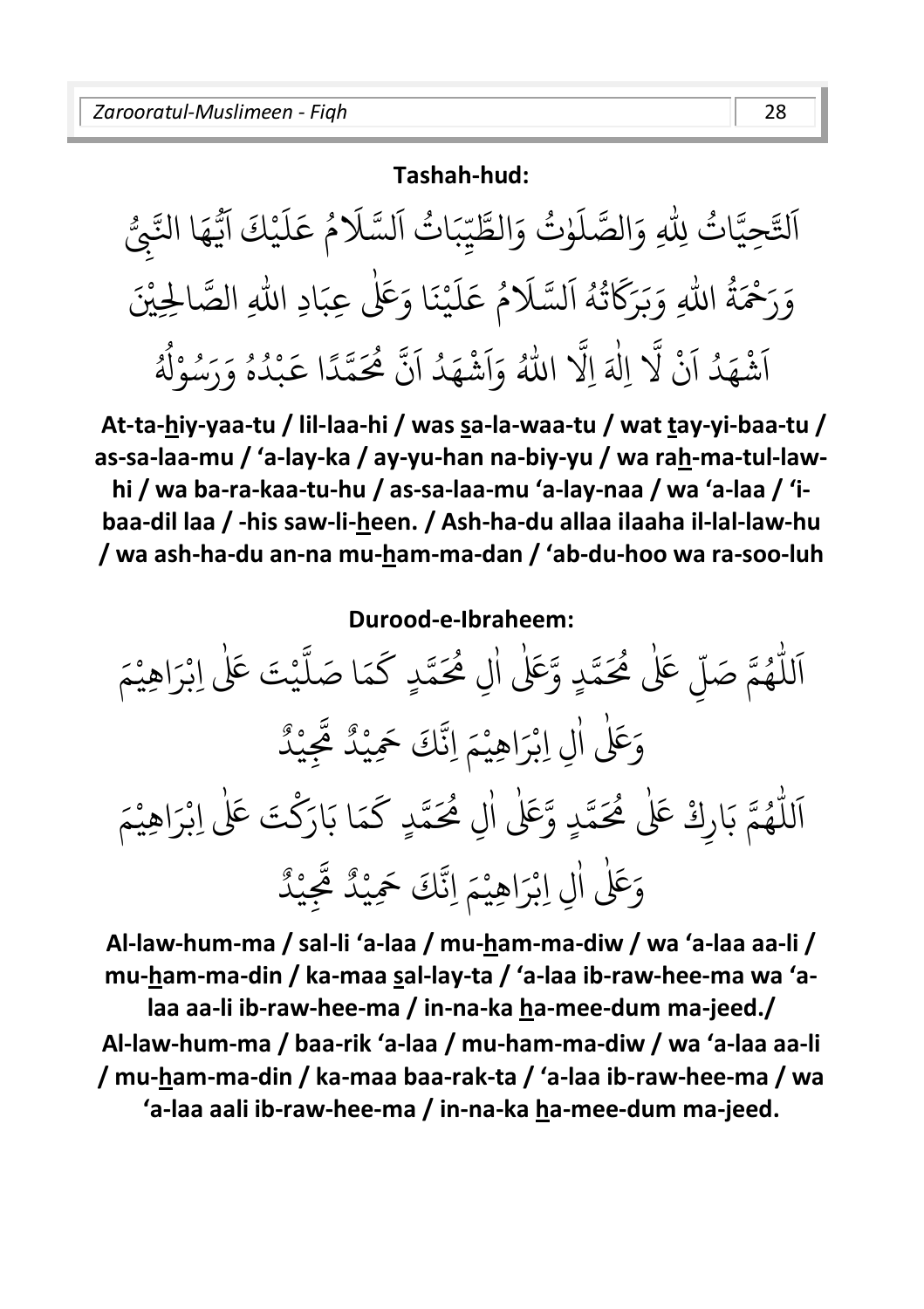#### **Dua after Durood-e-Ibraheem:**



**Al-law-hum-ma / in-nee / za-lam-tu / naf-see / zul-man / ka-see-ra / wa laa/ yagh-fi-ruz zunoo-ba / il-laa an-ta / fagh-fir lee / magh-fira-tam min 'in-di-ka / war-ham-nee / in-na-ka / an-tal gha-foo-rur ra-heem/.** 

**Lastly make the salaam:** 



**As-sa-laa-mu 'a-lay-kum / wa rah-ma-tul lawh** 

First turn the head towards the right and make salaam and then towards the left and make salaam.

After the salaam, make dua asking Allah Ta'ala to fulfil all your needs.

The method of dua (begging from Allah) is to raise the hands to the height of the chest with the palms facing the sky. After the completion of dua, pass the hands over the face.

Hadhrat Abu Hurayrah (radhiyallahu anhu) narrates that once Rasulullah (sallallahu alayhi wasallam) asked his companions, "Do you believe that dirt can remain on a person bathing five times a day in a stream running in front of his door?" 'No', replied the Sahaabah. 'No dirt can remain on his body.' Rasulullah (sallallahu alayhi wasallam) remarked: 'Exactly is the effect of salaah offered five times a day. With the grace of Allah Ta'ala it washes away all sins.'"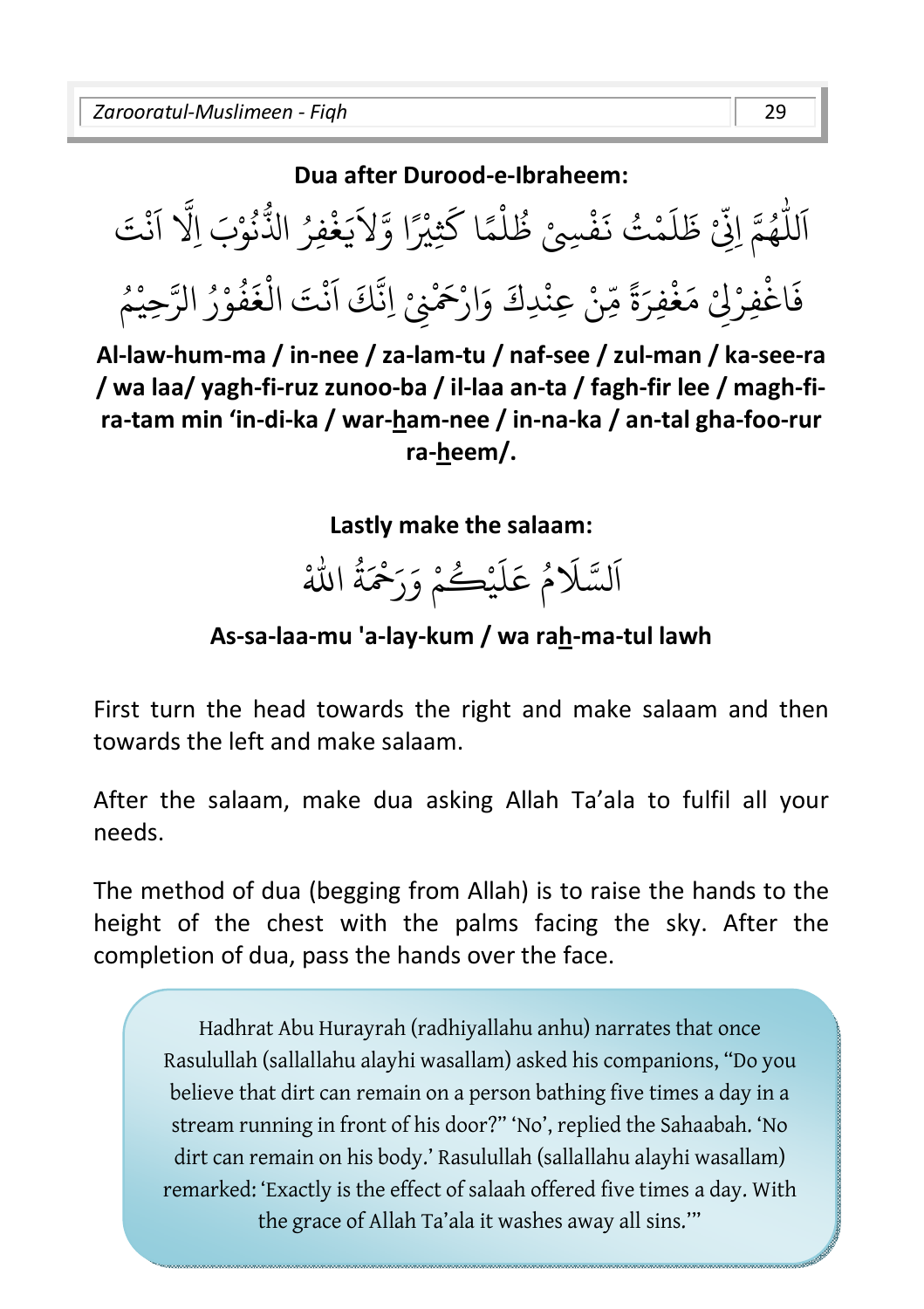# **Differences in the Salaah of Females**

#### 1. **Takbeer-e-Tahreema (The first takbeer)**

- $\triangleright$  Females should raise their hands up to the shoulders without exposing their hands i.e. the hands should remain beneath the burqah.
- $\triangleright$  She must neither bend her head forward nor make her head touch her chest.

#### 2. **Qiyaam (standing posture)**

- $\triangleright$  She should keep her feet together and tie her hands on her chest in such a way that the palm of her right hand is placed on the back of her left palm.
- $\triangleright$  She will not tie her hands below the navel (as men do).

#### 3. **Ruku (Bowing)**

- $\triangleright$  She should only bow down so much that the tips of her fingers are able to touch the top of her knees.
- $\triangleright$  Her fingers and feet should be kept together.
- $\triangleright$  She should also ensure that her elbows touch her sides in ruku.
- $\triangleright$  She will not make the ruku like the men.

#### 4. **Sajdah (Prostration)**

- $\triangleright$  Her stomach and thighs must be kept together with her forearms placed flat on the ground and her feet horizontally facing towards the right.
- $\triangleright$  Her fingers should face the Qiblah in sajdah.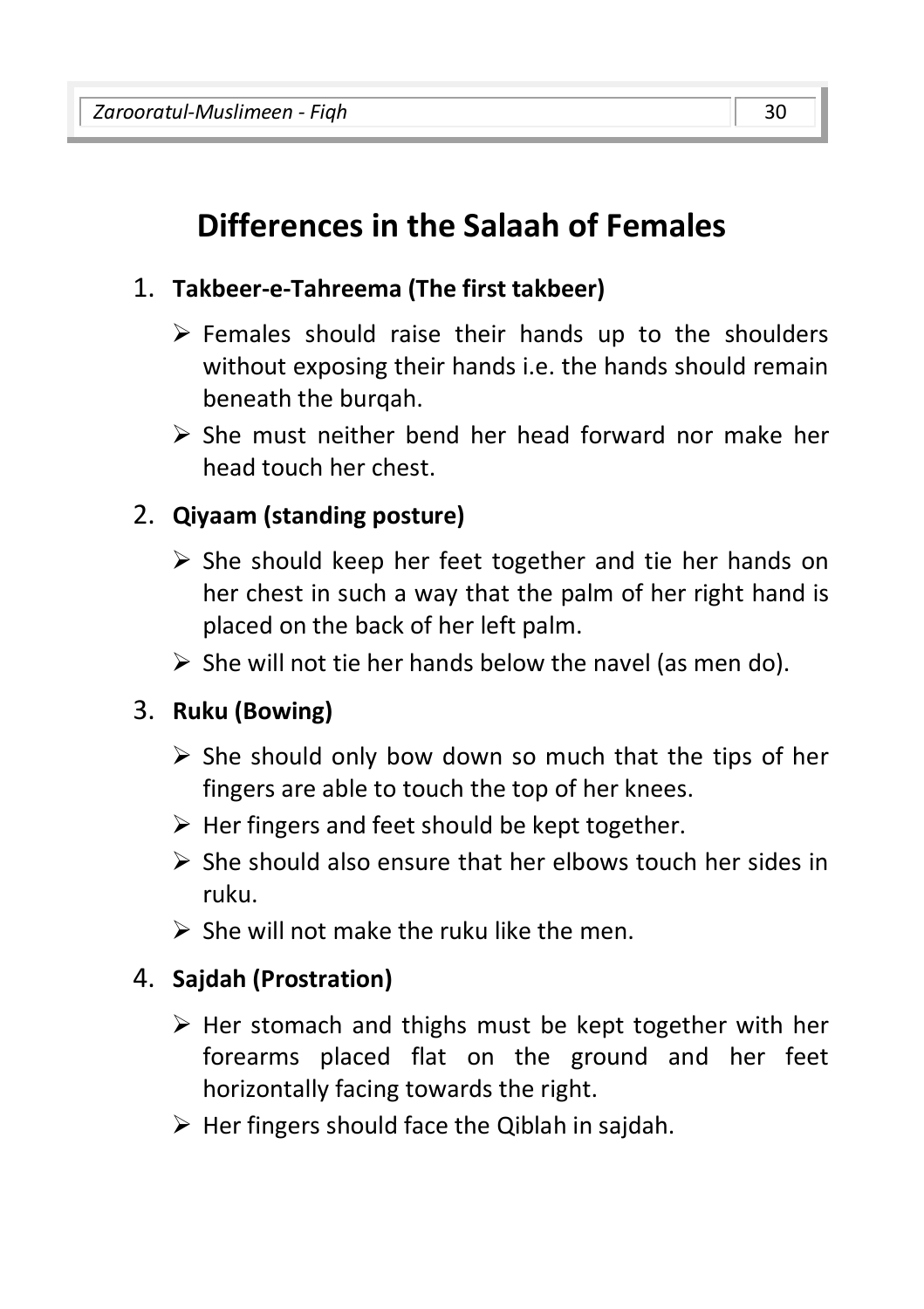#### 5. **Qa'dah (Sitting Posture)**

- $\triangleright$  She should not sit on the left leg (as men do) but rather sit on the floor.
- $\triangleright$  Her feet should be spread out horizontally on the ground towards the right side.
- $\triangleright$  Both her hands should be kept on the upper part of the thighs with the fingers kept together.

#### **NB: Women must not raise their voices when reciting in Salaah.**

It is reported from Hadhrat Abdullah bin Ma'sood (radhiyallahu anhu) that Rasulullah (sallallahu alayhi wasallam) said: "The Salaah of a woman in her bedroom is more rewarding than her Salaah in the communal room of her house and the Salaah she performs in the inner most portion of the bedroom (i.e. a small room within the bedroom or a corner of her bedroom) is greater and more rewarding than her Salaah in her bedroom."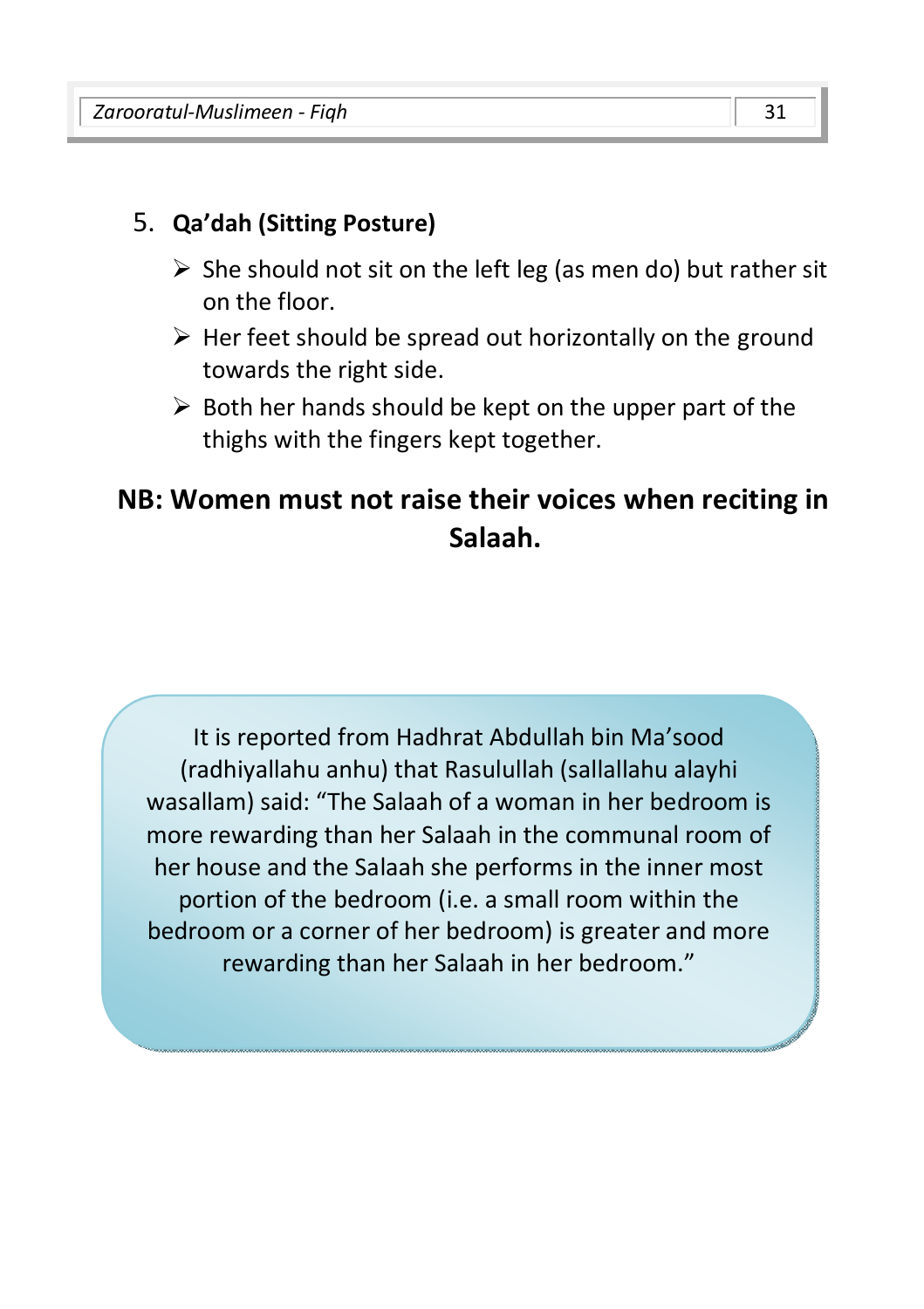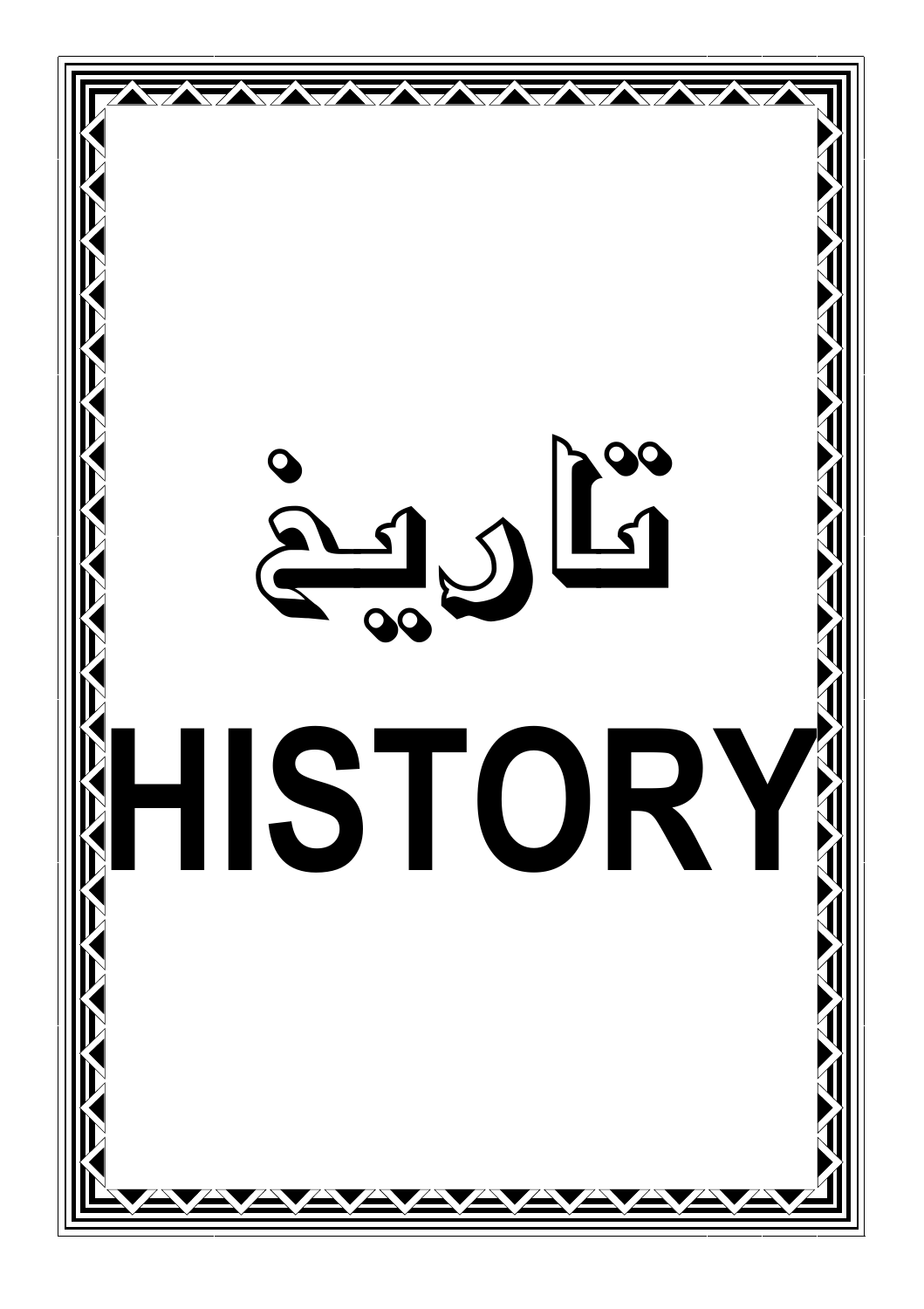# **Prophets of Allah Ta'ala**

- 1. Allah Ta'ala has created all mankind.
- 2. Allah Ta'ala has also sent Prophets to guide man.
- 3. Prophets are pious servants of Allah Ta'ala.
- 4. Prophets are also human beings.
- 5. Allah Ta'ala has sent about 124 000 Prophets.
- 6. The first man to be created was Prophet Aadam (alayhis salaam).
- 7. Prophet Aadam (alayhis salaam) was also the first Prophet of Allah Ta'ala.
- 8. Some of the other Prophets are; Nooh (alayhis salaam), Moosa (alayhis salaam), Ibraheem (alayhis salaam), Dawood (alayhis salaam), Isa (alayhis salaam)
- 9. Nabi Muhammad (sallallahu alayhi wasallam) was the last and final Prophet of Allah Ta'ala
- 10. If a person does not believe in all the Prophets then he cannot be a Muslim.

# **The Prophet Isa (alayhis salaam) (Jesus)**

- 1. Isa (alayhis salaam) came before Nabi Muhammad (sallallahu alayhi wasallam).
- 2. Isa (alayhis salaam) was a Prophet of Allah Ta'ala. He was not the son of Allah Ta'ala.
- 3. Isa (alayhis salaam) had no father.
- 4. His mother's name was Maryam (radhiyallahu anha)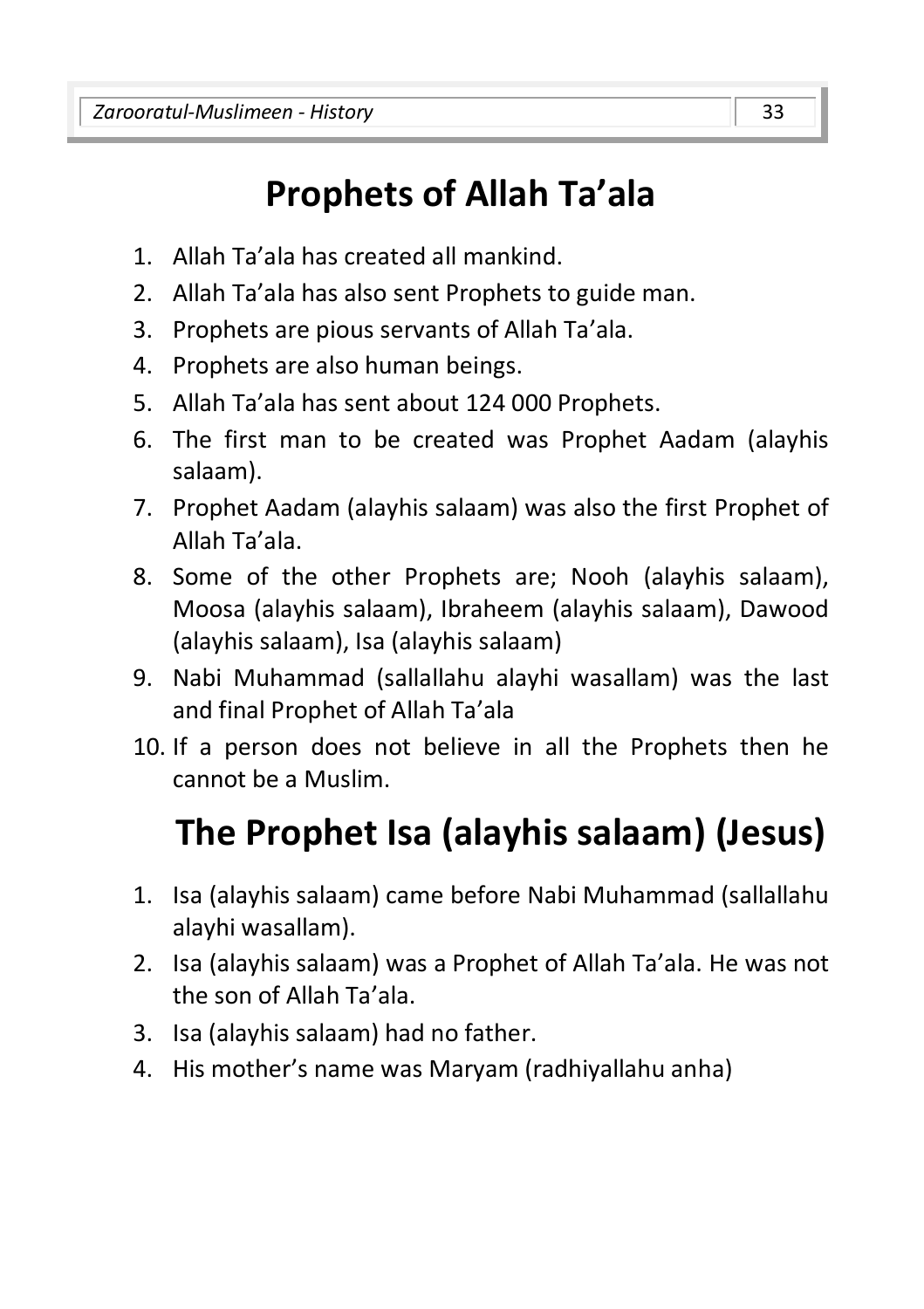# **Our Nabi Muhammad (sallallahu alayhi wasallam) - The Last Prophet**

# **LESSON ONE**

- 1. Our Nabi Muhammad (sallallahu alayhi wasallam) was born in Makkah.
- 2. He was born on Monday the 12 Rabiul Awwal 570.
- 3. He is the last Prophet of Allah Ta'ala.
- 4. There will be no Prophet after him.

# **LESSON TWO**

- 1. Our Prophet Muhammad (sallallahu alayhi wasallam) mother's name was Aaminah.
- 2. His father's name was Abdullah.
- 3. His grandfather's name was Abdul Muttalib.
- 4. His uncle's name was Abu Taalib.

# **LESSON THREE**

- 1. From a young age, Muhammad (sallallahu alayhi wasallam) was a good person.
- 2. He was kind, merciful and honest.
- 3. He was called Al Ameen, The Trustworthy.
- 4. He never did anything bad and never spoke a lie.
- 5. Everybody loved Muhammad (sallallahu alayhi wasallam).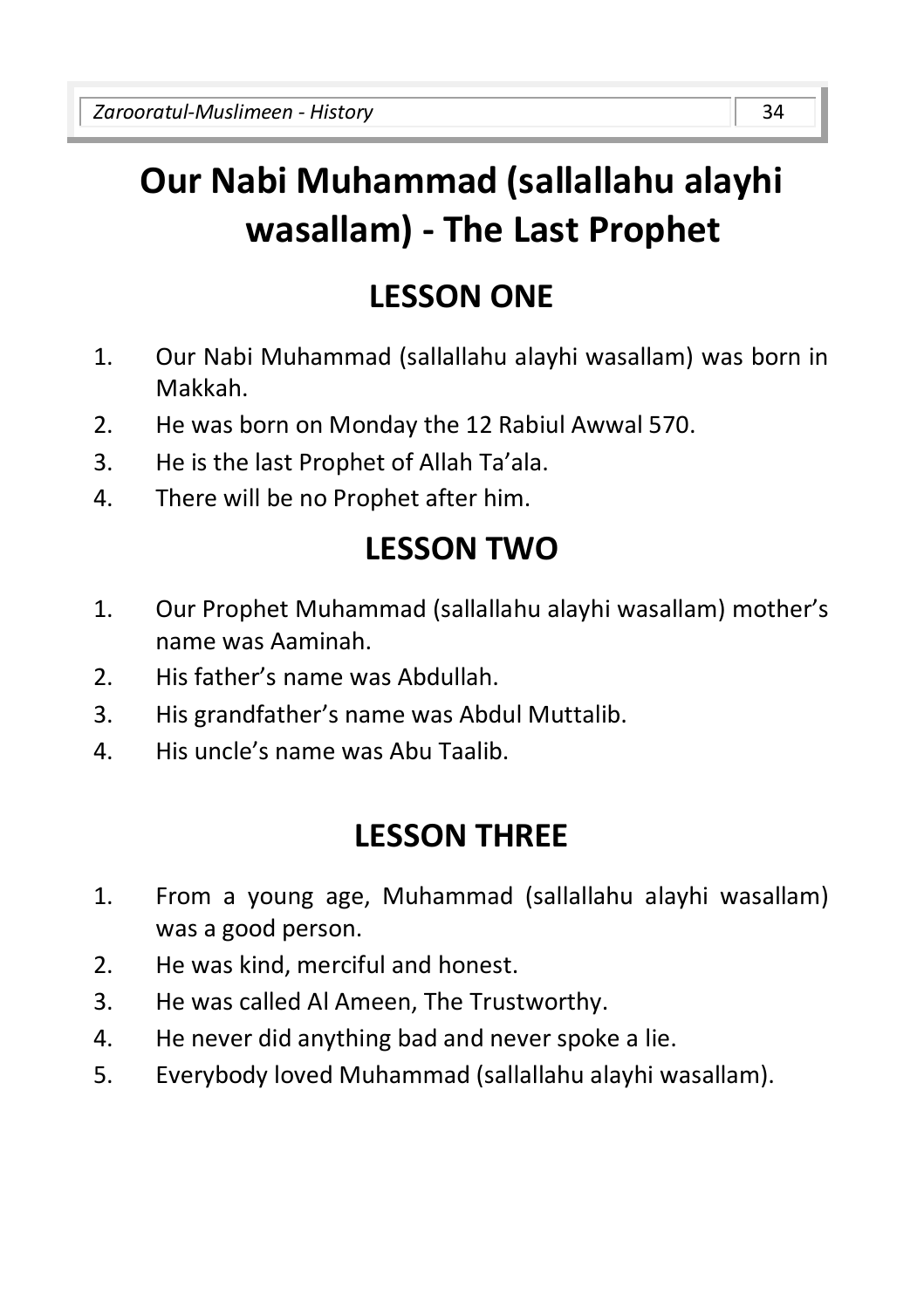## **LESSON FOUR**

- 1. Our Nabi Muhammad (sallallahu alayhi wasallam) got married at the age of 25.
- 2. He got married to Khadijah (radhiyallahu anha).
- 3. Nabi Muhammad (sallallahu alayhi wasallam) had four daughters and three sons.

#### **LESSON FIVE**

- 1. His daughters' names were Zaynab (radhiyallahu anha), Ruqayyah (radhiyallahu anha), Umm-e-Kulsum (radhiyallahu anha) and Faatima (radhiyallahu anha).
- 2. His sons' names were Qaasim (radhiyallahu anhu), Ibraheem (radhiyallahu anhu) and Abdullah (radhiyallahu anhu).
- 3. Nabi Muhammad (sallallahu alayhi wasallam) became a Prophet when he was 40 years old.
- 4. The angel Jibraeel (alayhis salaam) brought the message of Allah Ta'ala to him.
- 5. Nabi Muhammad (sallallahu alayhi wasallam) started passing the message of Allah Ta'ala to all the people.
- 6. Many people started accepting Islam.

#### **LESSON SIX**

- 1. The disbelievers of Makkah tried to stop Nabi Muhammad (sallallahu alayhi wasallam) from preaching Islam.
- 2. They threw stones at him and put thorns in his path, but Nabi Muhammad (sallallahu alayhi wasallam) continued making dua for them.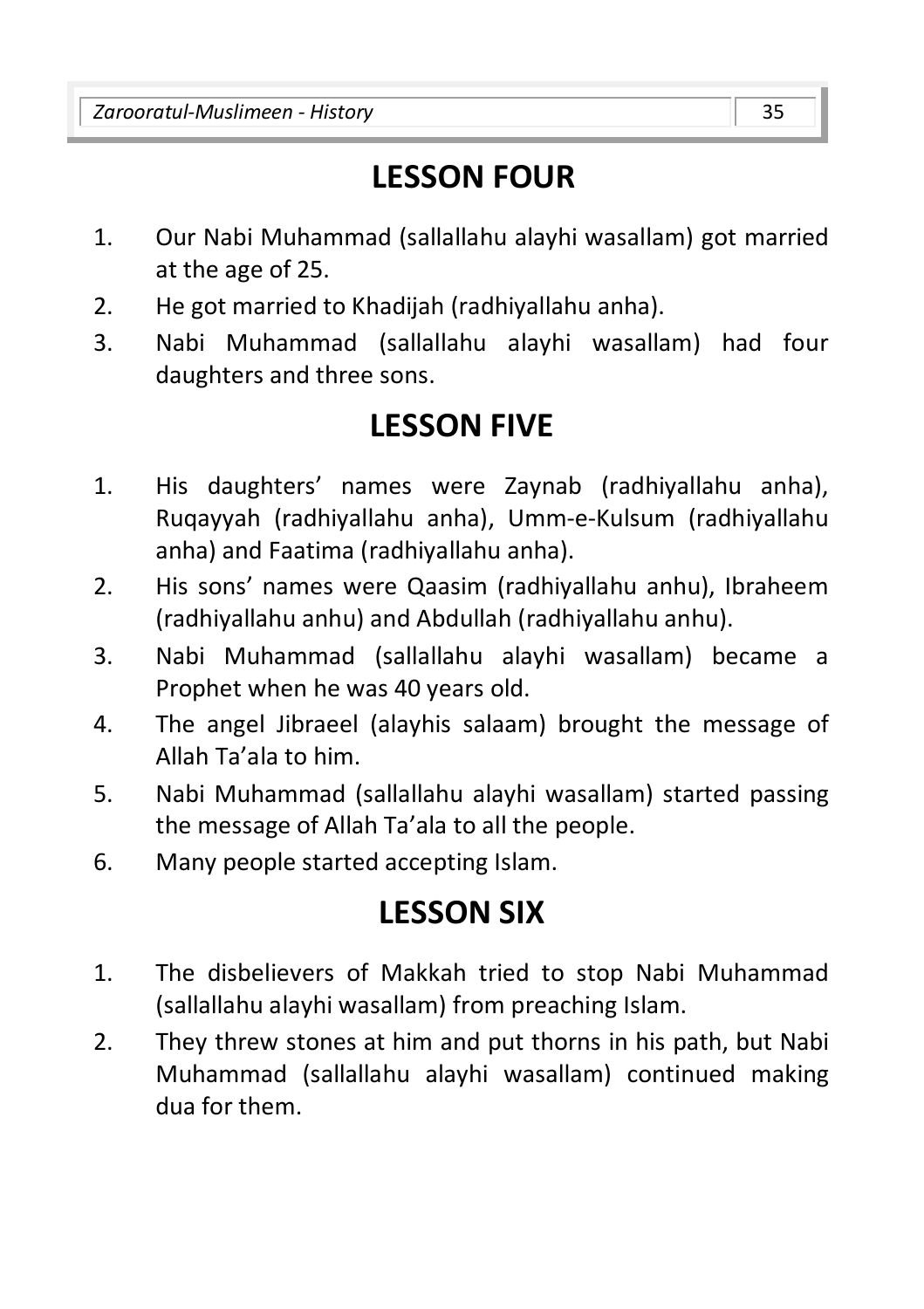# **LESSON SEVEN**

- 1. Some people from Madinah also accepted Islam.
- 2. The town of Madinah is about four hundred kilometres from Makkah.
- 3. Nabi Muhammad (sallallahu alayhi wasallam) went to live in the town of Madinah.

## **LESSON EIGHT**

- 1. Our Prophet Muhammad (sallallahu alayhi wasallam) was a poor man and he loved the poor people very much.
- 2. Muhammad (sallallahu alayhi wasallam) did not like to eat too much.
- 3. Muhammad (sallallahu alayhi wasallam) used to eat and sleep on the floor.

## **LESSON NINE**

- 1. Our Prophet Muhammad (sallallahu alayhi wasallam) passed away on a Monday.
- 2. Nabi Muhammad (sallallahu alayhi wasallam) passed away at the age of sixty three.
- 3. He is buried in Madinah.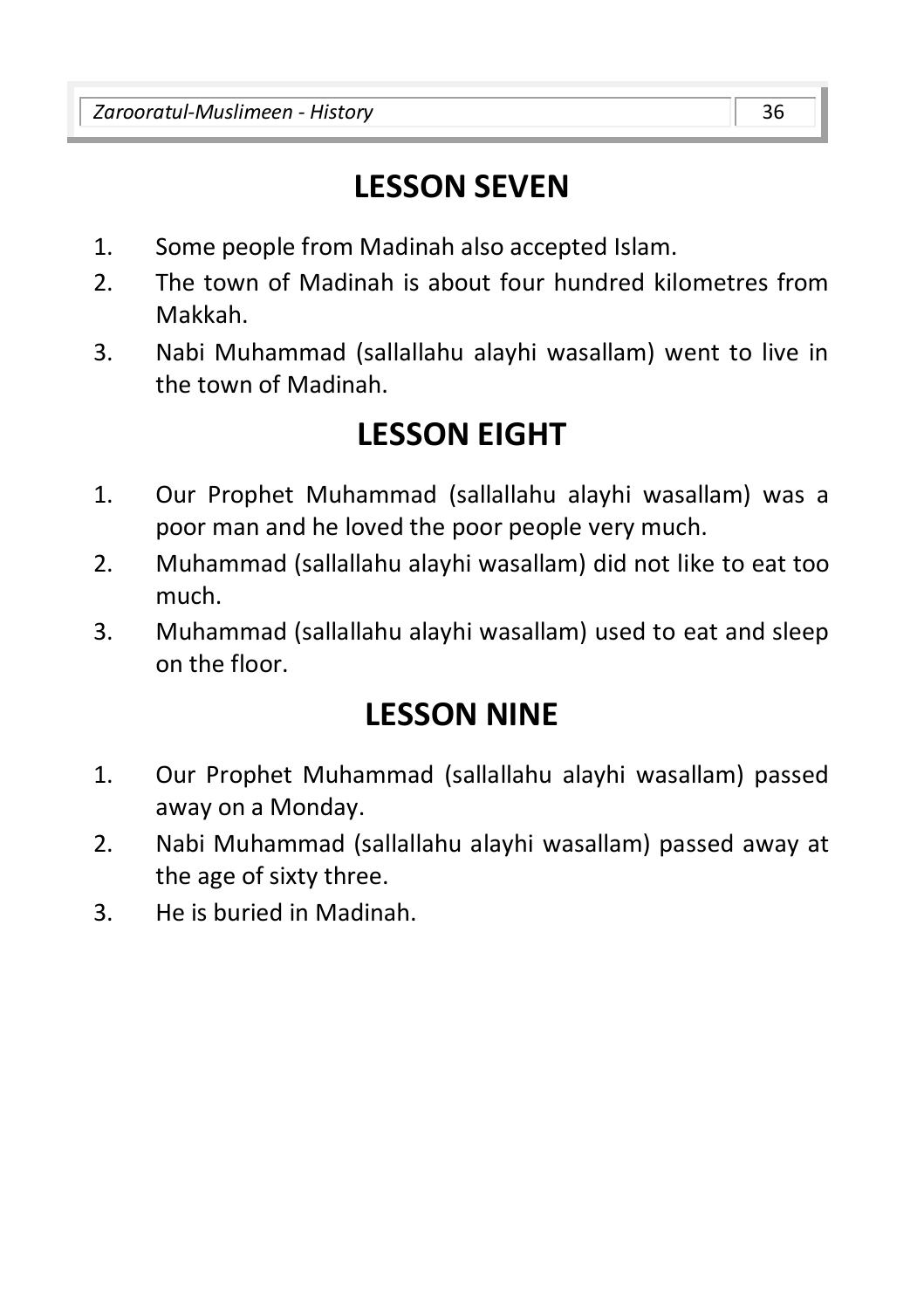# **LESSON TEN**

- 1. We must always read durood Shareef upon our Nabi Muhammad (sallallahu alayhi wasallam).
- 2. We do this by saying "Sallallahu alayhi wasallam" whenever we hear his name. It means, "O Allah! Send your special mercy and blessings on Muhammad (sallallahu alayhi wasallam)."
- 3. We should read durood shareef as often as possible, especially on Fridays.

## **LESSON ELEVEN**

- 1. We love our Nabi Muhammad (sallallahu alayhi wasallam).
- 2. We try to follow him in everything we do.
- 3. He is our only Role Model.

# *O Allah! Make our Nabi Muhammad (sallallahu alayhi wasallam) more beloved to us than everything and everyone. Aameen.*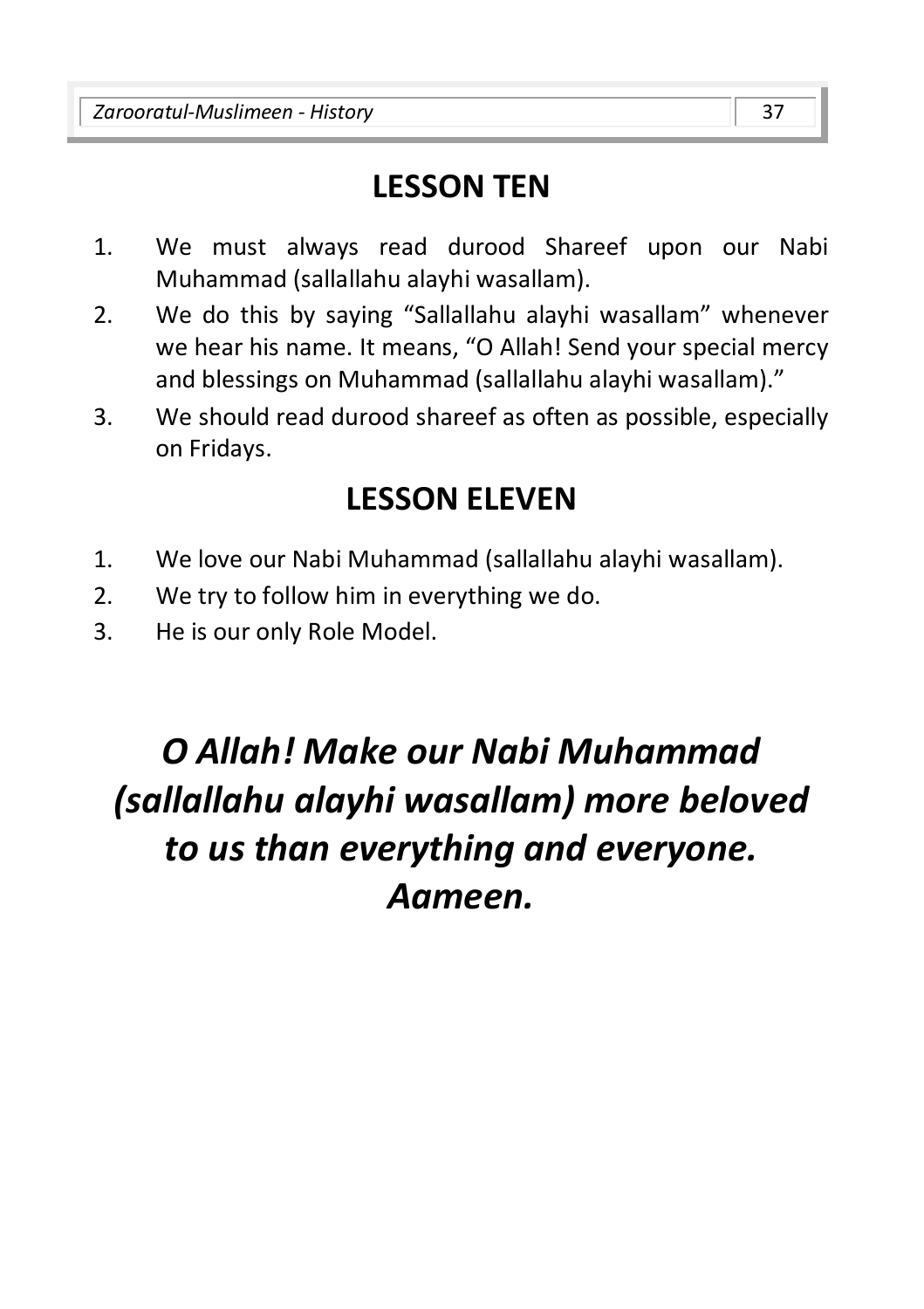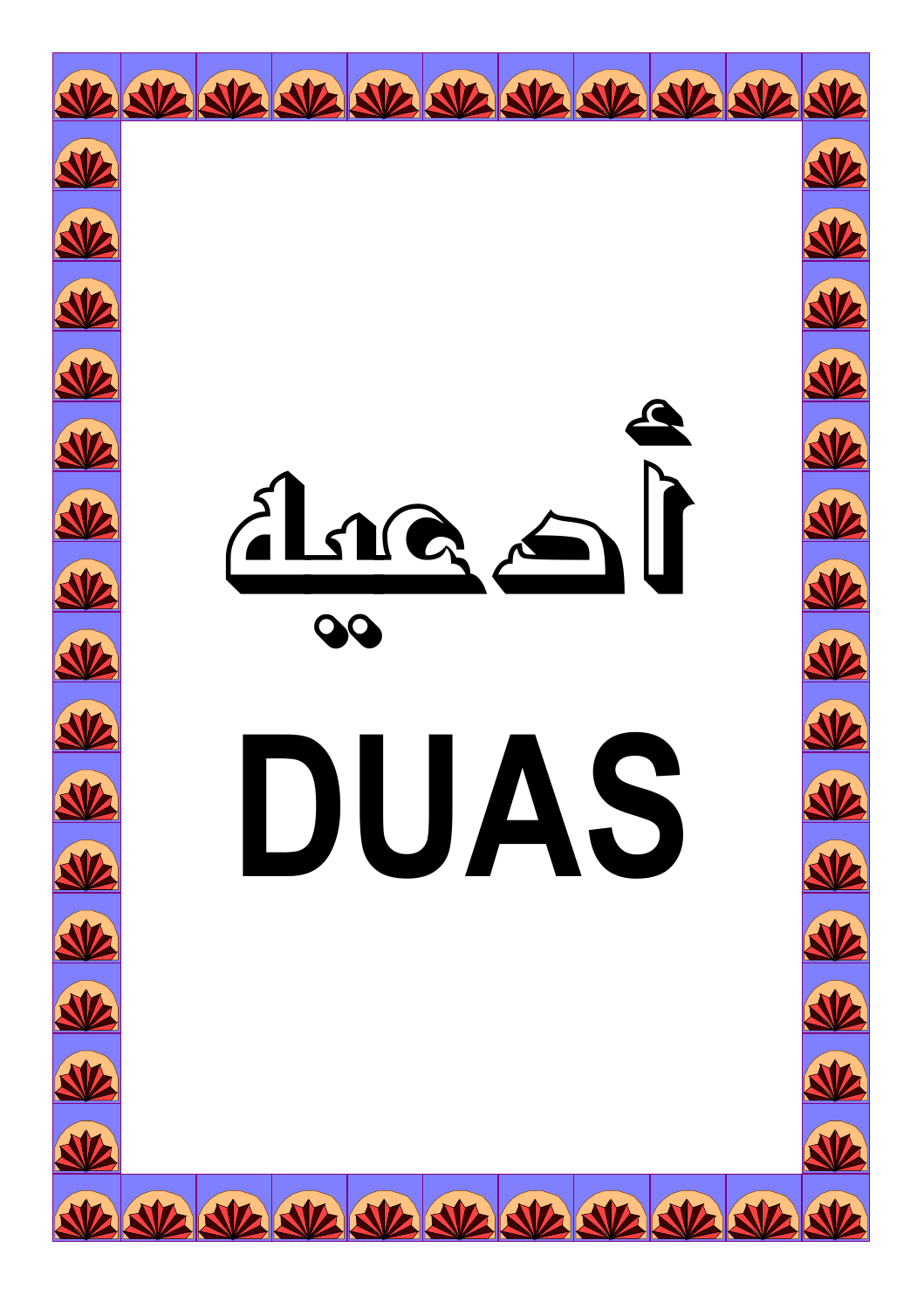## 1. **Kalimah Tayyibah**

َ ) َ ٰ ِل إ )ِ ُ- إ ا# - ا# ِ ُ ل ْ و ُ س ر ُ د م َُ م

**Laa i-laa-ha / il-lal-law-hu / mu-ham-ma-dur / ra-soo-lullah** 

There is no God besides Allah Ta'ala and Muhammad (Sallallahu alayhi wasallam) is the messenger of Allah Ta'ala.

# 2. **Kalimah Shahaadah**

 ) ْ ن َ ُ أ د َ ه ْ ش َ أ َ ٰ ِل إ )ِ ا# ُ- إ ن َ ُ أ د َ ه ْ ش َ أ َ و ُ ُ ل ْ و ُ س َ ر َ و ُ ه ُ د ْ ب َ ً ا ع د م َُ م

#### **Ash-hadu / al -laa / i-laa-ha / il-lal-law-hu / wa ash-ha-du / an-na / mu-ham-ma-dan / ab-du-hoo / wa ra-soo-luh.**

I bear witness that there is no god besides Allah Ta'ala, and I bear witness that Muhammad (Sallallahu alayhi wasallam) is His servant and Messenger.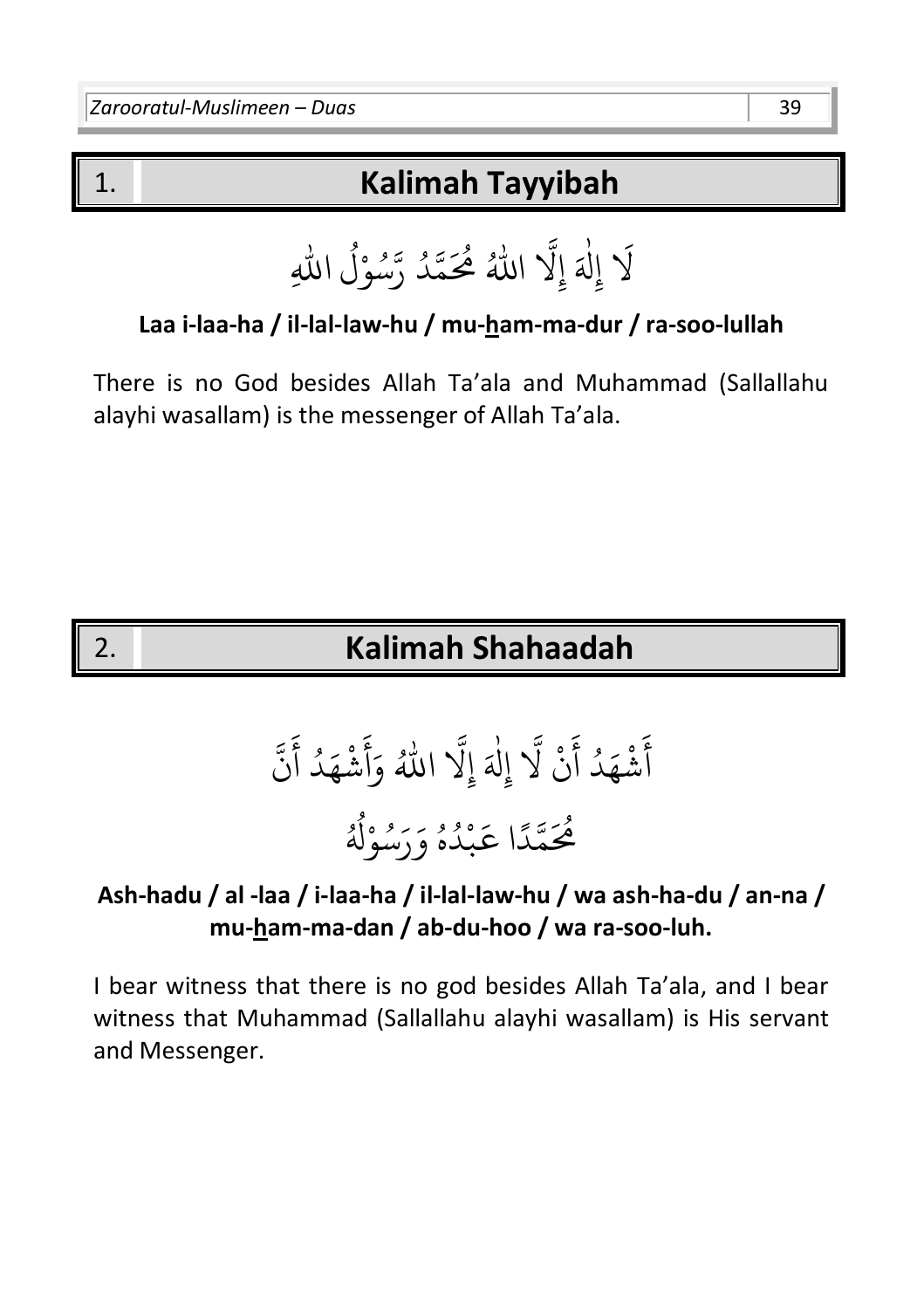#### 3. **Kalimah Tamjeed**

، اللَّٰہ*ِ* سُبْحَانَ اللّٰهِ وَالْحَمْدُ لِلّٰهِ ْ و -وَالْحَمْدُ لِلْهِ ْ <u>ّ</u> ِ<br>ا وَلَا إِلٰهَ ֧֧֧֚֬֝֟֟֓֕֝֟֓֕֝֬֝֟֓֝֬֝֓֕֓֝֬֝֬֝֓֝֬֝֬֝֟֩֓֝֬֝֓֝֬ بة<br>1 إِلَّا اللَّهُ وَاللَّهُ ِ<br>ا أَكْبَرُ وَلَا حَوْلَ ْ  $\tilde{\phantom{a}}$  ح َ وَلَا قُوَّ ور بر<br>1 ةَ إِلَّا بِاللَّهِ الْعَلِيِّ الْعَظِيْم لَّهِ الْعَلِيّ الْعَظِيْ ْ ्<br>ब ع ِِلّ ال َ ْ ع ال ْ

**Sub-haa-nal-law-hi / wal ham-du-lil-laa-hi / wa-laa i-laa-ha / il-lallaw-hu / wal-law-hu-ak-bar / wa-laa haw-la / wa-laa quw-wa-ta / il-laa / bil-laa-hil / a-liyyil 'a-zeem.** 

Allah Ta'ala is pure of all faults and all praise be to Allah Ta'ala Alone. There is no God besides Allah Ta'ala. And Allah is the greatest. There is no power and might except from Him.

#### 4. **Kalimah Tauheed**

ِ<br>آ <u>لَا</u> إِلٰهَ به<br>1 إِلَّا اللَّهُ َ ) ُ ه ِ<br>د وَحْدَ <u>ّ</u> و<br>لم <sub>شَرِيْكَ</sub> لَهُ لَهُ الْمُلْكُ ولَهُ ْ ْ و<br>م ْ لَهُ الْمُلْكُ ولَهُ الْحَمْدُ يُحْيِيْ ْ و<br>م <u>ّ</u> <u>ٔ</u> وَيُمِيْتُ بِيَدِهِ الْخَيْرُ وَهُوَ عَلَىٰ ْ و<br>د ٰ و<br>م ِ<br>په ْ ֧֦֧֦֧֦֧ׅ֚֚֝֟֜֓֬֝ هِ الْخَيْرُ وَهُوَ عَلٰى كُلِّ شَىْءٍ قَدِيْرٌ ر ْ  $\ddot{\mathbf{r}}$ .<br>شَیْءٍ قَ ْ

#### **Laa i-laa-ha / il-lal-law-hu / wah-da-hu / laa sha-ree-ka la-hoo / lahul mul-ku / wa-la-hul ham-du / yuh-yee wa-yu-mee-tu / bi-ya-dihil khai-ru / wa-hu-wa 'a-laa kul-li / shay-in qa-deer.**

There is no God besides Allah Ta'ala. He is One. He has no partner. His is the kingdom and for Him is all praise. He gives life and causes death. In His hand is all good. And He has power over everything.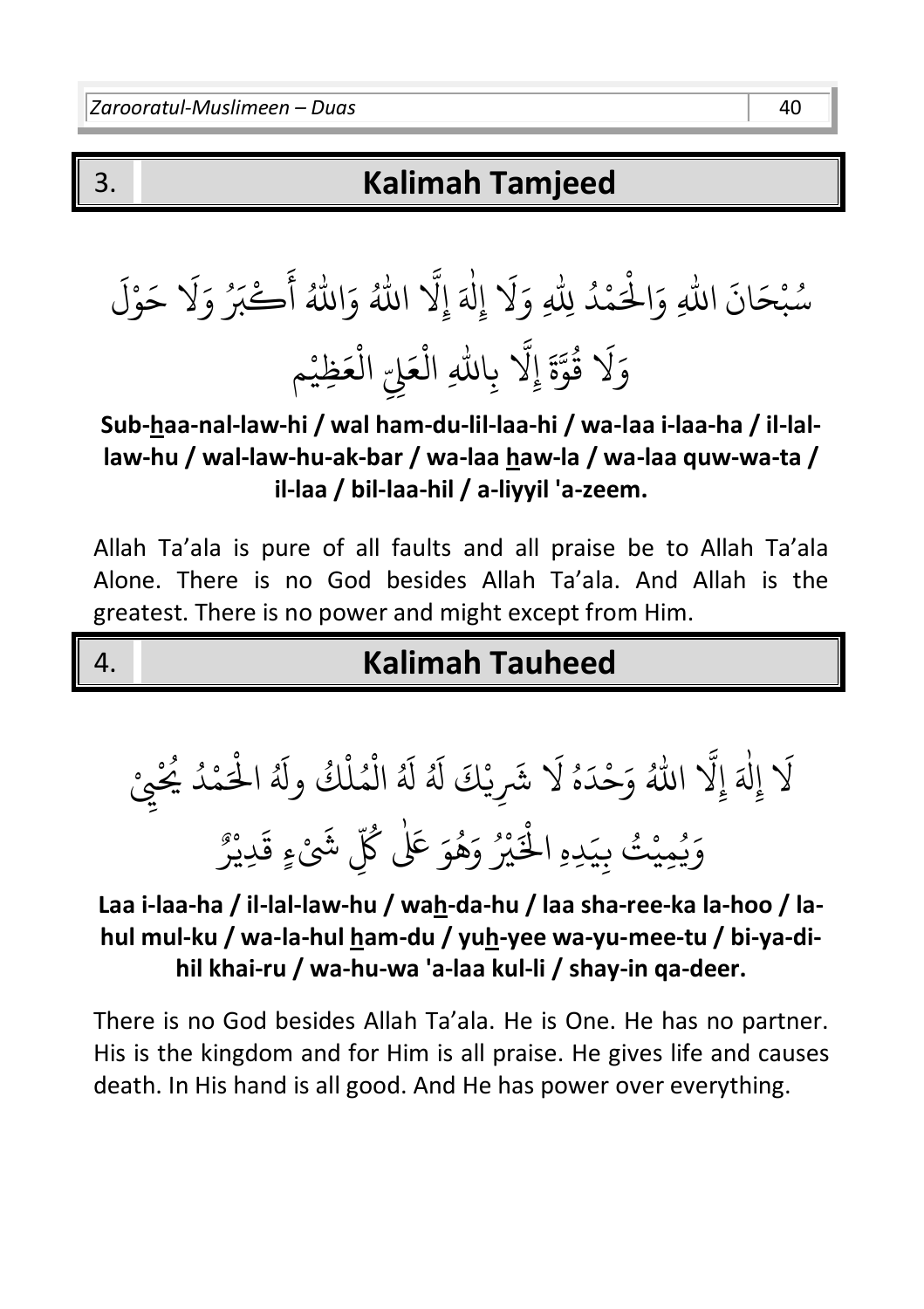#### 5. **Kalimah Rad-de-Kufr**

- لل ِ<br>ع أ و<br>م ع ِ<br>ع ة<br>في أ هُمَّ إِنِّیْ أَعُوْذُ بِكَ مِنْ أَنْ و<br>م ْ ِ<br>ع وْذُ بِكَ مِنْ أَنْ أُشْرِكَ بِكَ شَيْئًا وَّأَنَا و<br>ڊ ْ  $\ddot{\cdot}$ ن ِ<br>ع يْئًا وَّأَ ْ  $\tilde{\cdot}$  ش ِكَ ب ِ<br>و أُشْرِكَ بِكَ شَيْئًا وَّأَنَا أَعْلَمُ بِهِ ور و ر<br>آ ل ع ْ ِ<br>ع أ .<br>فُفِرُكَ لِمَا و<br>, <u>ٔ</u>  $\ddot{\cdot}$ ستَه ْ ِ<br>ع أ وَأَسْتَغْفِرُكَ لِمَا َ لَا أَعْلَمُ بِهِ تُبْتُ عَنْهُ و<br>لم ْ ِ<br>م مُ بِهِ تُبْتُ عَ ْ و<br>به و ر<br>آ ل ع **ٔ** ِ<br>ع أ تَبَرَّأْتُ مِنَ الْكُفْرِ <u>ٔ</u> ْ ْ أ ت َ و ْ ہ<br>س ِ<br>ع َا أ ه ں<br>کا مَاصِیْ کُلِّ ر وَالشِّرْكِ وَالْمَعَاصِيْ كُلِّهَا أَسْلَمْتُ وَ **ٔ** ْ <u>ٔ</u> َ  $\uplambda$ ٰ ا ة<br>قول لا ْ ور ِ<br>ع أ :<br>نْتُ وَ ْ ِ<br>م مَنْتُ وَأَقُوْلُ لَا إِلٰهَ ٰ بر<br>1 إِلَّا اللَّهُ ته<br>زا و<br>د ءَ وَ<br>هذ و<br>همه مُحَمَّدٌ رَّسُوْلُ اللهِ سُوْل الا و<br>ا ْ و<br>ر

#### **Al-law-hum-ma / in-nee a-'oo-zu bi-ka / min an ush-ri-ka / bi-ka shay-aw / wa ana a'a-la-mu / bi-hee / wa as-tagh-fi-ru-ka / li-maa laa a'ala-mu / bi-hee; tub-tu / 'an-hu wa ta-bar-ra'tu / mi-nal kuf-ri / wash-shir-ki / wal ma-'aa-see / kul-li-haa / as-lam-tu / wa aaman-tu / wa-a-qoo-lu / laa i-laa-ha / il-lal-law-hu / mu-ham-madur / ra-soo-lul-lawh.**

O Allah, I seek protection in You from that I should join any partner with You knowingly. I seek Your forgiveness from that which I do not know. I repent from ignorance. I free myself from disbelief and from joining partners with You and I free myself from all sins. I submit to Your will. I believe and I declare: There is no God besides Allah and Muhammad (Sallallahu alayhi wasallam) is the Messenger of Allah Ta'ala.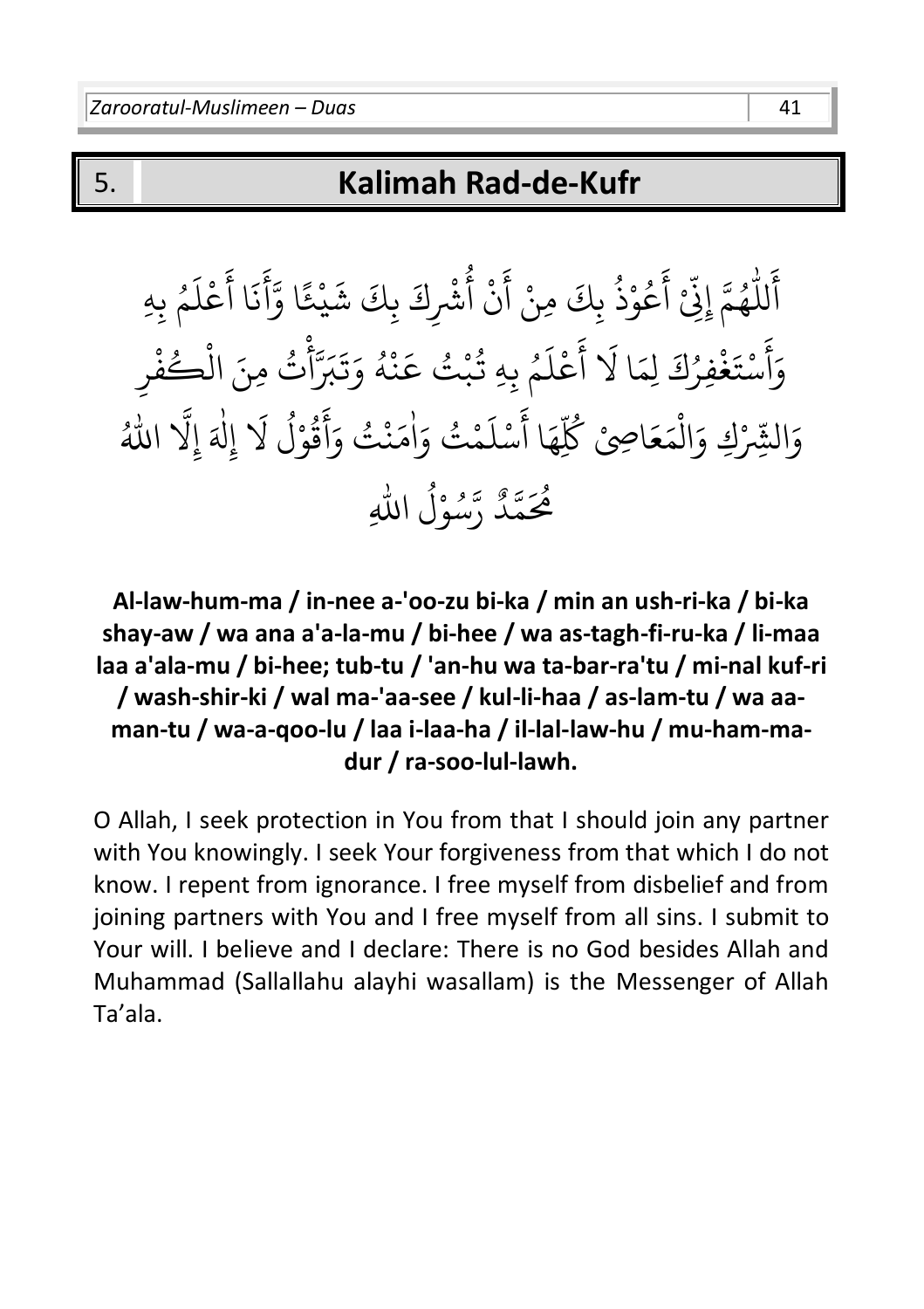#### 6. **Imaani Mujmal**

ٰ ا ِ ِا# - ب تُ ْ ن َ ِ م ب َ و ُ َا ه م َ َ ك ا َ م ْ اس اتِهِ َ ِصف َ ِهِ و ئ َ ع ْ ِي جَ تُ ْ ِل ب َ ق َ و َ ا مِهِ َ ك ْ ح

#### **Aa-man-tu / bil-laa-hi / ka-maa hu-wa / bi-as-maa-i-hee / wa sifaa-ti-hee / wa qa-bil-tu / ja-mee-'a / ah-kaa-mi-hee.**

I have faith in Allah Ta'ala, as He is with His names and His qualities and I have accepted Allah Ta'ala's commandments.

## 7. **Imaani Mufassal**

اْمَنْتُ بِاللَّهِ نْتُ بِال ْ ِرِ م  $\tilde{h}$ ل ِ<br>ِم وَمَلْيِكَتِهِ ر<br>ح يِكَتِهِ وَكُتُبِهِ وَرُسُلِهِ وَالْيَوْمِ و<br>ڊ ر و و<br>د ْ ْ ٰ ْ الاخِرِ وَالقَدْرِ خَيْرِهِ ْ  $\ddot{\cdot}$ ڈرِ خَ<sub>ّ</sub> ْ  $\frac{1}{2}$ ُّخِرِ وَالْقَ ْ ں<br>ب وَشَرِّهِ مِنَ اللَّهِ تَعَالَٰى وَالْبَعْثِ بَعْدَ الْمَوْتِ <u>ّ</u> ْ ْ **ٔ** <u>ّ</u>

#### **Aa-man-tu / bil-laa-hi / wa ma-laa-i-ka-ti-hee / wa ku-tu-bi-hee / wa ru-su li-hee / wal yaw-mil aa-khi-ri / wal qad-ri khai-ri-hee / wa shar-ri-hee / mi-nal law-hi ta-'aa-laa / wal ba'-si / ba'-dal maut.**

I believe in Allah Ta'ala, His Angels, His Books, His Messengers, the Last Day, and in Taqdeer, that all good and bad is from Allah the Most High and I believe in the life after death. (Taqdeer: Fate)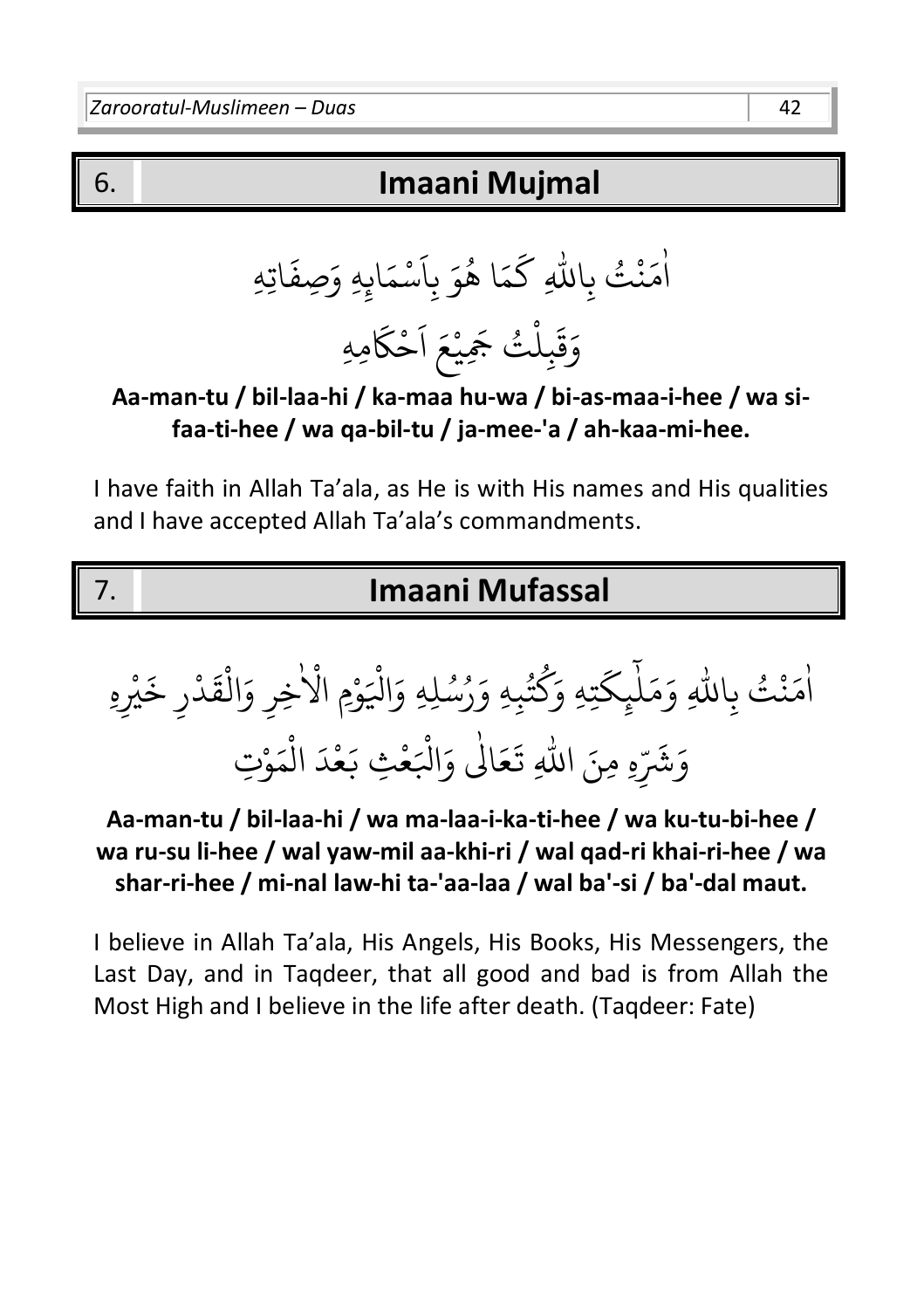#### 8. **Ta`awwuz**

ِ ِا# - ب ُ ذ ْ و ُ ع َ ا ِم ْ ِجي ِ ان الر َ ط ْ ي مِنَ الش

**A-oo-zu / -billa-hi /-mi-nash /-shay-taw-nir /-rajeem.** 

I seek protection in Allah from shaytaan, the rejected.

9. **Tasmiya**

#### ِمِ اللَّٰہِ بْسْمِ اللّٰهِ الرَّحْمٰنِ الرَّحِيْمِ **ٔ** ب ٰ ْ

**Bis-mil-laa / -hir-rah-maa / -nir-ra-heem** 

In the name of Allah, the Most Kind, the Most Merciful.

# 10. **Before beginning anything, say**

ِمِ اللَّٰہِ بْسْمِ اللّٰهِ الرَّحْمٰنِ الرَّحِيْمِ **ٔ** ب ٰ ْ

**Bis-mil-laa / -hir-rah-maa / -nir-ra-heem** 

In the name of Allah, the Most Kind, the Most Merciful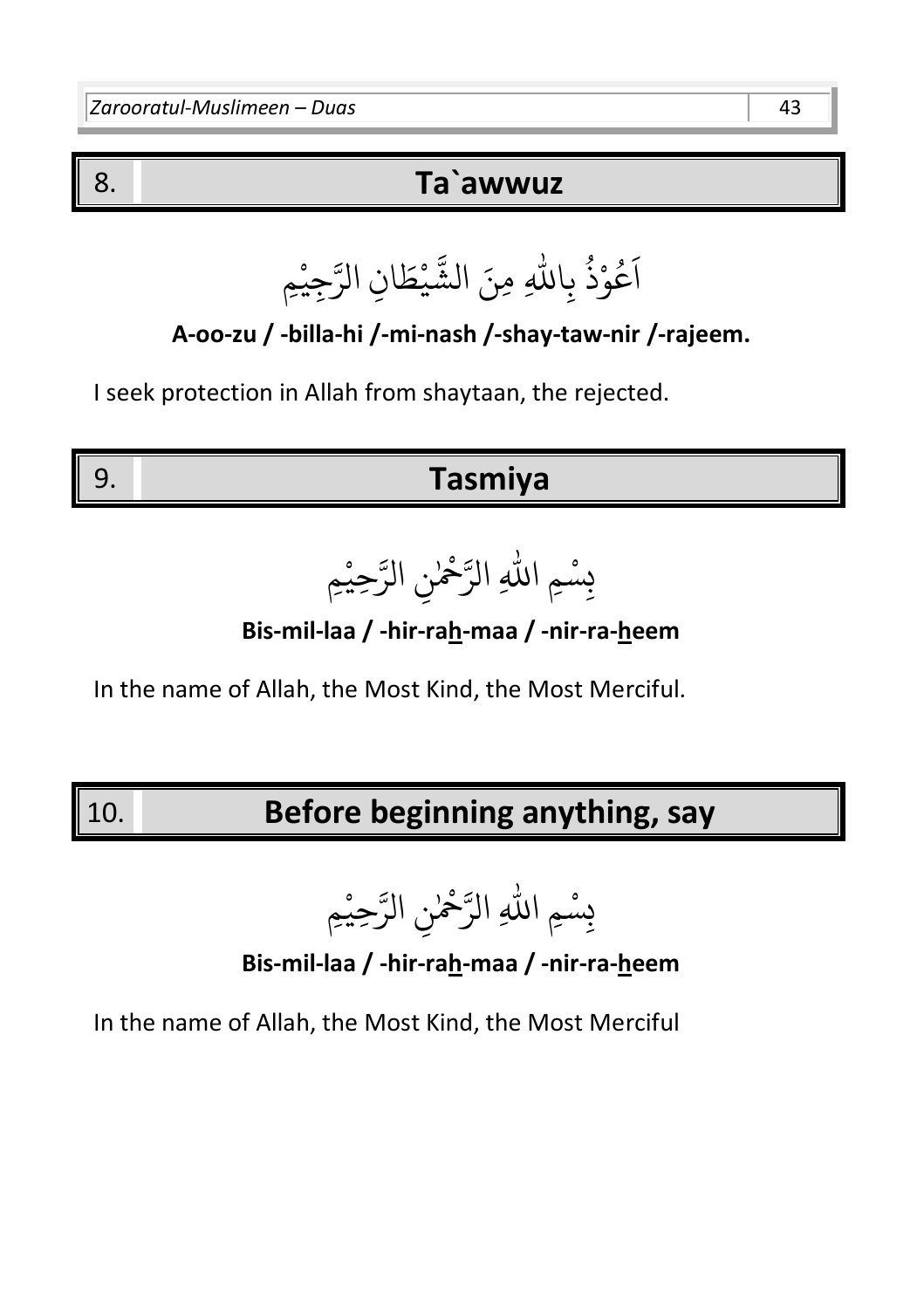# **When entering the home or when one meets a Muslim, say** 11.

#### ر<br>آ L لس َ<br>أَل تَد أَ\ فُر جَ أ مُ عَلَيْكُمْ وَ رَحْمَةُ اللَّهِ و<br>ھ ة اذ ِ<br>چ .<br>يُڪُمْ وَ رَحْمَ <u>ّ</u> َ لَمِيْكُمْ وَ رَحْمَةَ اللَّهِ وَ بَرَكًا تُهُ و<br>لم و<br>ڊ ر<br>م رْكَا ر<br>د ب َ و

#### **As-sa-laa-mu / 'a-lay-kum / wa rah-ma-tul law-hi / wa ba-ra-kaatuh.**

May the Peace, Mercy and blessings of Allah Ta'ala be upon you.

# 12. **In reply to a greeting, say**

ر<br>آ يْكُمُ السَّلَا ر<br>آ ل بر وَ عَلَيْكُمُ السَّلَامْ وَ رَحْمَةُ اللَّهِ ة اذ ِ<br>چ مْ وَ رَحْمَةُ اللّٰهِ وَ بَرَكَا تُهُ **ٔ** و<br>لم وړ ر<br>م رگا ِ ۔<br>و ڊ

#### **Wa 'a-lay-ku-mus / sa-laam / wa rah-ma-tul law-hi/ wa ba-ra-kaatuh.**

May the Peace, Mercy and blessings of Allah Ta'ala be upon you.

# 13. **Dua before entering the toilet**

Before entering the toilet, cover your head and enter the toilet with the left foot. Read Bismillah and then this dua outside the toilet.

#### - لل اَللّٰهُمَّ اِنِّيْ اَعُوْذُ بِكَ مِنَ الْخُبُثِ وَالْخَبَ ا ِ<br>عُوْذُ بِكَ مِنَ الْخُبُثِ وَالْخَ ْ و<br>د ُو<br>و ْ و<br>ڊ ْ و<br>م تن<br>فِيُّ ا هُمَّ اِنِّي اَعُوْذُ بِكَ مِنَ الْخُبُثِ وَالْخَبَابِثِ

#### **Allaw-hum-ma / in-nee / a-'oo-zu bi-ka / mi-nal / khu-bu-si / wal khabaa-is.**

O Allah, I seek Your protection from the male and female Shaytaan (Devil).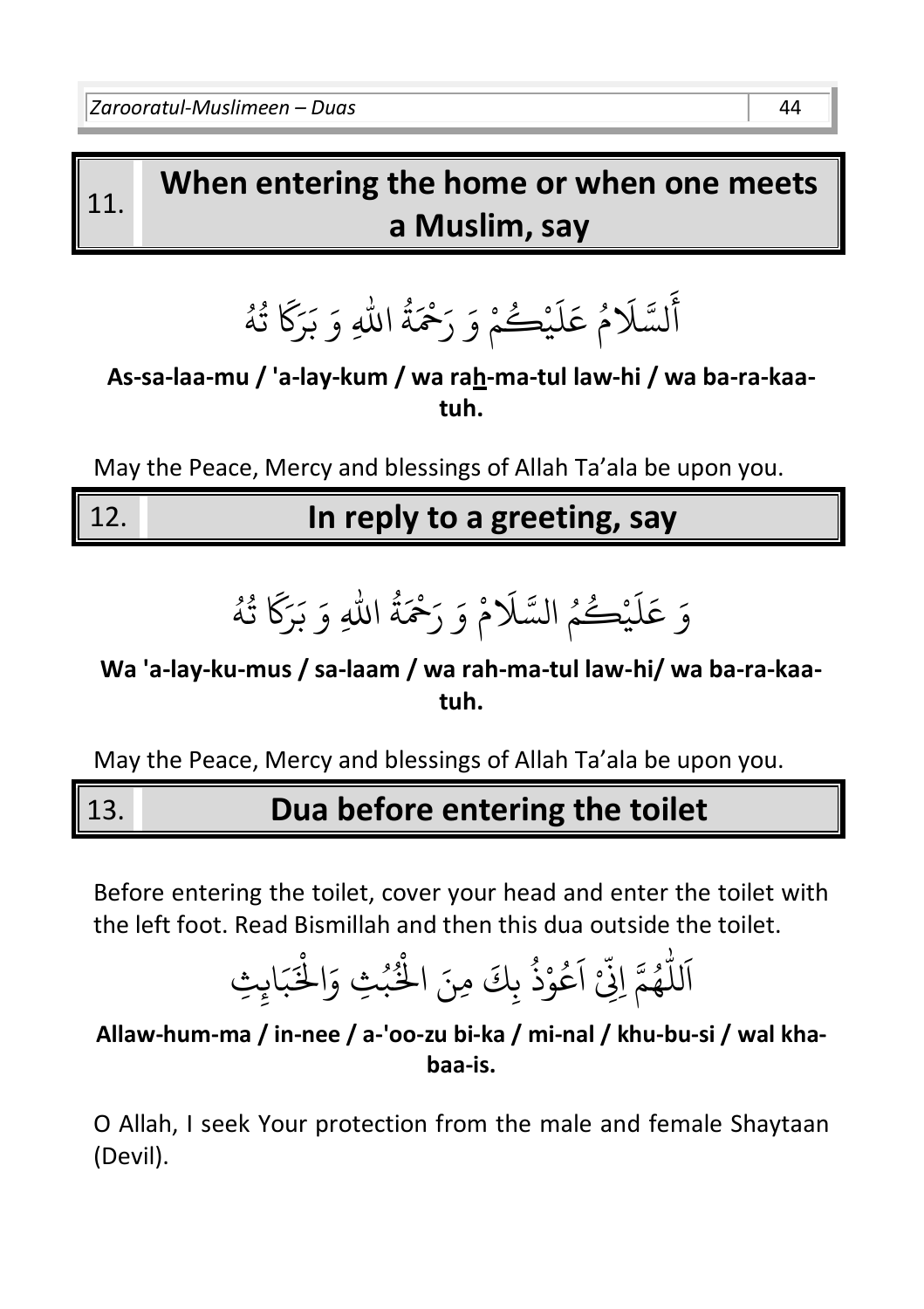# 14. **Dua when leaving the toilet**

After leaving the toilet with the right foot, recite this dua:

ُ د ْ م َ ْ ل َ كَ ا َ َان ر ْ ف ُ غ ِ -ِ# ِن ّ َ ع بَ َ ه ْ ذ َ ِيْ ا ال ا َْ ) ٰ ىذ ِانْ َ ف َ ع َ و

**Ghuf-raa-naka / Al-ham-du / lil-laa-hil / la-zee / az-ha ba / 'an-nil a-zaa / wa 'aa-faa-nee.** 

(O Allah) I seek your pardon. Praise be to Allah Ta'ala who removed from me discomfort and gave me relief.

# 15. **When going to sleep**

Sleep on the right hand side and recite this dua:

-لل َ ا ِ ب م ُ ه اِ ْ و ُ م َ ِمكَ ا ْ س ٰ ي ْ ح َ ا َ و تُ

**Al-law-hum-ma / bis-mi-ka / a-moo-tu / wa ah-yaa.** 

O Allah Ta'ala, with Your name do I die and live.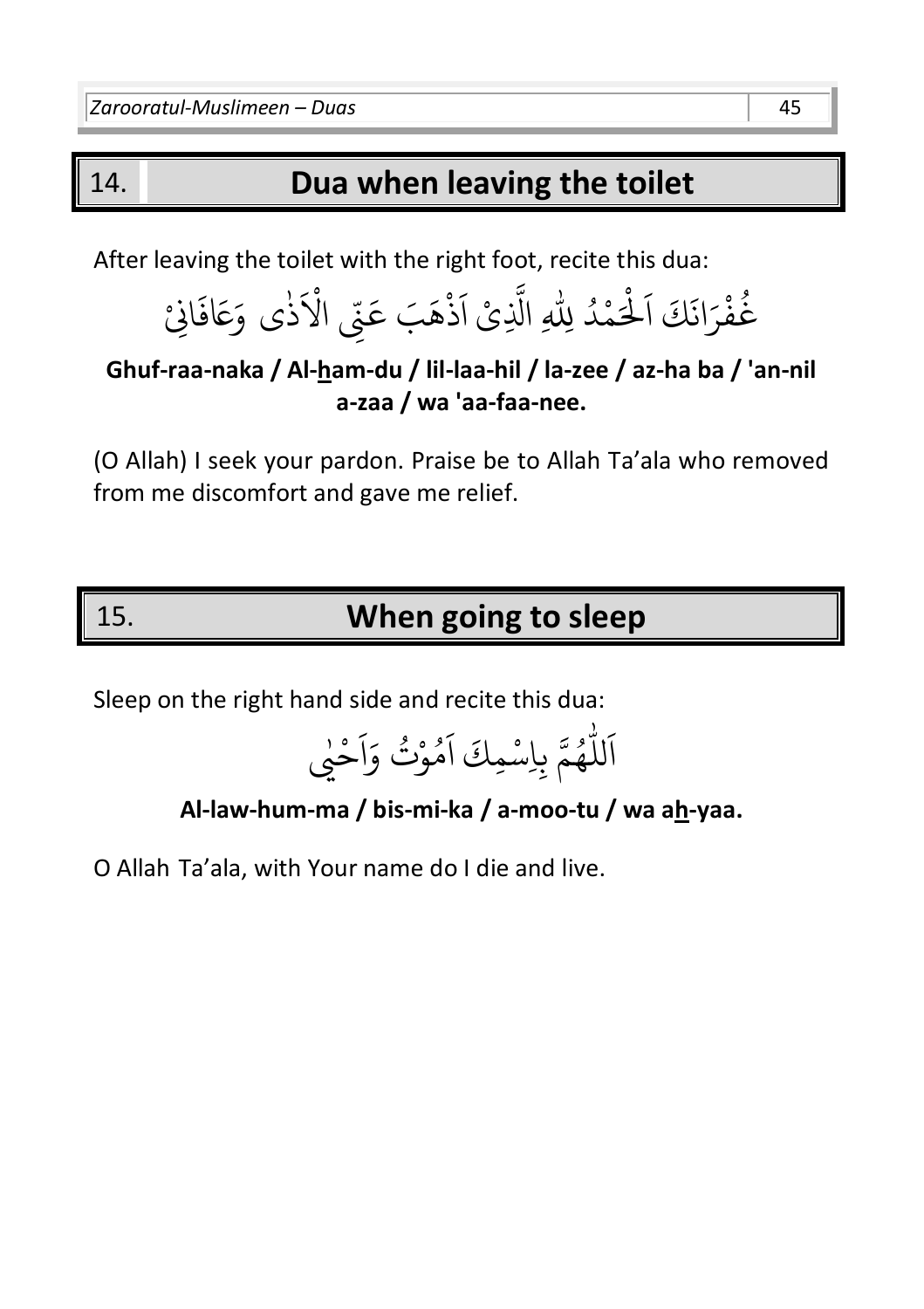## 16. **Dua when awakening**

و<br>ا ُ<br>لَكَمْدُ ْ <u>ہ</u><br>ا َ الْحَمْدُ لِلَّهِ الَّذِيْ احْيَانَا بَعْدَ مَا امَاتَنَا وَإِلَيْهِ النَّشُوْرْ -ْ ْ و نَا وَإِلَيْهِ الذُّ ِ<br>مَاتَ َ َا أ م ِ<br>د ِ<br>حْيَانَا بَعْدَ **ٔ** ْ ِ<br>ع ر<br>لَّذِىٰ أَ الذِ

#### **Al-ham-du / lil-laa-hil la-zee / ah-yaa-naa / ba'da maa / amaa-tanaa / wa i-lay-hin / nu-shoor.**

All praise is due to Allah Ta'ala who has given us life after death and to Him is our return.

# 17. **Dua before eating**

After washing both hands recite this dua and begin eating with the right hand.

<u>مِ</u> اللَّٰہِ بْسْمِ اللهِ وَعَلٰى بَرَكَةِ اللهِ ْ ب ے<br>تمبر اور رىخ ِرِ ب

**Bis-mil-laa-hi / wa 'a-laa / ba-ra-ka-til laah.** 

In the name of Allah Ta'ala and with the blessings of Allah Ta'ala.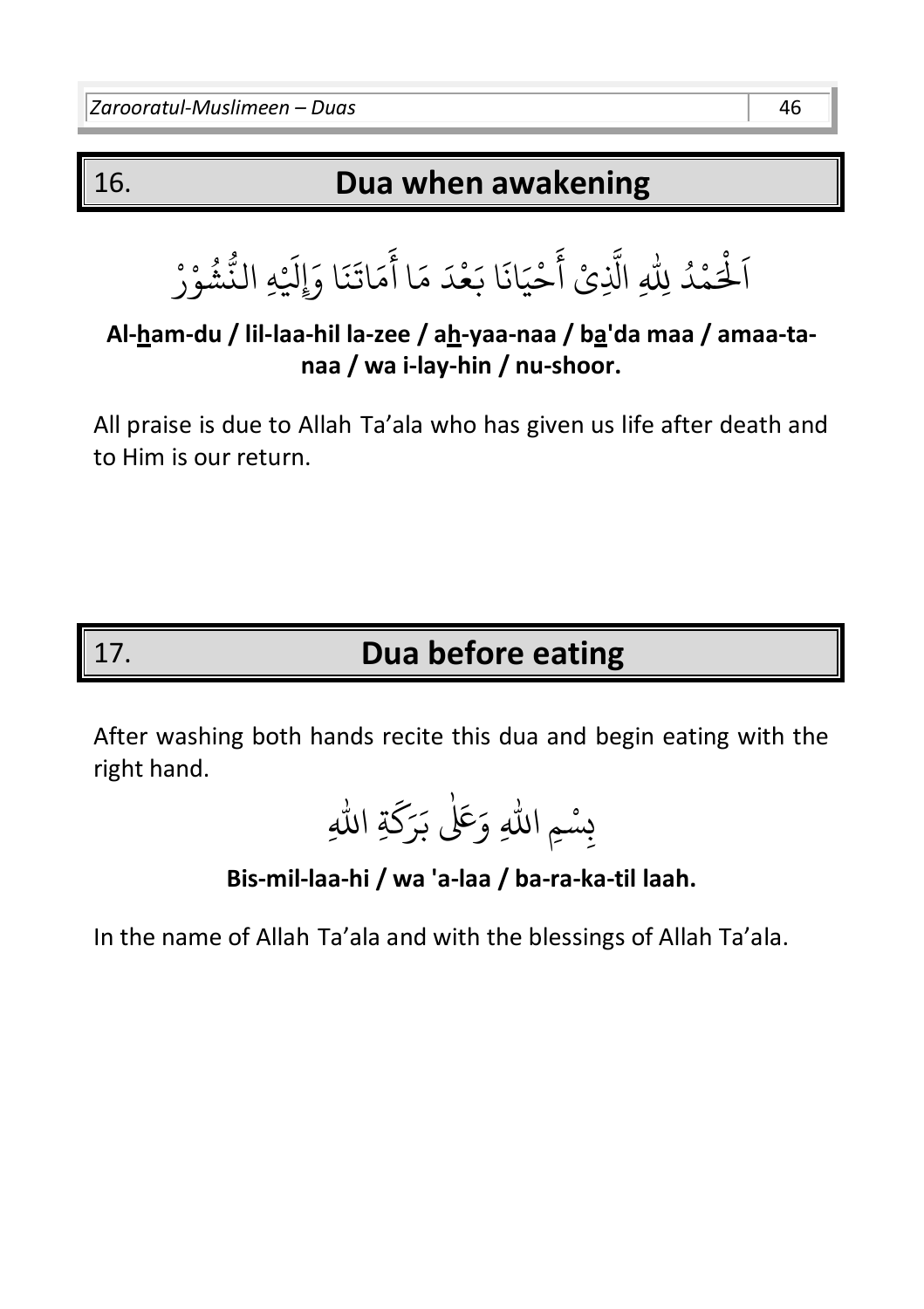# 18. **Dua after eating**

After eating, lick one's fingers and recite this dua.



#### **Al-ham-du / lil-laa-hil / la-zee / at-'a-ma-naa / wa sa-qaw-naa / wa ja-'a-la-naa / mi-nal / mus-li-meen.**

All praise be to Allah Ta'ala who gave us food and drink and made us Muslims.



ِ ِم ا# -ْ ِس ب َ و ُ َ ل و َ ٰ أ ا ُ ه َ ِخر

#### **Bis-mil-laa-hi / awwa-la-hu / -wa-aa-khi-ra-hu**

In the name of Allah Ta'ala in the beginning and the end.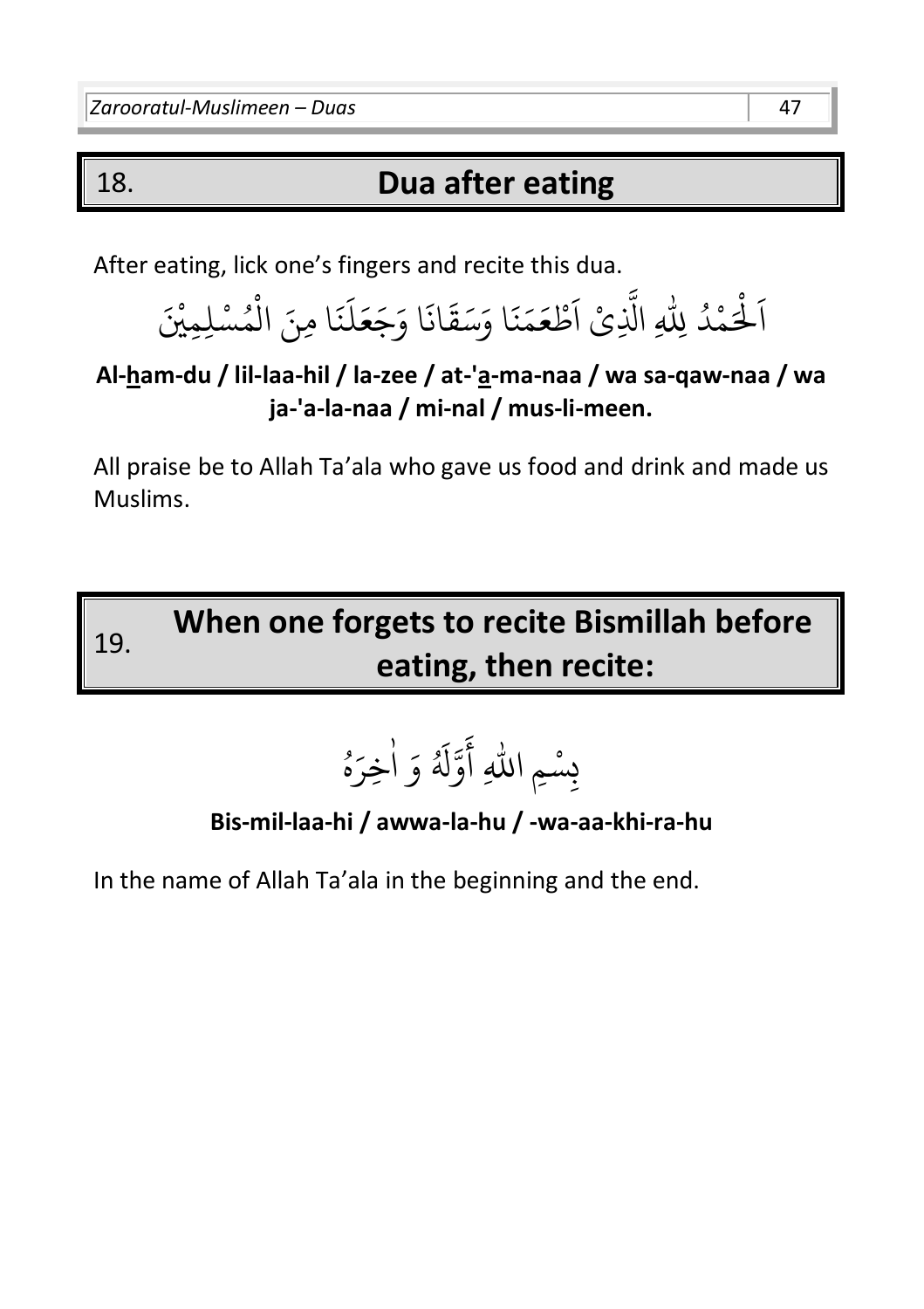#### 20. **Dua after Azaan**

بر<br>لما هٰذِهِ الدَّ ٰ مہ<br>س َللَّهُمَّ رَبَّ و<br>م -َ ا ہ<br>م عُوَةِ التَّاَمَّةِ وَالصَّلٰوةِ ا ر<br>آ وَةِ التَّآمَّةِ وَالصَّلٰوةِ الْقَ ہ<br>آ  $\frac{1}{2}$ ق ِ<br>د تَّكَ ِ<br>هر ُبِمَةِ اٰتِ مُحَ ٰ اَبِمَةِ اٰتِ مُحَمَّدَ ۨالْوَسِيْلَةَ ہ<br>1 <u>ہ</u> بہ<br>ند ة ر<br>آ ل ا وَالْفَضِ ہ<br>1  $\frac{1}{2}$ فَضِيۡلَةَ وَا ؚ<br>ۣ بہ<br>ند ة ر<br>آ لمةً وَابْعَ ؚ<br>;  $\frac{1}{2}$  ع ث ្ قَامًا تَّحَ ِرِ هُ مَقَامًا مُحَمُّوْدَ و<br>ط و<br>م ؚ<br>م ِدَ<sup>ِّ</sup> الَّذِ الَّذِيۡ وَعَ وَعَدُتَّهُ إِنَّكَ لَا تُخُ ہ<br>ا <u>ة</u> ور تَّلَّ لَا و<br>لَمُ إِنَّ 2 تَّهُ إِنَّكَ لَا تُّخَلِفُ المِيُعَادَ ہ<br>1 ؚ<br>ۣ َ َاد ع

**Al-law-hum-ma / Rabba haazi hid / da 'watit / taaammati / was salaatil / qaaa imati, / aati / Muhammadanil / waseelata / wal fadheelata /, wab'as hu / maqaamam / mahmooda nil lazi / wa 'adtahu, / innaka / laa tukhliful / mee 'aad.** 

O Allah! Rabb of this perfect call and everlasting prayer, grant our master Muhammad (sallallahu alayhi wasallam) the waseelah and the virtue, and raise him to that praised position which You have promised him. Verily You do not go against Your promise. (waseelah: a special place in Jannah)

Those who recite this dua after every azaan have been promised the intercession of Rasulullah (sallallahu alayhi wasallam).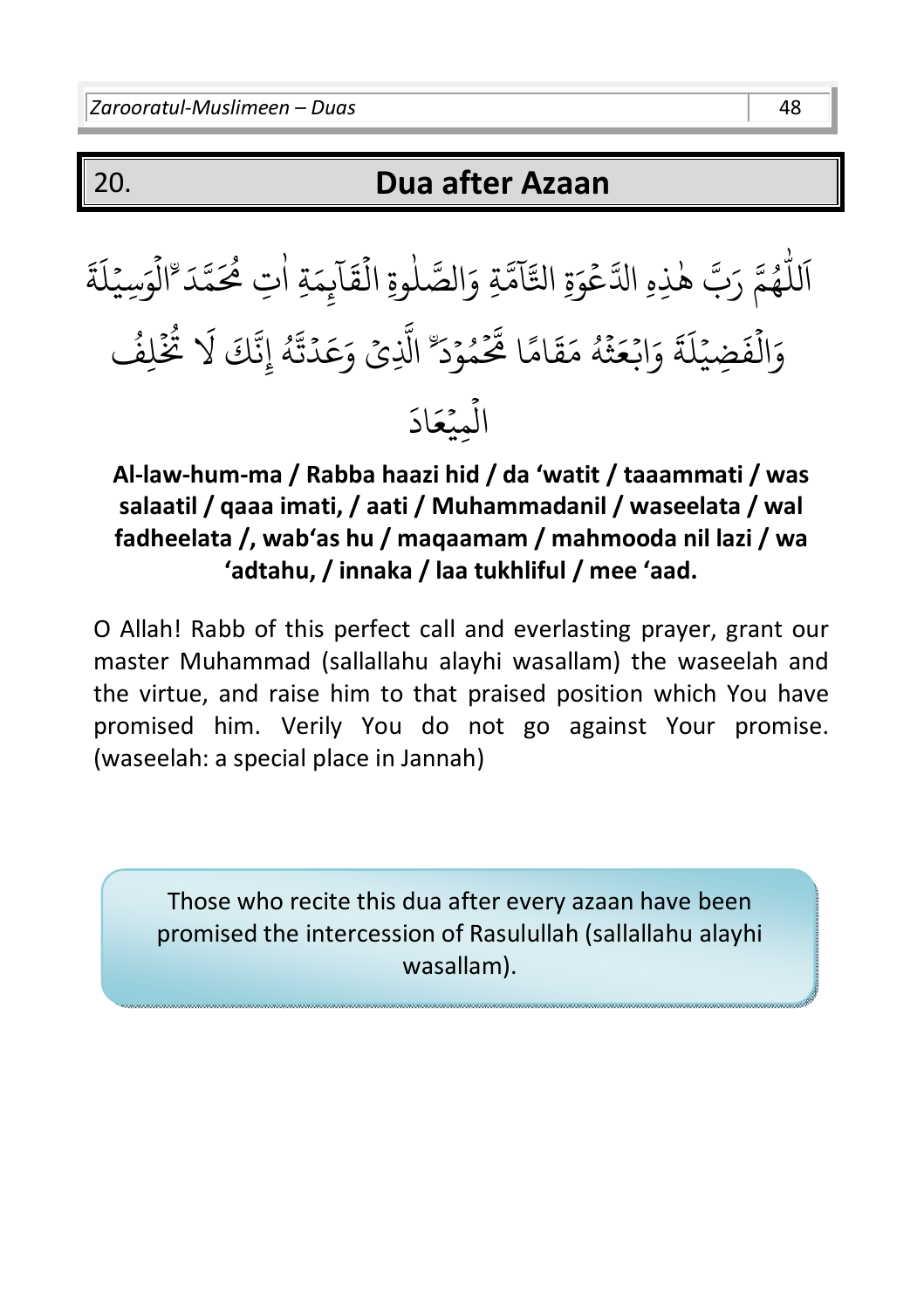## 21. **Durood Shareef**



#### **Allah-hum-ma / sal-li-'a-laa / sayyi-di-naa / muhamma-diw / wa- 'a-laa /aa-li-sayyi-di-naa /muhamma-diw / wa-baa-rik / wa-sal-lim.**

O Allah Ta'ala, send Your special mercy upon our Master, Hadhrat Muhammad (sallallahu alayhi wasallam) and upon the family of our Master, Hadhrat Muhammad (sallallahu alayhi wasallam) and send (upon them) Your special blessings and Your special salutation.

Whomsoever recites one durood upon Rasulullah (sallallahu alayhi wasallam), Allah Ta'ala sends ten mercies upon him and the angels make dua for them. All their sins are forgiven, their rank is elevated, reward is received as much as mount Uhud and Rasulullah (sallallahu alayhi wasallam) will intercede on his behalf on the day of Qiyaamah.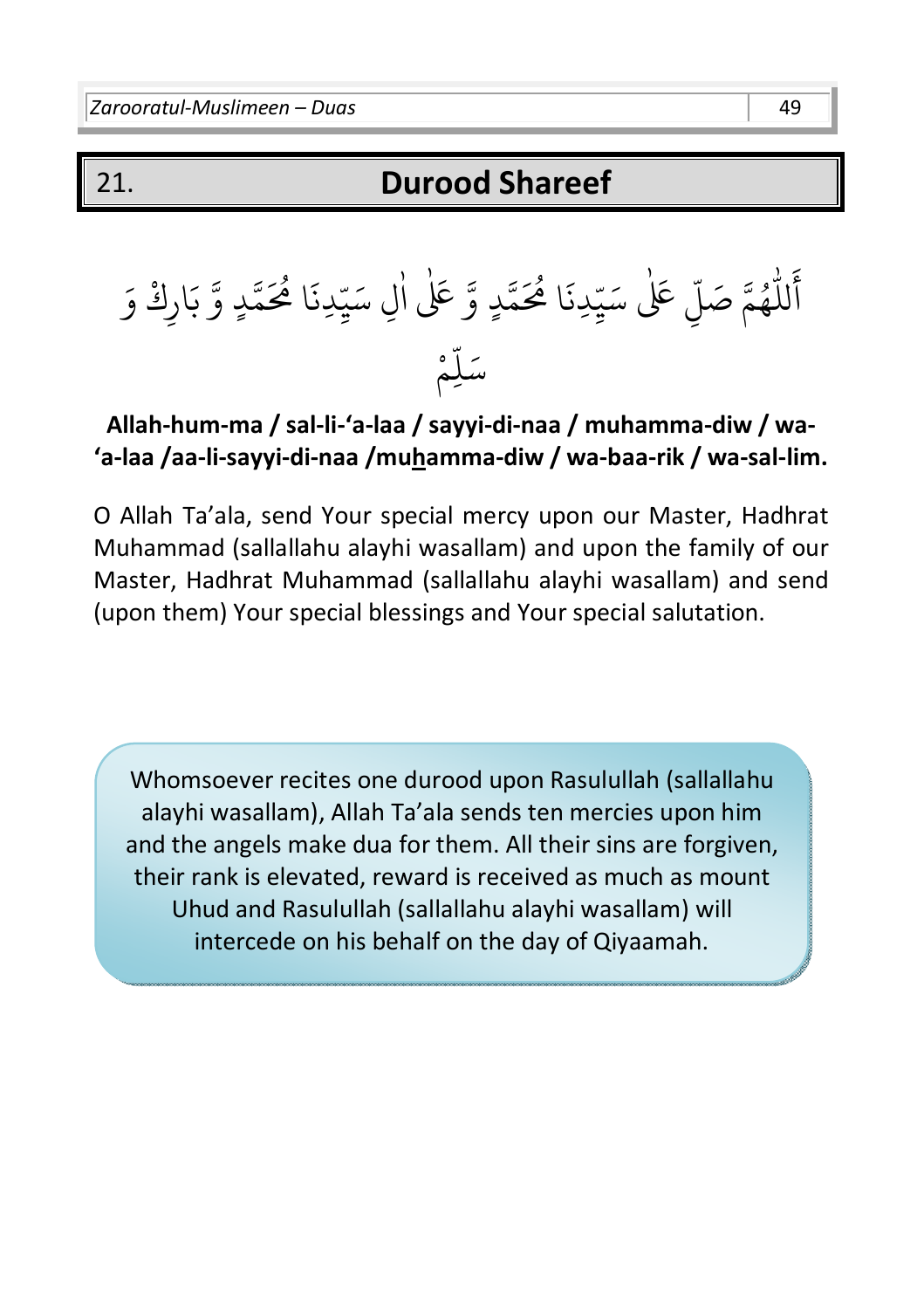#### 22. **Dua-e-Qunoot – (Read in the 3rd rakaat of witr)**

- لل اَللّٰهُمَّ اِنَّا نَسْتَعِيْنُكَ وَنَسْتَغْفِرُكَ وَنُؤْمِنُ بِكَ ۖ وَنَتَوَكَّلُ عَلَيْكَ وَ ا ْ ر<br>آ  $\uplambda$ بر ع په<br>سما ئِگُلُ  $\ddot{\cdot}$ ت  $\ddot{\cdot}$ وَنُؤْمِنُ بِكَ وَذَ ْ و<br>پ ِ<br>د فْوُكَ و<br>, <u>ٔ</u>  $\ddot{\cdot}$ ت س **ٔ** <u>مِ</u>يْنُكَ وَذَ ن و<br>• ْ  $\ddot{\cdot}$ ت س **ٔ** و<br>پُمَ اِنَّا ذَ و<br>م و<br>, نشكرُا ر **ٔ** ە<br>يىر وَذ ن َ كَ ال ي ْ ْ ر<br>آ  $\uplambda$ نُثْنِي عَلَيْكَ الْخَيْرَ وَنَشْكُرُكَ وَلاَ نَكْفُرُكَ وَنَخْلَعُ **ٔ** و<br>ڊ و<br>و َ  $\uplambda$ <u>ة</u>  $\tilde{\cdot}$ ن َ و ِ<br>د .<br>نَكْفُرُكَ و<br>, بو ن  $\tilde{\phantom{0}}$ ) َ و ِ<br>د كَ وَلَا نَكْفُرُكَ وَنَخْلُعُ وَنَتْرُكُ مَنْ ْ ِ<br>م تْزُكْ مَ و<br>و ُ ْ  $\ddot{\cdot}$ ن َ و - لل .<br>فْجُرُكَ اَ و<br>, و<br>د <u>ٔ</u> سه<br>د يت<br>ب ْ ِ<br>ا ُسْجُدُ وَالَيْ و<br>ا و<br>د ْ ِ<br>وَذَ ن .<br>آ .<br>مُبُدُ وَلَكَ نُصَلِّ و<br>ڊ ل و<br>ا و<br>م **ٔ** هُمَّ اِيَّاكَ نَعْبُدُ وَلَكَ نُصَلِّيْ وَنَسْجُدُ وَاِلَيْكَ ۖ نَسْعٰى و<br>م ٰ ْ َ كَ ن ش بره<br>مزيد تَكَ وَنَخْ ت ِ<br>چ ُرْجُوْا رَحْمَ ر ْ  $\ddot{\cdot}$ فِدُ وَذَ و<br>ا <u>ّ</u>  $\tilde{\cdot}$ وَنَخْفِدُ وَنَرْجُوْا رَحْمَتَكَ وَنَخْشٰى عَذَابَكَ ً<br>م عَذَابَكَ اِنَّ عَذَابَكَ بِالْكُفَّارِ ر ْ ِ<br>م ع بر<br>پ اِن ِ<br>په مُلْحِقٌ ْ و<br>م

**Al-law-hum-ma / in-naa nas-ta-'ee-nu-ka / wa nas-tagh-fi-ru-ka / wa nu-mi-nu bi-ka / wa na-ta-wak-ka-lu 'a-lay-ka / wa nus-nee / 'alay-kal khair /. Wa nash-ku-ru-ka / wa laa nak-fu-ru-ka / wa nakhla-'u / wa nat-ru-ku / may yaf-ju-ruk. / Al-laa-hum-ma / iy-yaa-ka na'-bu-du / wa la-ka / nu-sal-lee / wa nas-ju-du / wa i-lay-ka / nas- 'aa / wa nah-fi-du / wa nar-joo / rah-ma-ta-ka / wa nakh-shaa / 'azaa-baka. / In-na 'a-zaa-ba-ka / bil kuf-faa-ri / mul-hiq.** 

O Allah! We seek help from You. We seek Your forgiveness. We believe in You. We rely on You. We praise You in the best manner. We thank You and we are not ungrateful to You. We leave and cast off one who disobeys You. O Allah! We worship You and to You do we pray and prostrate and to You do we hasten and we are quick in doing so, and we hope for Your mercy and fear Your punishment. Verily, Your punishment overtakes the unbelievers.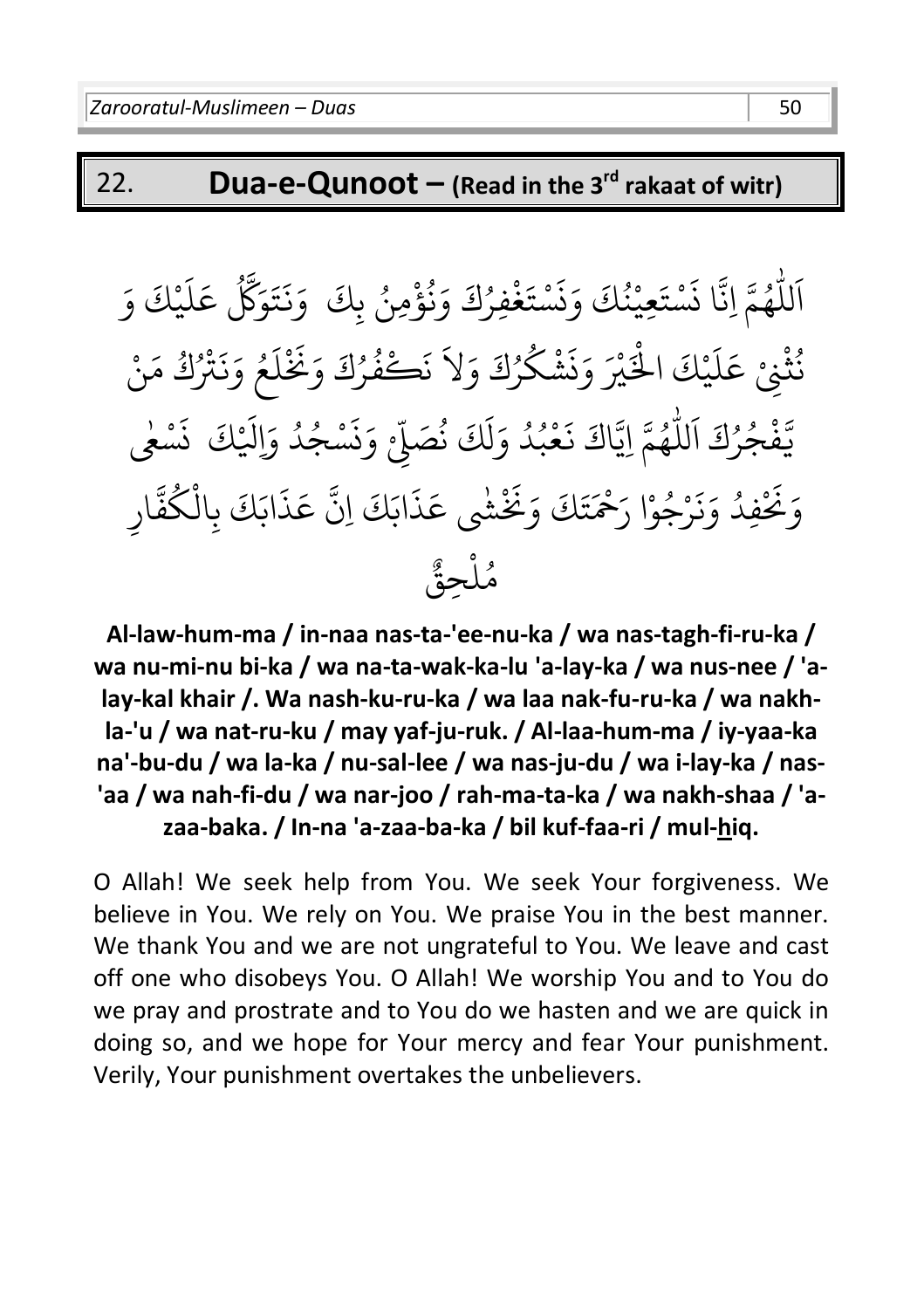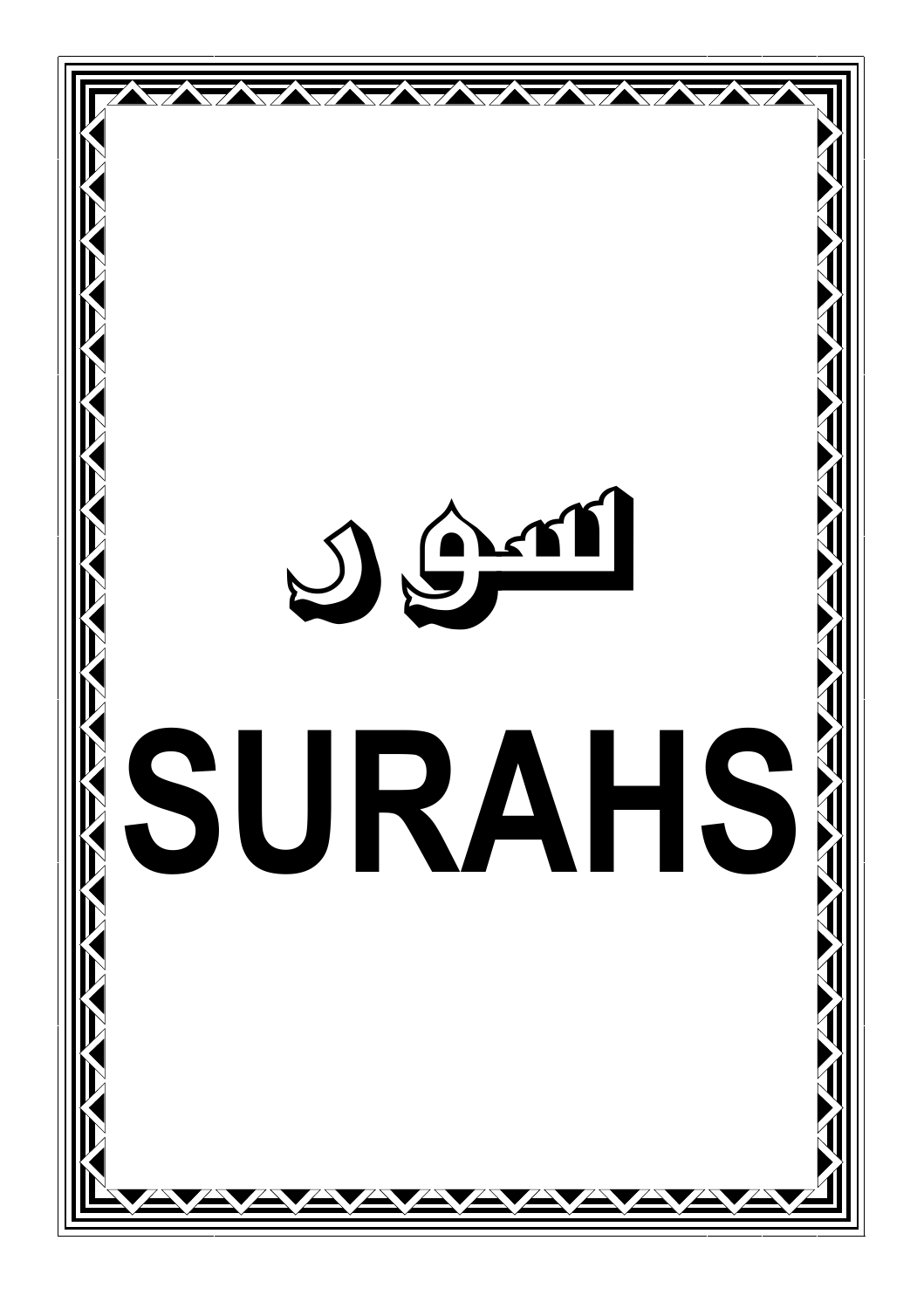#### **SURAH FAATIHA**



- 1. AL-HAM-DU-LIL-LAA-HI-RAB-BIL-'AA-LA-MEEN-
- 2. AR-RAH-MAA-NIR-RA-HEEM-
- 3. MAA-LI-KI-YAW-MID-DEEN-
- 4. IY-YAA-KA-NA'-BU-DU-WA-IY-YAA-KA-NAS-TA-'EEN-
- 5. IH-DI-NAS-SI-RAW-TAL-MUS-TA-QEEM-
- 6. SI-RAW-TAL-LA-ZEE-NA-AN-'AM-TA-'A-LAY-HIM-
- 7. GHAY-RIL-MAGH-DHOO-BI-'A-LAY-HIM-WA-LADH-DHAWWWLL-LEEN-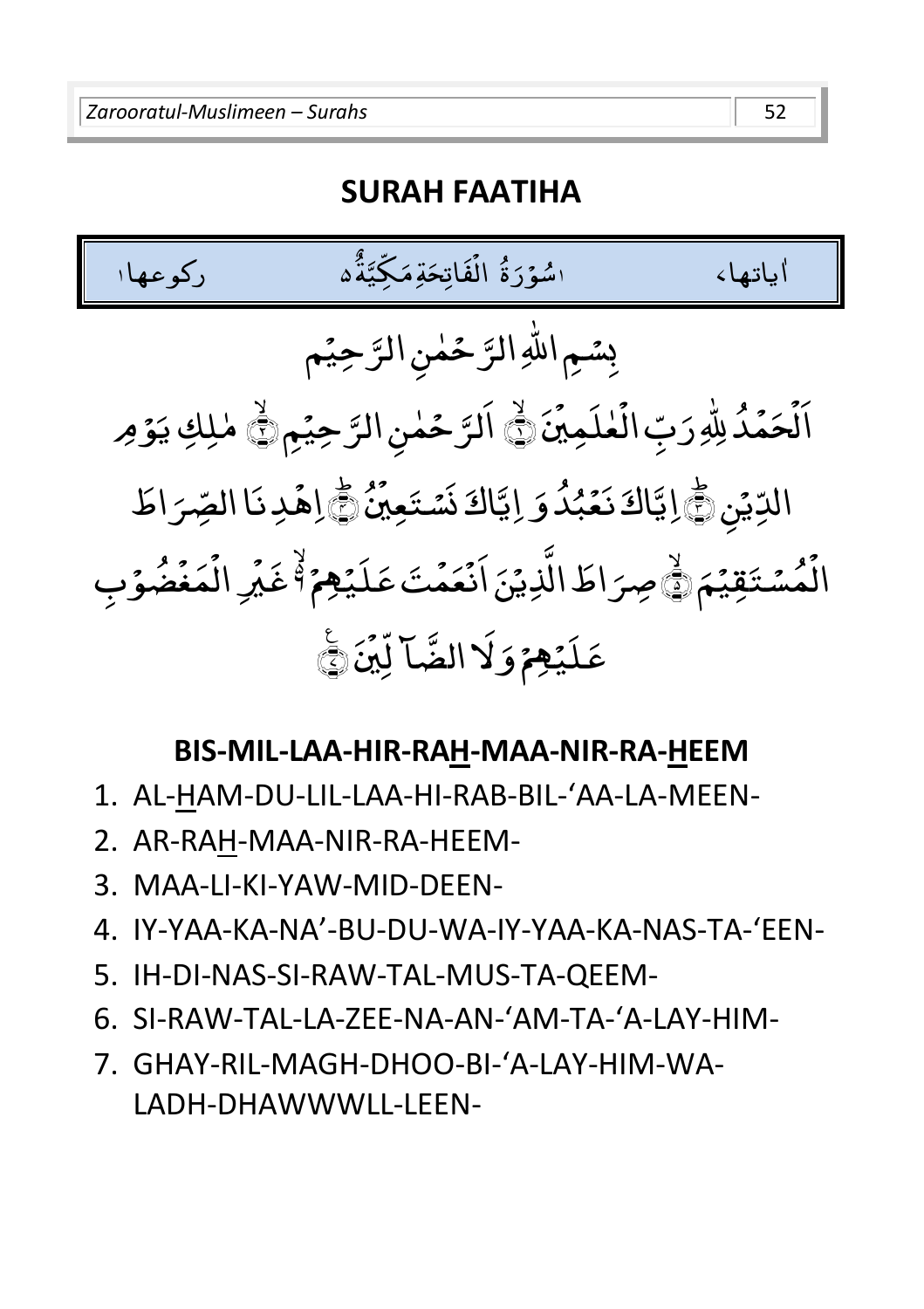#### **SURAH NAAS**

۱۳ سُوَرَةَ النَّاسِ مَكِيَّة n تَّة المَّاسِ مِنْ الْعَلَيْة الْمَسْتَقْدَة الْمَسْتَقْ ٌ اياتها۲ مستورَةُ النَّاسِ مَكِّيَّةُ ٣ اياتها٢

بِسُمِ الَلّوِ الَرَّ حُمٰنِ الَرَّ حِيُمِ  
قُلَ اَعُوَ دُبِرَبِّ النَّاسِ یٍُ مَلِكِ النَّاسِ یُّےِ الِّلِوِ الَنَّاسِ یٍُّ مِنُ
$$
\frac{2}{3}
$$
سَوِ مُلُ وُرَرِ
$$
\frac{2}{3}
$$
سَوِ مُلُ وُرِ

- 1. QUL-A-'OO-ZU-BI-RAB-BINN-NAAS-
- 2. MA-LI-KIN-NAAS-
- 3. I-LAA-HINN-NAAS-
- 4. MINN-SHARR-RIL-WAS-WAA-SIL-KHANN-NAAS-
- 5. AL-LA-ZEE-YU-WAS-WE-SU-FEE-SU-DOO-RINN-NAAS-
- 6. MI-NAL-JINN-NA-TI-WANN-NAAS-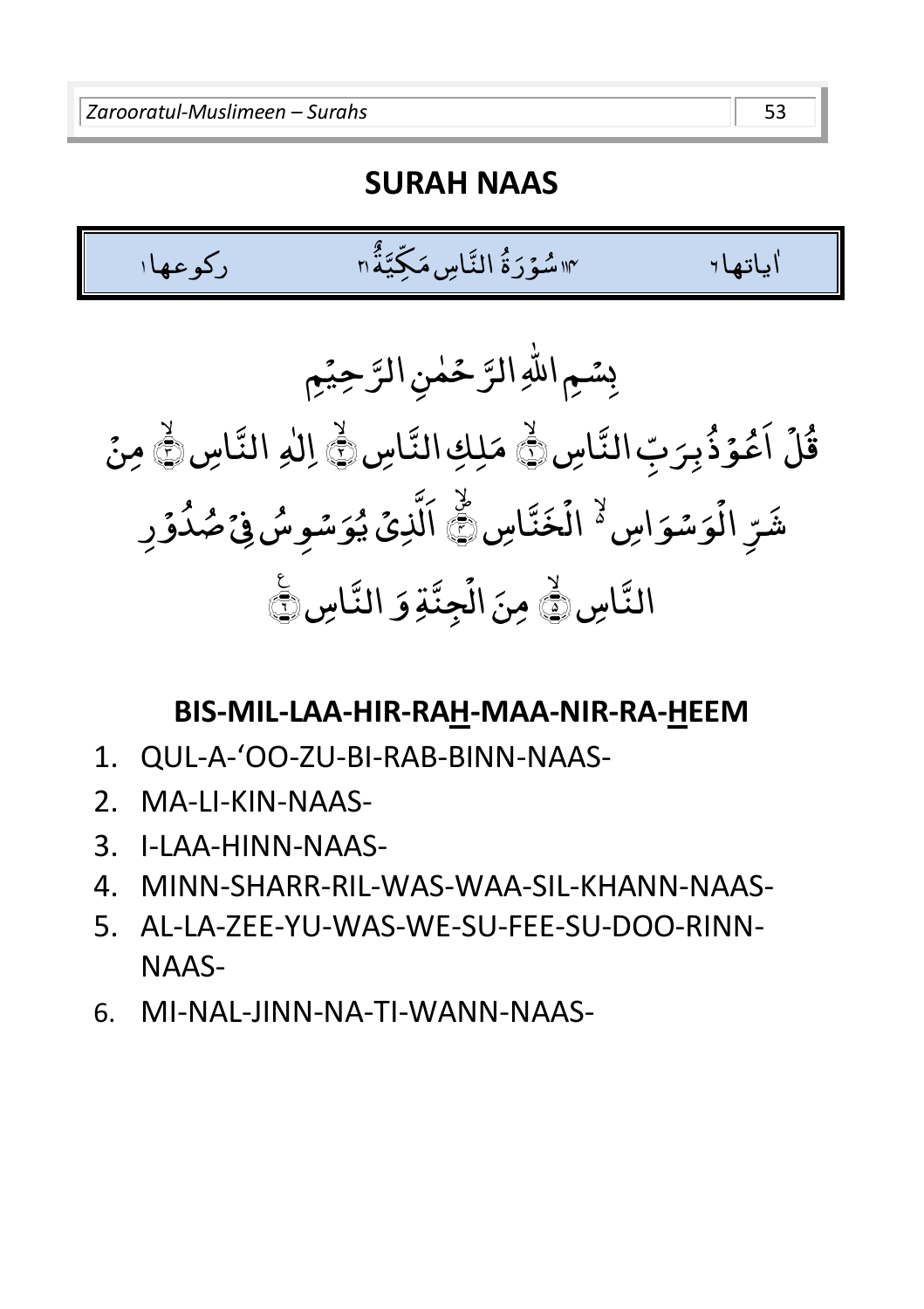#### **SURAH FALAQ**



- 1. QUL-A-'OO-ZU-BI-RAB-BIL-FA-LAQ-
- 2. MINN-SHARR-RI-MAA-KHA-LAQ-
- 3. WA-MINN-SHAR-RI-GHAW-SI-QIN-I-ZAA-WA-QAB-
- 4. WA-MINN-SHAR-RINN-NAF-FAA-SAA-TI-FIL-'U-QAD-
- 5. WA-MINN-SHAR-RI-HAA-SI-DIN-I-ZAA-HA-SAD-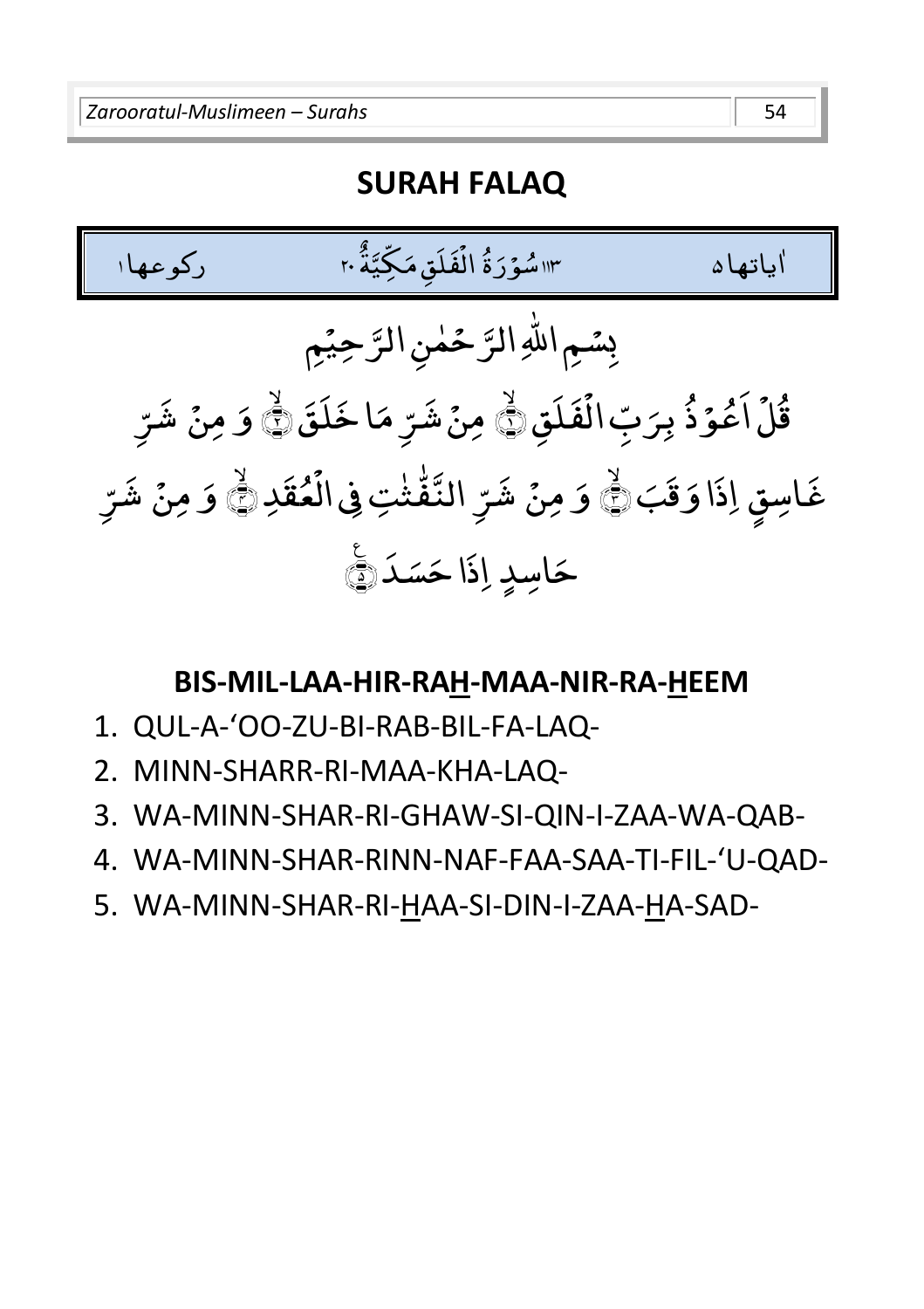#### **SURAH IKHLAAS**



- 1. QUL-HU-WAL-LAW-HU-A-HAD-
- 2. AL-LAW-HUS-SA-MAD-
- 3. LAM-YA-LID-WA-LAM-YOO-LAD-
- 4. WA-LAM-YA-KUL-LA-HOO-KU-FU-WAN-A-HAD-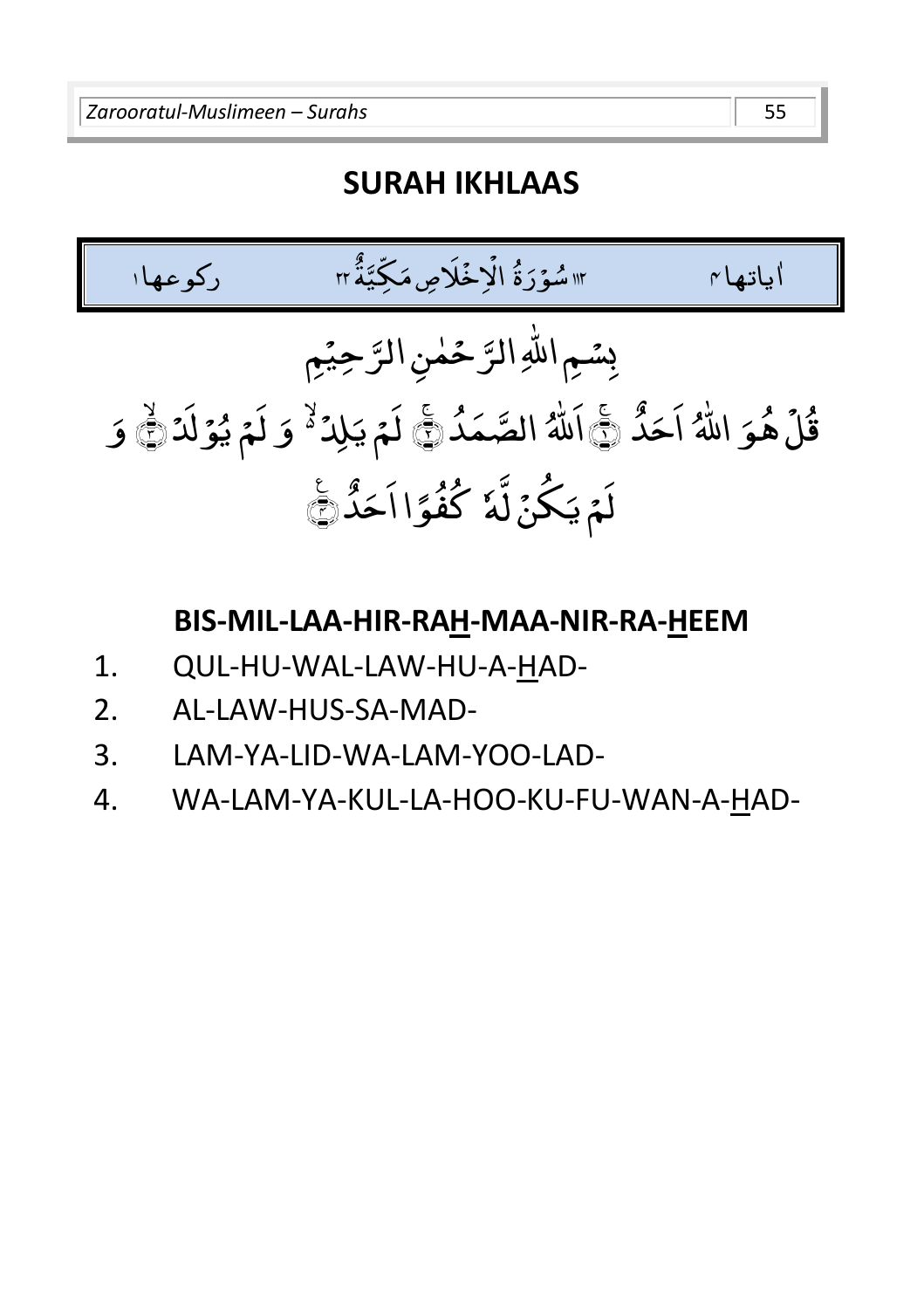#### **SURAH LAHAB**



- 1. TAB-BAT-YA-DAAA-A-BEE-LA-HA-BIW-WA-TAB-
- 2. MAAA-AGH-NAA-'AN-HU-MAA-LU-HOO-WA-MAA-KA-SAB-
- 3. SA-YAS-LAA-NAA-RAN-ZAA-TA-LA-HAB-
- 4. WAM-RA-A-TU-HOO-HAM-MAA-LA-TAL-HA-TAB-
- 5. FEE-JEE-DI-HAA-HAB-LUMM-MIMM-MA-SAD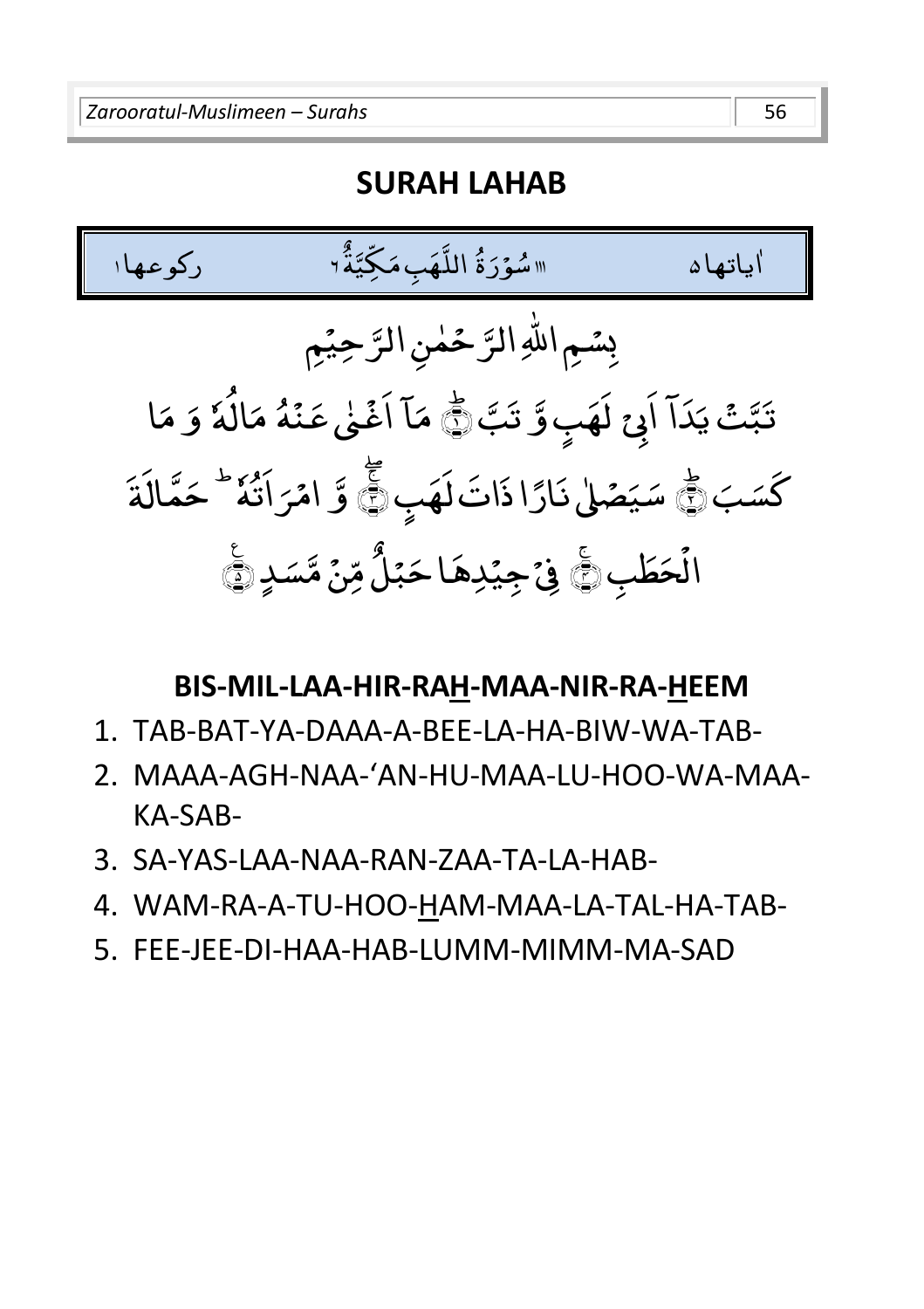#### **SURAH NASR**



- 1. I-ZAA-JAAAA-A-NAS-RUL-LAW-HI-WAL-FATH-
- 2. WA-RA-AY-TANN-NAA-SA-YAD-KHU-LOO-NA-FEE-DEE-NIL-LAA-HE-AF-WAA-JAA-
- 3. FA-SAB-BIH-BE-HAM-DI-RAB-BI-KA-WAS-TAGH-FIRH-
- 4. INN-NA-HOO-KAA-NA-TAW-WAA-BAA-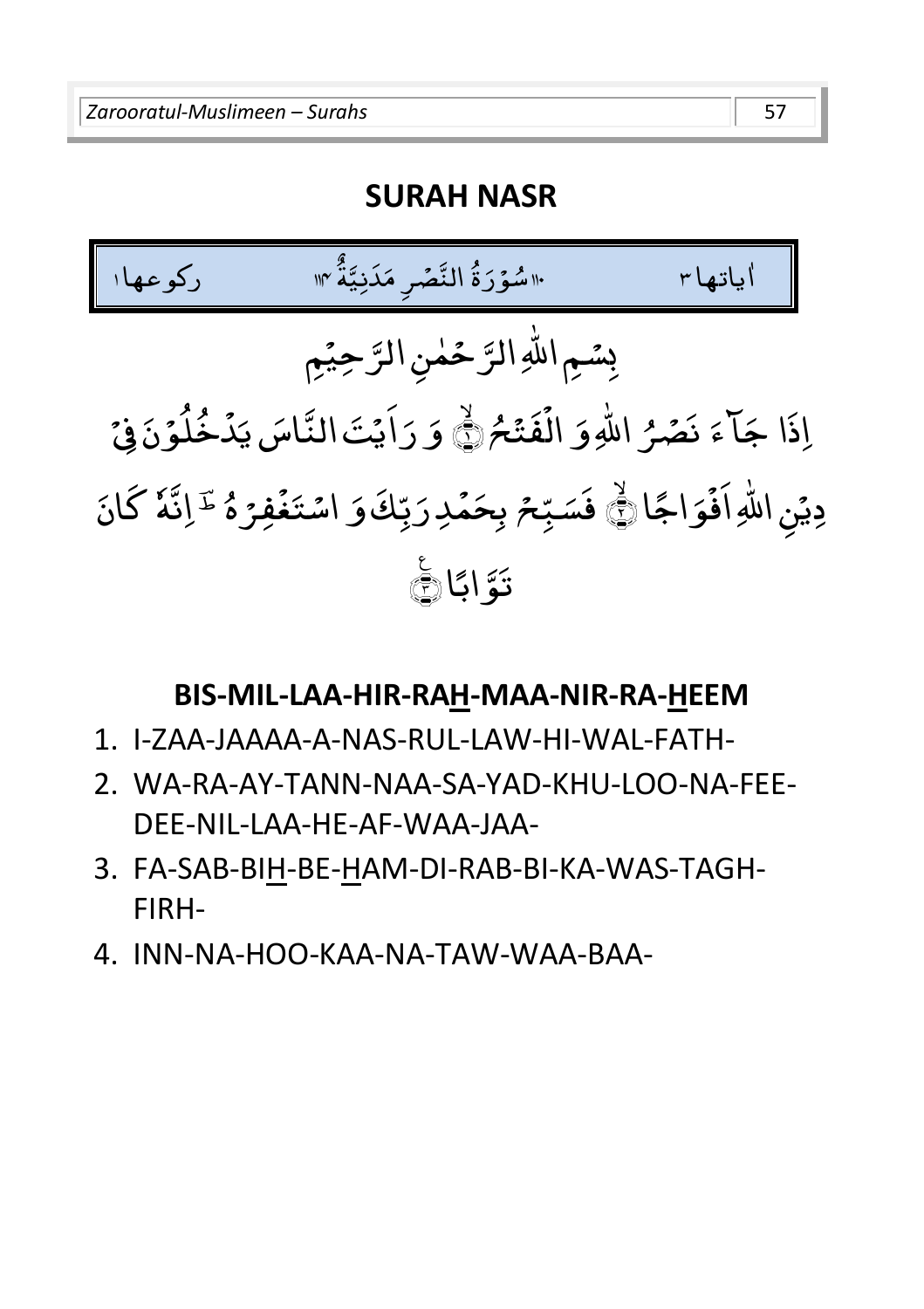#### **SURAH KAAFIROON**



- 1. QUL-YAAA-AY-YU-HAL-KAA-FI-ROON-
- 2. LAAA-A'A-BU-DU-MAA-TA'BU-DOON-
- 3. WA-LAAA-ANN-TUM-'AA-BI-DOO-NA-MAAA-A'A-BUD-
- 4. WA-LAAA-A-NA-'AA-BI-DUMM-MAA-'A-BAT-TUM-
- 5. WA-LAAA-ANN-TUM-'AA-BI-DOO-NA-MAAA-A'A-BUD-
- 6. LA-KUM-DEE-NU-KUM-WA-LI-YA-DEEEN-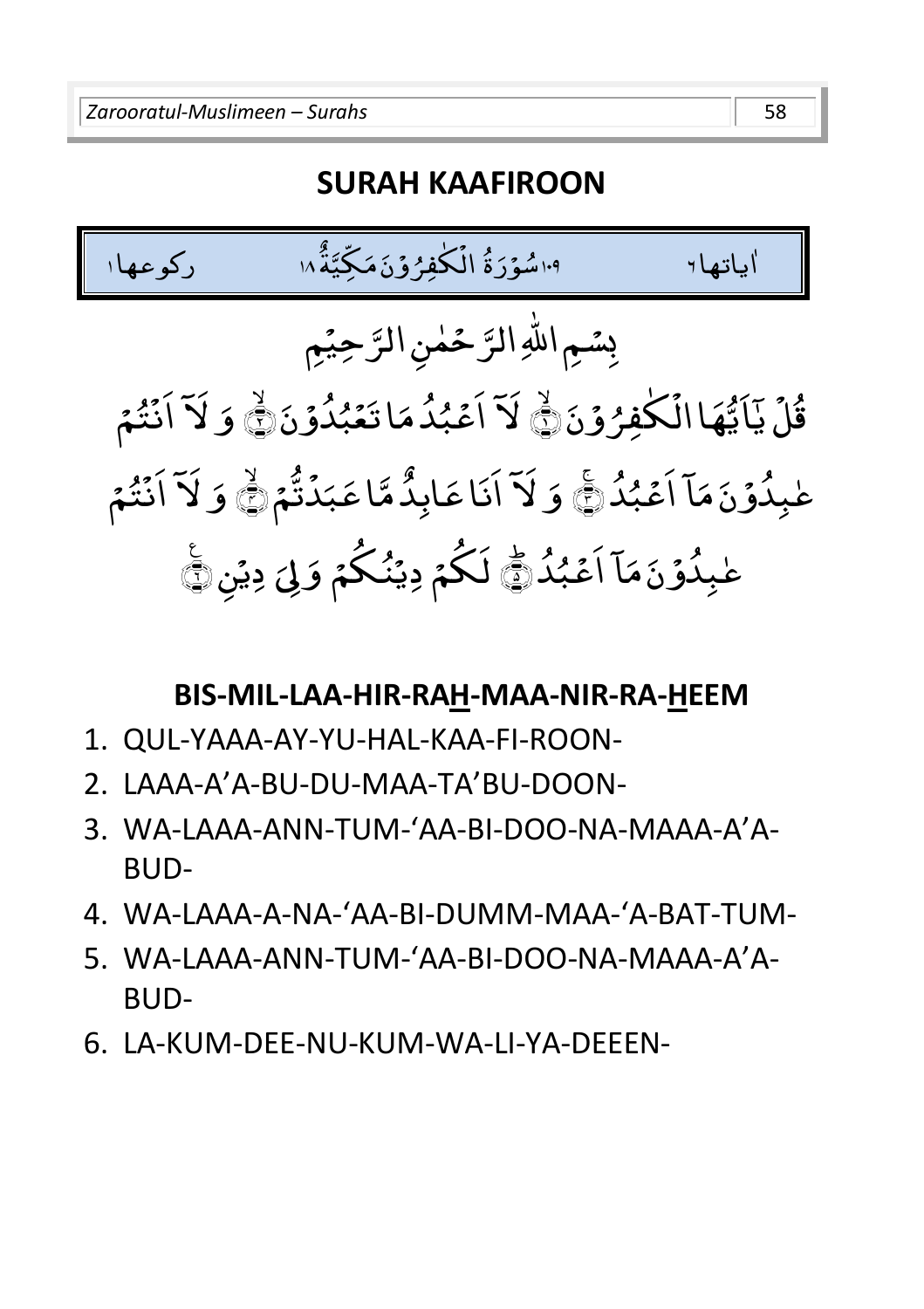#### **SURAH KAUSAR**



- 1. INN-NAAA-A'A-TAY-NAA-KAL-KAU-SAR-
- 2. FA-SAL-LI-LI-RAB-BI-KA-WAN-HAR-
- 3. INN-NA-SHAA-NI-A-KA-HU-WAL-AB-TAR-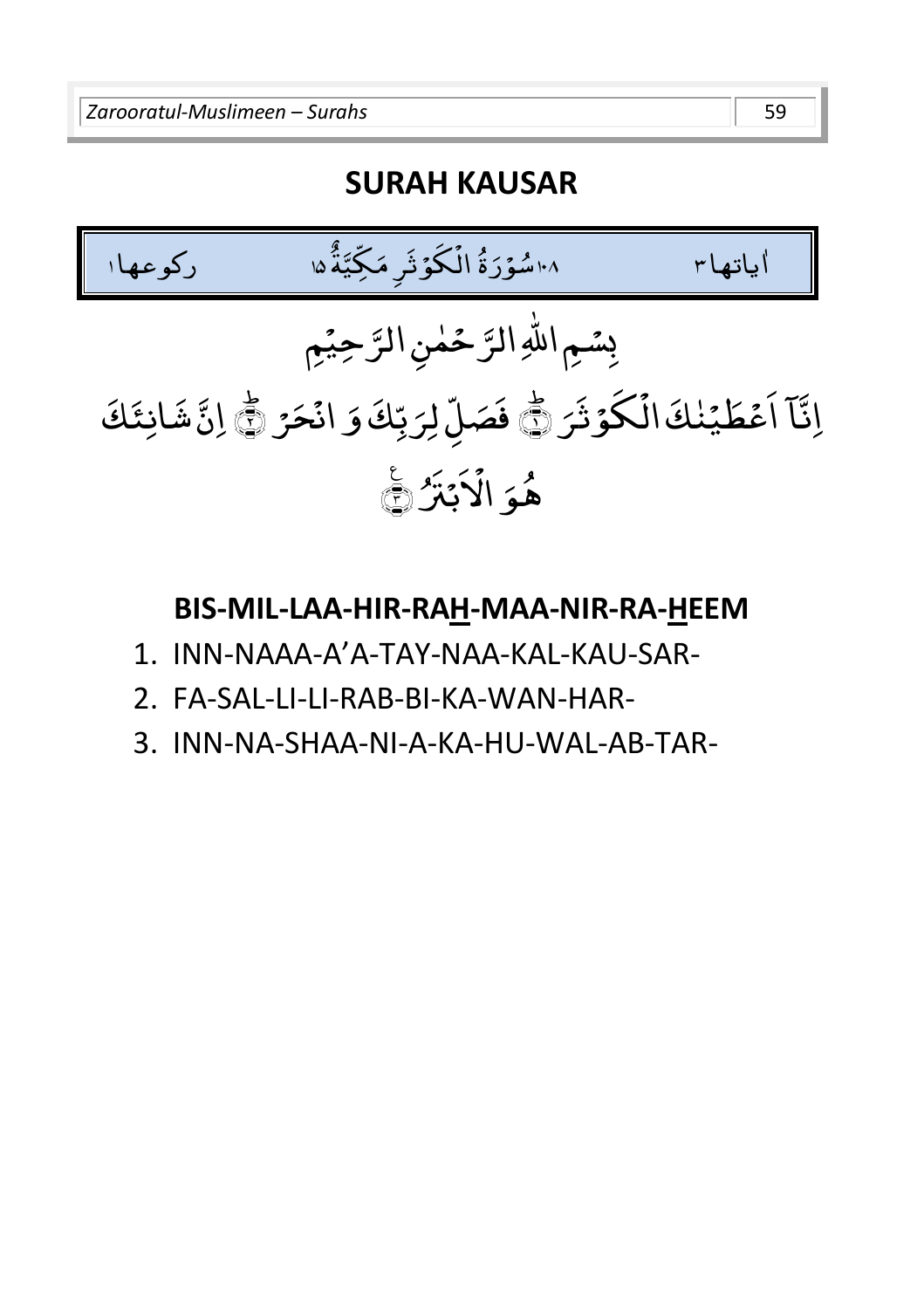#### **SURAH MA'OON**



- 1. A-RA-AY-TAL-LA-ZEE-YU-KAZ-ZI-BU-BID-DEEN-
- 2. FA-ZAA-LI-KAL-LA-ZI-YA-DU'-'UL-YA-TEEM-
- 3. WA-LAA-YA-HUDH-DHU-'A-LAA-TA-'AA-MIL-MIS-KEEN-
- 4. FA-WAY-LUL-LIL-MU-SAL-LEEN-
- 5. AL-LA-ZEE-NA-HUM-'ANN-SA-LAA-TI-HIM-SAA-HOON-
- 6. AL-LA-ZEE-NA-HUM-YU-RAAAA-OOON-
- 7. WA-YAM-NA-'OO-NAL-MAA-'OON-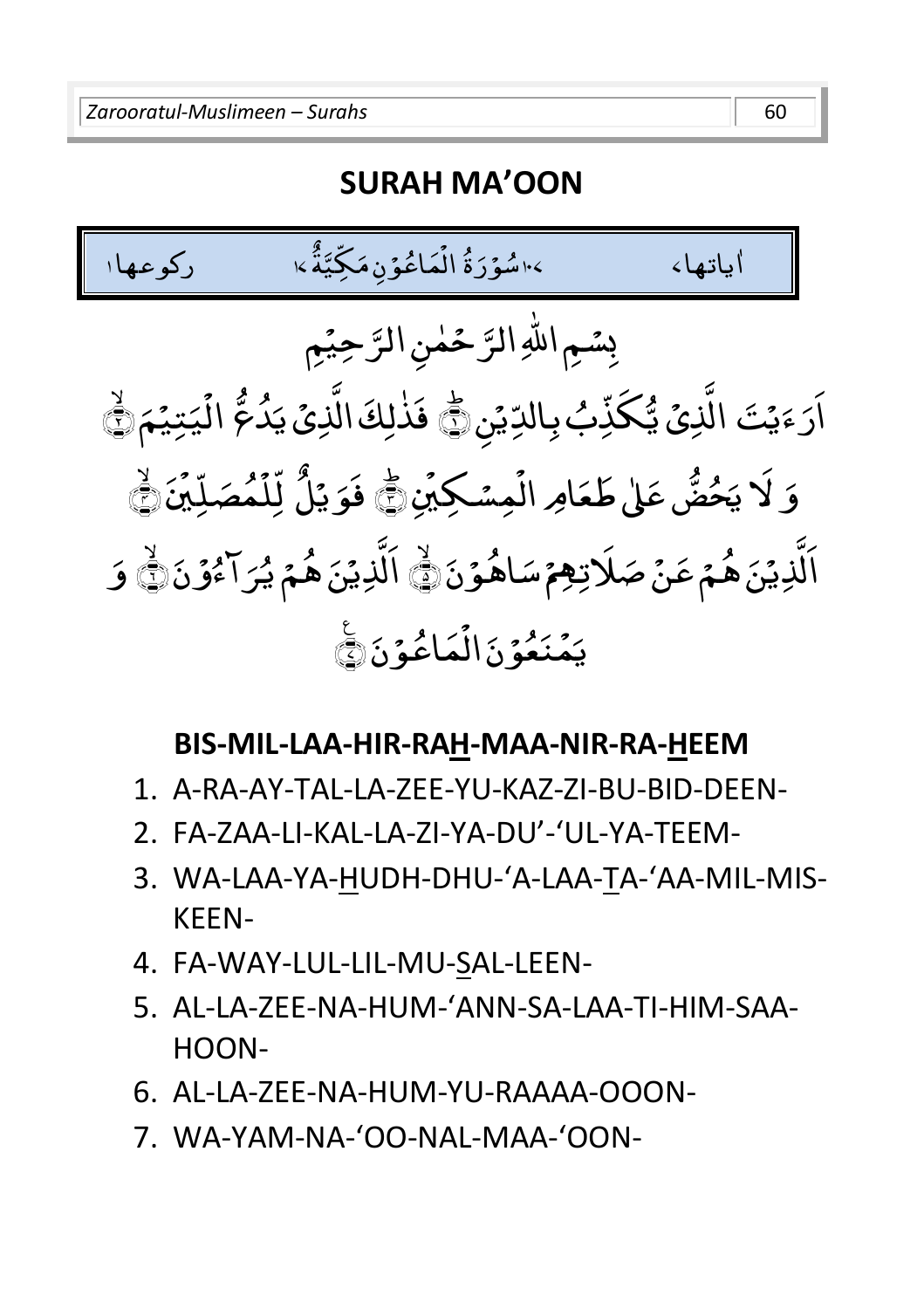#### **SURAH QURAISH**



- 1. LI-EE-LAA-FI-QU-RAYSH-
- 2. EE-LAA-FI-HIM-RIH-LA-TASH-SHI-TAAAA-I-WAS-SAYF-
- 3. FAL-YA'-BU-DOO-RAB-BA-HAA-ZAL-BAYT-
- 4. AL-LA-ZEE-AT-A'-MA-HUMM-MINN-JOOO'-
- 5. WA-AA-MA-NA-HUMM-MIN-KHAWF-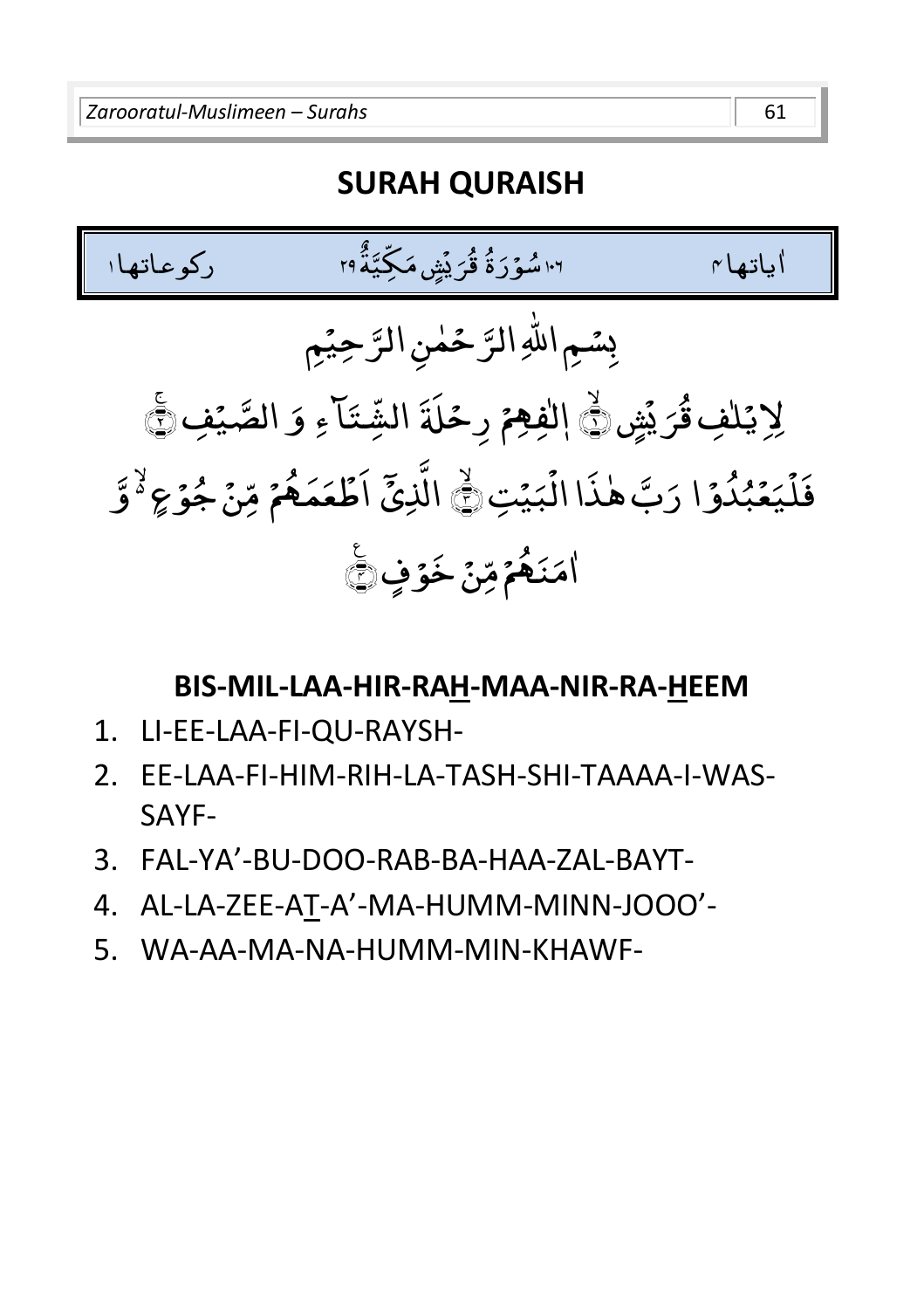#### **SURAH FEEL**



- 1. A-LAM-TA-RA-KAY-FA-FA-'A-LA-RAB-BU-KA-BI-AS-HAA-BIL-FEEL-
- 2. A-LAM-YAJ-'AL-KAY-DA-HUM-FEE-TADH-LEEL-
- 3. WA-AR-SA-LA-'A-LAY-HIM-TAY-RAN-A-BAA-BEEL-
- 4. TAR-MEE-HIMM-BI-HI-JAA-RA-TIMM-MINN-SIJ-JEEL-
- 5. FA-JA-'A-LA-HUM-KA-'AS-FIMM-MA-KOOL-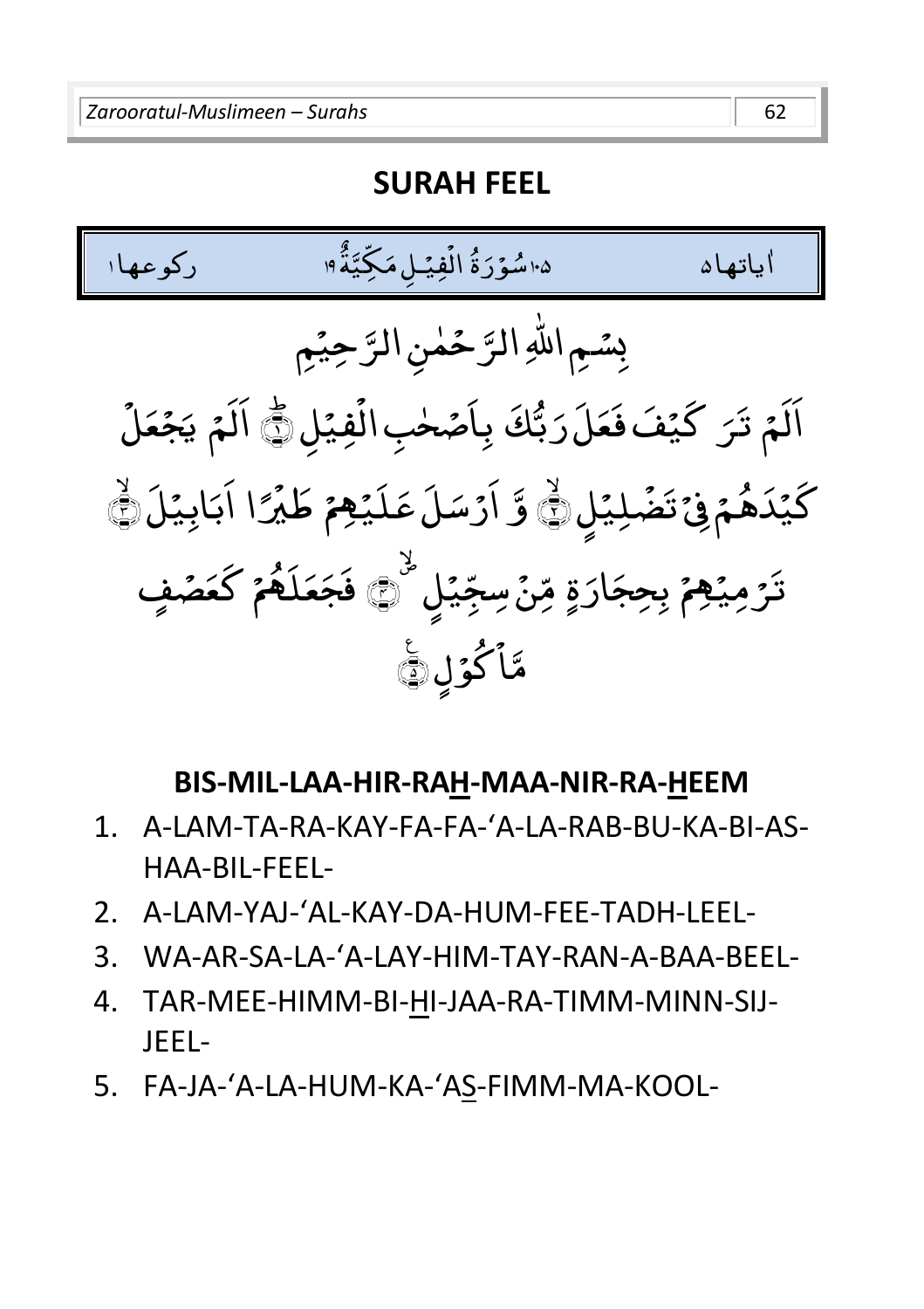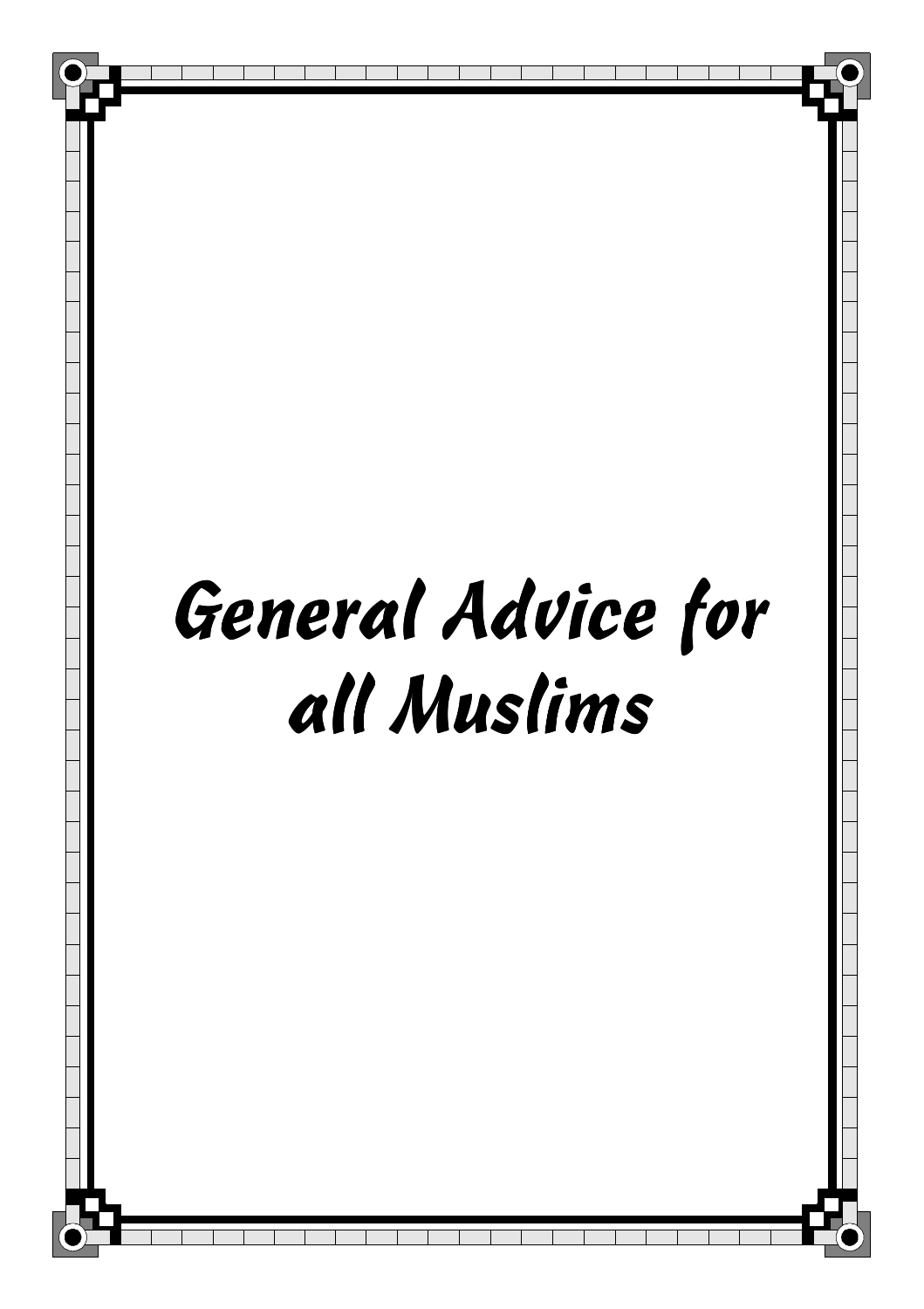# **Taken from the advices of Hadhrat Moulana Ashraf Ali Thaanwi (rahmatullahi alayh)**

- 1. Acquire the knowledge of Deen. This can be done by sitting in the company of the Ulama or reading good authentic Islamic literature.
- 2. Abstain from all sins. If you commit any sin, repent immediately.
- 3. Do not cause anyone physical or verbal harm. Do not speak ill of anyone.
- 4. Do not have any love for wealth nor any desire for name and fame. Do not concern yourself with extravagant food and clothing.
- 5. Always admit your faults and repent for it.
- 6. Do not laugh excessively nor talk excessively. Males should take special precaution not to talk to strange females and females should not talk to strange males.
- 7. Do not display laziness in doing any acts of 'ibaadah.
- 8. Always meet others with humility. Do not display your greatness.
- 9. Associate very little with wealthy people, Kings and those who hold high positions.
- 10. Stay away from bad company.
- 11. Do not search for the faults of others. Do not have evil thoughts about anyone. Instead, look at your own faults and try to correct yourself.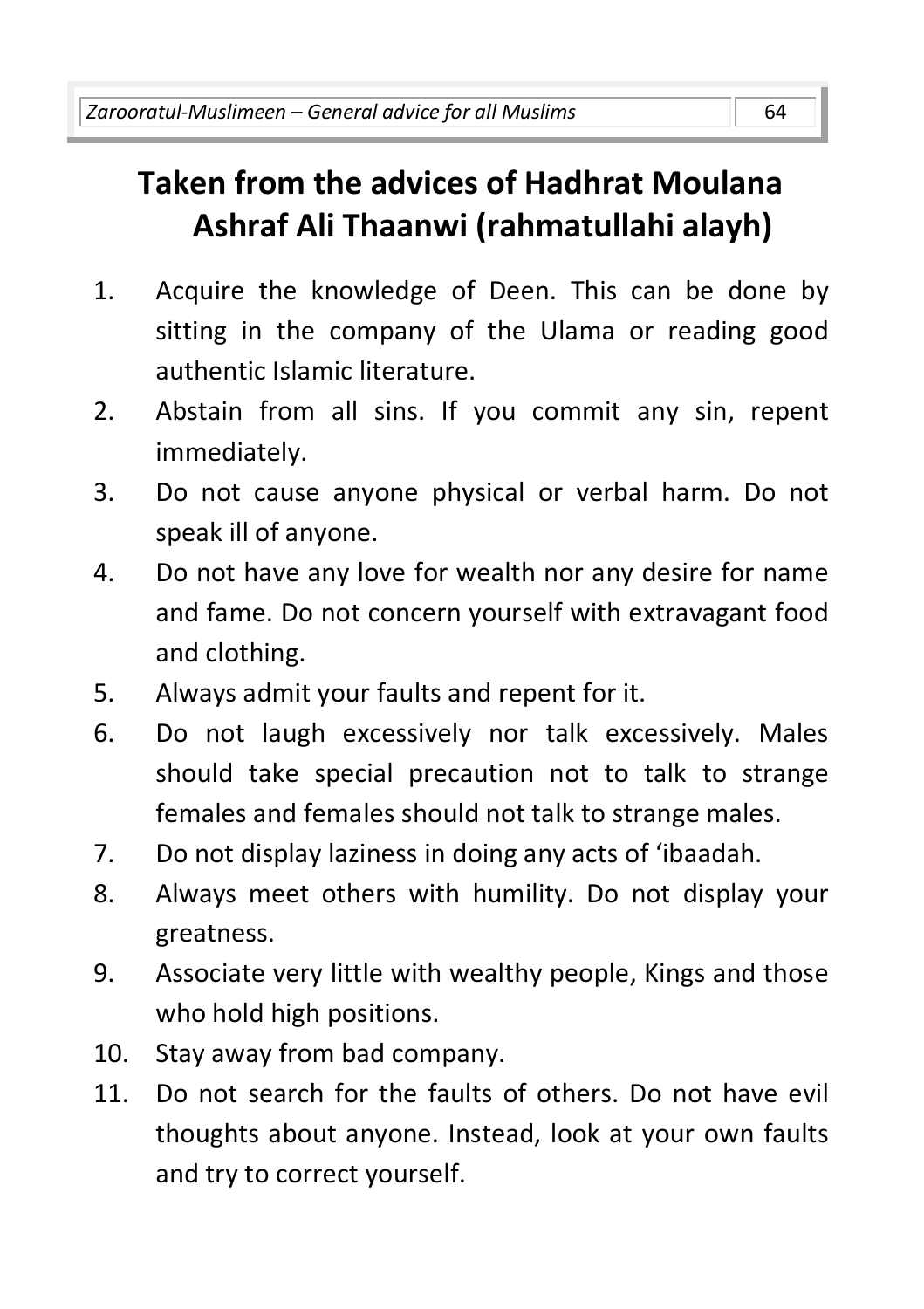- 12. Be particular about offering your salaah in the proper manner, at the proper time and with great concentration.
- 13. Regularly give out charity to the poor and needy.
- 14. Recite some portion of the Qur-aan Shareef daily.
- 15. Make the following zikr daily. 100 times Astaghfirullah, 100 times Durood Shareef and 100 times the First Kalimah.
- 16. Recite Tasbeeh-e-Faatimi after every salaah and before sleeping. [33 times Subhaanallah, 33 times Alhamdulillah, 34 times Allahu Akbar].
- 17. Always dress Islamically. Do not wear fashionable clothing that catches the eyes of strangers.
- 18. Eat only what is halaal. Stay away from haraam food and earnings.
- 19. Follow the sunnah of Rasulullah (sallallahu alaihi wasallam) in everything you do.
- 20. Always occupy yourself in the remembrance of Allah Ta'ala either with your heart or tongue. Do not be neglectful in this regard at any time.
- 21. Consider whatever regret, sorrow or loss you may experience to be from Allah Ta'ala. Do not be despondent. Instead, think that you will be rewarded for this.
- 22. As far as possible, try to help and benefit others, whether it be in worldly affairs or Deeni matters.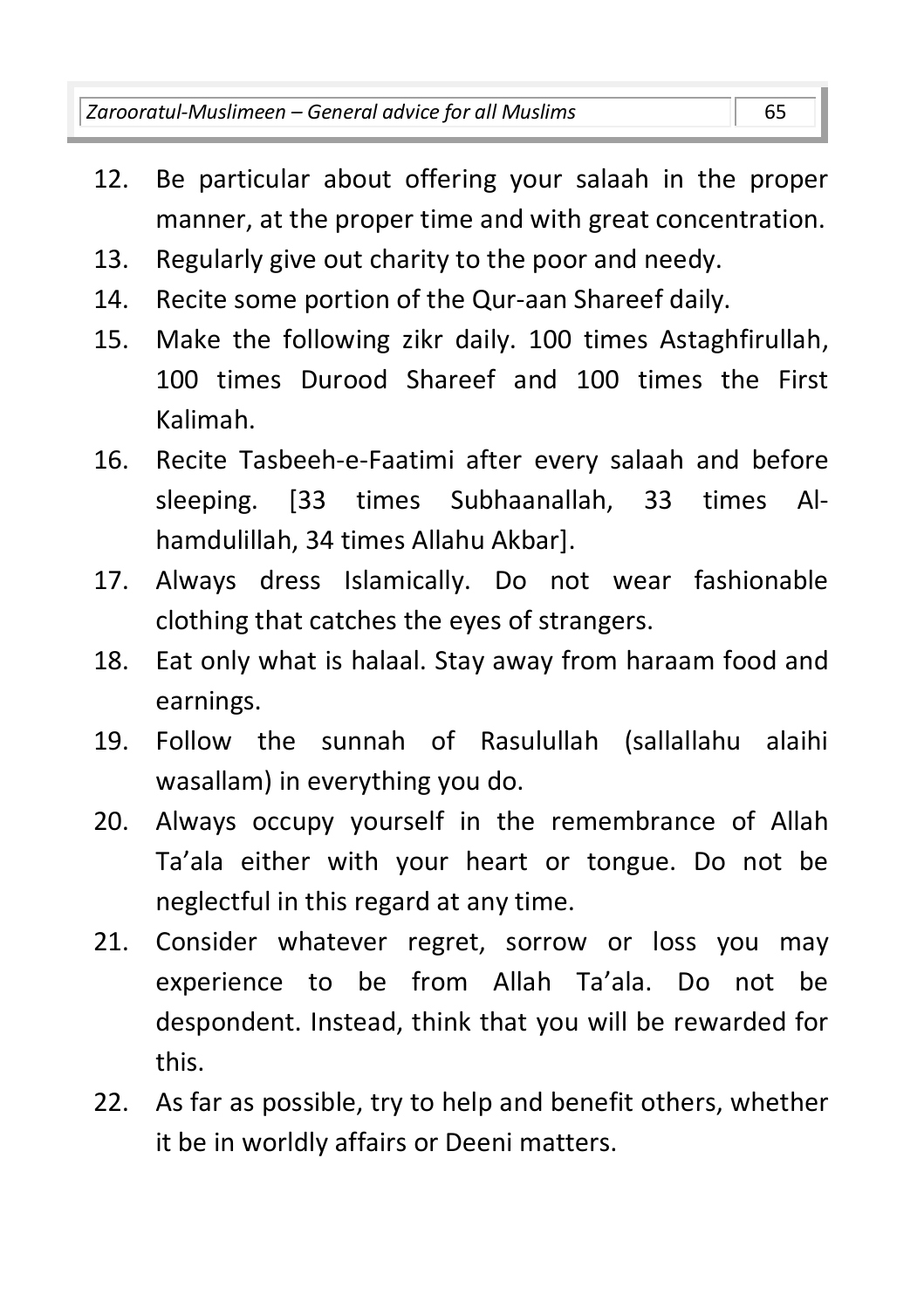*Zarooratul-Muslimeen – General advice for all Muslims* 66

- 23. Do not eat and drink too little to the extent that you become weak and fall ill. Nor should you eat and drink too much to the extent that you feel lazy in carrying out the different acts of 'ibaadah.
- 24. Do not have any desire or greed for anything or from anyone except Allah Ta'ala.
- 25. Be grateful for the favours that are bestowed upon you whether they are plenty or few. Do not be depressed with poverty and destitution.
- 26. Learn to forgive others for their mistakes. Allah Ta'ala will also forgive you.
- 27. Conceal the faults of others.
- 28. Be of service to guests, travellers, strangers, 'Ulama, and the pious servants of Allah Ta'ala.
- 29. Stay in the company of the pious.
- 30. Fear Allah Ta'ala all the time.
- 31. Remember death.
- 32. Don't ever speak a lie.
- 33. Don't ever attend gatherings that are contrary to the Shari'ah.
- 34. Live with shame, bashfulness and modesty.
- 35. Do not be deceived by thinking to yourself that, "I have such-and-such qualities in me."
- 36. Continue making dua to Allah Ta'ala to keep you steadfast on the straight path.